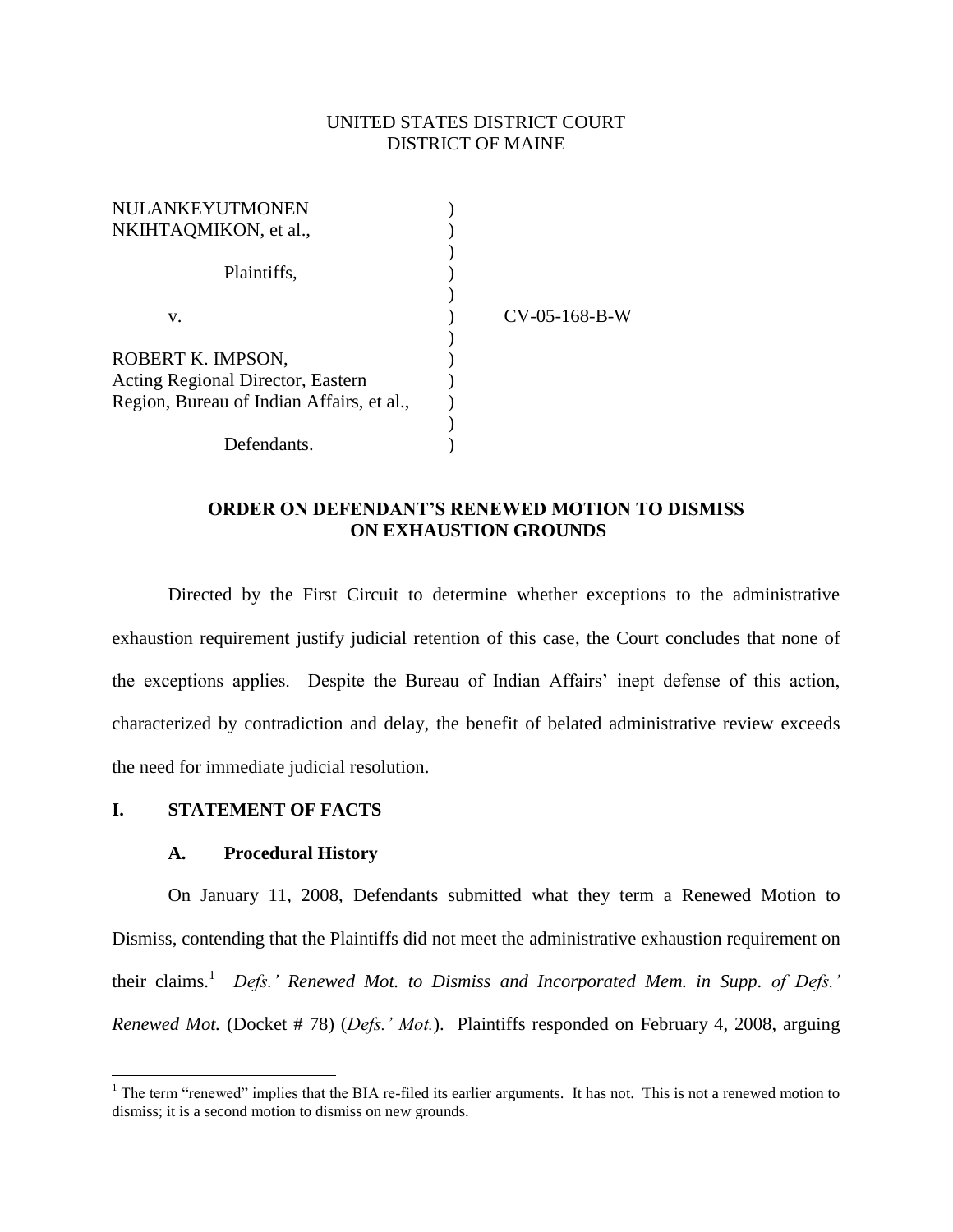that exhaustion under the APA does not apply in this case, and alternatively, that one of the exceptions should be employed. *Pls.' Opp'n to Mot. to Dismiss* (Docket # 80) (*Pls.' Opp'n*). Defendants replied on February 15, 2008. *Defs.' Reply in Supp. of Defs.' Renewed Mot. to Dismiss* (Docket # 85) (*Defs.' Reply*). The Court held oral argument on July 1, 2008.

#### **B. The Facts Underlying the Exhaustion Issue**

The First Circuit and this Court previously described in detail the facts in this law suit. *Nulankeyutmonen Nkihtaqmikon v. Impson*, 503 F.3d 18 (1st Cir. 2007) (*NN*); *Nulankeyutmonen Nkihtaqmikon v. Impson*, 462 F. Supp. 2d 86 (D. Me. 2006) (*NNI*). For the purposes of the Court"s exhaustion determination, the salient facts are: In May, 2006, the Pleasant Point Passamaquoddy Reservation and Quoddy Bay, LLC formalized a ground lease agreement to allow Quoddy Bay to develop a LNG terminal on a three quarter acre portion of tribally owned land known as Split Rock, pending federal approval of the project. The Tribal Council approved the lease on May 19, 2005, and pursuant to the Indian Long-Term Leasing Act of 1955 ("Leasing Act"), 25 U.S.C. § 415, sent the lease to the BIA for review. Franklin Keel, Regional Director of the Eastern Region of the BIA, approved the lease on June 1, 2005.

A group of private citizens, who are residents of the Pleasant Point Passamaquoddy Reservation in Maine, oppose the construction of the terminal and banded together under the name Nulankeyutmonen Nkihtaqmikon (NN).<sup>2</sup> Together with several individual plaintiffs, they did not appeal the BIA"s approval of the lease to the Interior Board of Indian Appeals (IBIA); rather, they filed a lawsuit in this Court, challenging the BIA"s approval of the lease on multiple grounds: failure to comply with the procedural requirements of the National Environmental

<sup>&</sup>lt;sup>2</sup> "Nulankeyutmonen Nkihtaqmikon" translates into English from the Passamaquoddy language as "We Protect the Homeland." *NN*, 503 F.3d at 23 n.1.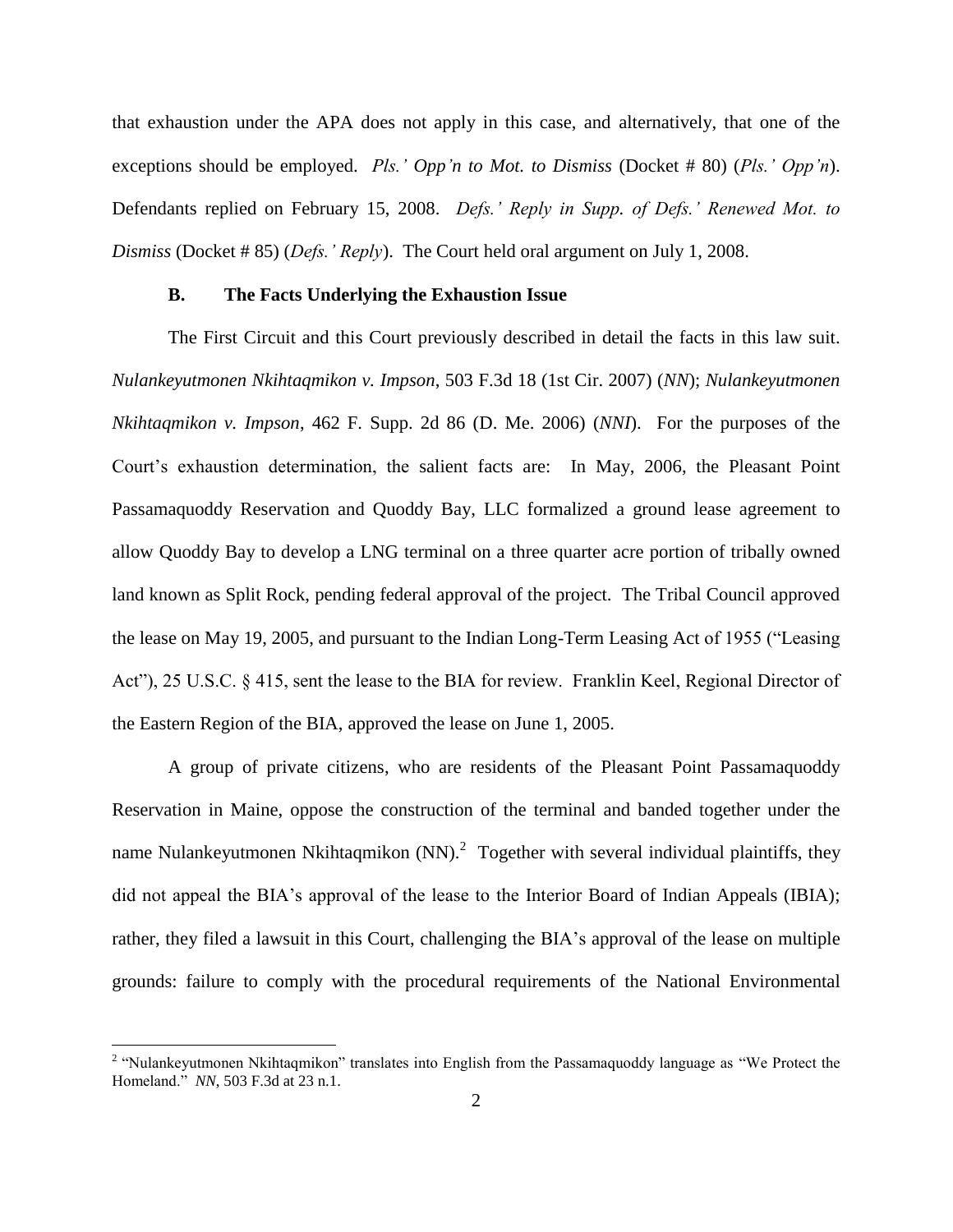Policy Act (NEPA), 43 U.S.C. § 4321, *et seq.*, the National Historic Preservation Act (NHPA), 16 U.S.C. § 470, *et seq.*, the Leasing Act, and the Endangered Species Act (ESA), 16 U.S.C. § 1531, *et seq.*

Instead of answering the Complaint, the BIA moved to dismiss on January 24, 2006. *Defs.' Mot. to Dismiss* (Docket # 12). On November 16, 2006, after extensive briefing and an oral argument, the Court granted the BIA"s motion to dismiss, concluding that the Plaintiffs lacked standing and that their claims were not ripe for adjudication. *NNI*, 462 F. Supp. 2d at 112 (Docket # 49). The Court did not address exhaustion, because it was not raised.

On December 8, 2006, the Plaintiffs appealed. *Notice of Appeal* (Docket # 51). The first reference to exhaustion of administrative remedies appeared in the BIA"s responsive brief before the First Circuit, which was filed on April 12, 2007. The First Circuit issued its opinion on September 14, 2007, and its mandate on November 8, 2007. *NN*, 503 F.3d at 18 (Docket # 56); *J.* (Docket # 65). The First Circuit directed the Court to "consider whether Plaintiffs merit an exception to the exhaustion requirement." *Id.* at 34. On December 7, 2007, the Defendants filed an answer to the second amended complaint, asserting as its sole affirmative defense that the Plaintiffs had failed to exhaust administrative remedies. *Defs.' Answer to Pls.' Second Am. Compl.* (Docket # 70).

### **II. STANDARD OF REVIEW**

Defendants move for dismissal under Federal Rule of Civil Procedure 12(b)(6) for "failure to state a claim upon which relief can be granted." Fed. R. Civ. P. 12(b)(6). "In ruling on a motion to dismiss, a court must "accept all well-pleaded facts of the complaint as true and draw all reasonable inferences in favor of the plaintiff."" *Moss v. Camp Pemigewassett, Inc.,* 312 F.3d 503, 506 (1st Cir. 2002) (quoting *Aybar v. Crispin-Reyes,* 118 F.3d 10, 13 (1st Cir. 1997)).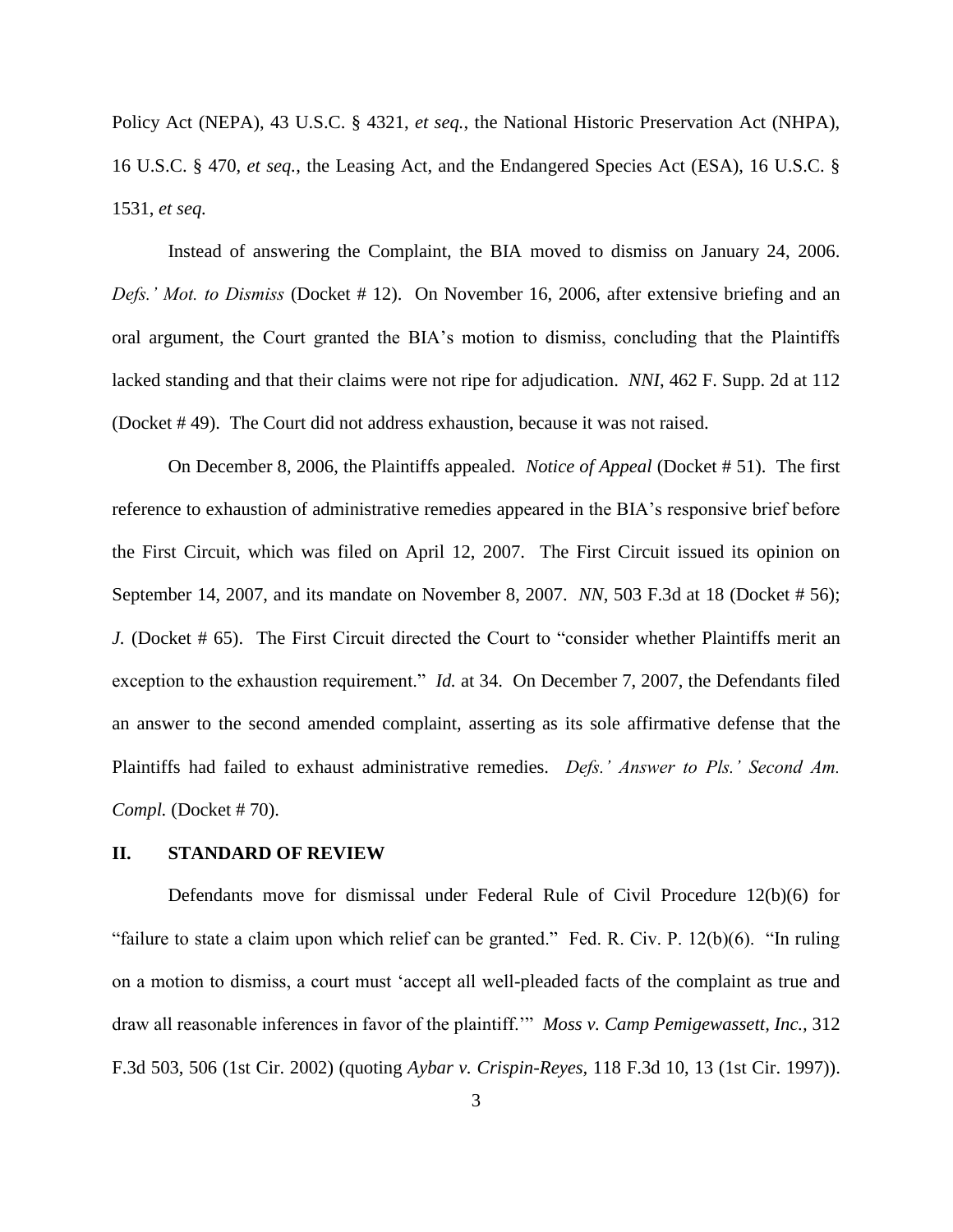A defendant is entitled to dismissal only if it ""appears to a certainty that the plaintiff would be unable to recover under any set of facts."" *State St. Bank & Trust Co. v. Denman Tire Corp.,* 240 F.3d 83, 87 (1st Cir. 2001) (quoting *Roma Constr. Co. v. aRusso,* 96 F.3d 566, 569 (1st Cir. 1996)); *see also Nethersole v. Bulger,* 287 F.3d 15, 18 (1st Cir.2002) (accepting, in the context of a 12(b)(6) review, "all factual allegations in the complaint and drawing all reasonable inferences in [the plaintiff"s] favor"). However, the Court "need not credit a complaint"s bald assertions or legal conclusions." *Glassman v. Computervision Corp.,* 90 F.3d 617, 628 (1st Cir.1996) (citation and internal quotation marks omitted).

## **III. DISCUSSION**

 $\overline{a}$ 

### **A. Statutory and Regulatory Background**

Under the Administrative Procedure Act (APA), "[a] person suffering legal wrong because of agency action, or adversely affected or aggrieved by agency action within the meaning of a relevant statute, is entitled to judicial review thereof.<sup>33</sup> 5 U.S.C. § 702. However, judicial review is not available if the aggrieved party has not exhausted his administrative remedies. 5 U.S.C. § 704. This requirement permits "the agency an opportunity to apply its expertise and correct its mistakes, it avoids disrupting the agency"s processes, and it relieves the courts from having to engage in "piecemeal review which at the least is inefficient and upon completion of the agency process might prove to have been unnecessary."" *Rhode Island Dept. of Envtl. Mgmt. v. United States*, 304 F.3d 31, 40 (1st Cir. 2002) (quoting *FTC v. Standard Oil Co.,* 449 U.S. 232, 242 (1980)).

#### **B. The First Circuit Decision**

 $3$  All of the Plaintiffs' claims are governed by the APA, with the exception of the ESA claims.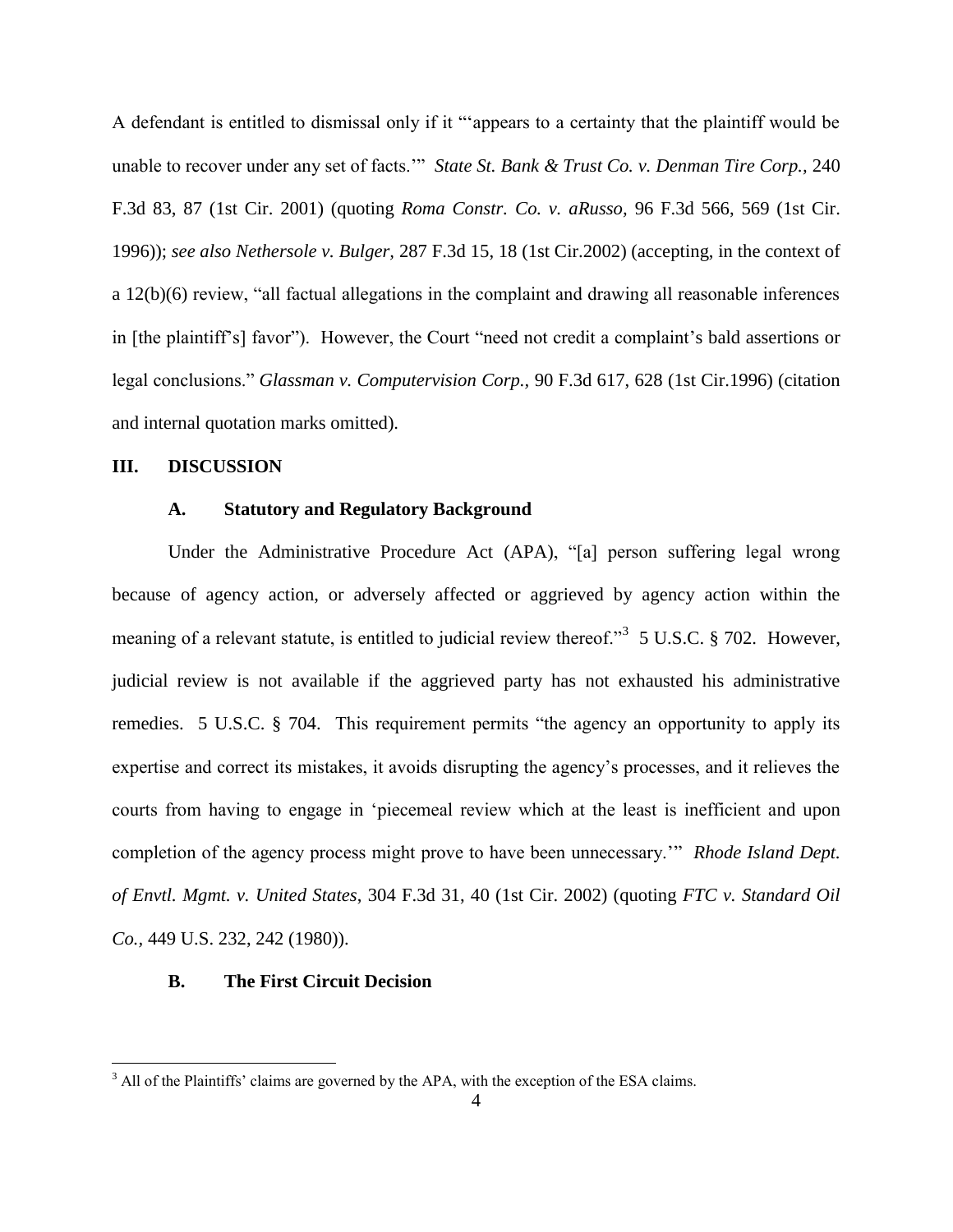In *NN*, the First Circuit addressed the BIA's argument that the Court lacked subject matter jurisdiction because the Plaintiffs failed to exhaust their administrative remedies. Citing 25 C.F.R. §§ 2.4(e) and 2.6, the First Circuit noted that "BIA regulations require an appeal to the [IBIA] before lease approve is "final," and therefore subject to judicial review under the APA." *NN*, 503 F.3d at 33. The First Circuit ruled that although this exhaustion requirement is not jurisdictional, it is mandatory, and at the same time, "subject to certain exceptions." *Id.* The First Circuit directed this Court to "consider whether Plaintiffs merit an exception to the exhaustion requirement." *Id.* at 34.

In its discussion of the exceptions to the exhaustion requirement, the First Circuit cited two lines of cases: *White Mountain Apache Tribe* and *Frederique-Alexandre. Id. White Mountain Apache Tribe* addresses "exceptional circumstances," such as futility, "where exhaustion may not be required." *White Mountain Apache Tribe v. Hodel*, 840 F.2d 675, 677 (9th Cir. 1988). *Frederique-Alexandre* describes common law exceptions to the exhaustion requirement, such as "waiver, estoppel, and equitable tolling." *Frederique-Alexandre v. Dep't of Natural and Envtl. Res.*, 478 F.3d 433, 440 (1st Cir. 2007). The First Circuit noted that *Frederique-Alexandre* cited *Zipes v. Trans World Airlines, Inc.*, 455 U.S. 385 (1982).Finally, for guidance on remand, the First Circuit cited *Casanova*, which remanded a case to the district court "for development of the record with regard to the issue of exhaustion of administrative remedies." *Casanova v. Dubois* 289 F.3d 142, 147 (1st Cir. 2002). In accordance with the First Circuit"s directive, the Court considers first the need to develop a further record to support the parties' respective positions and then addresses both types of exhaustion exceptions – *White Mountain* and *Frederique-Alexandre*.

### **C. The Exhaustion Requirement and Law of the Case**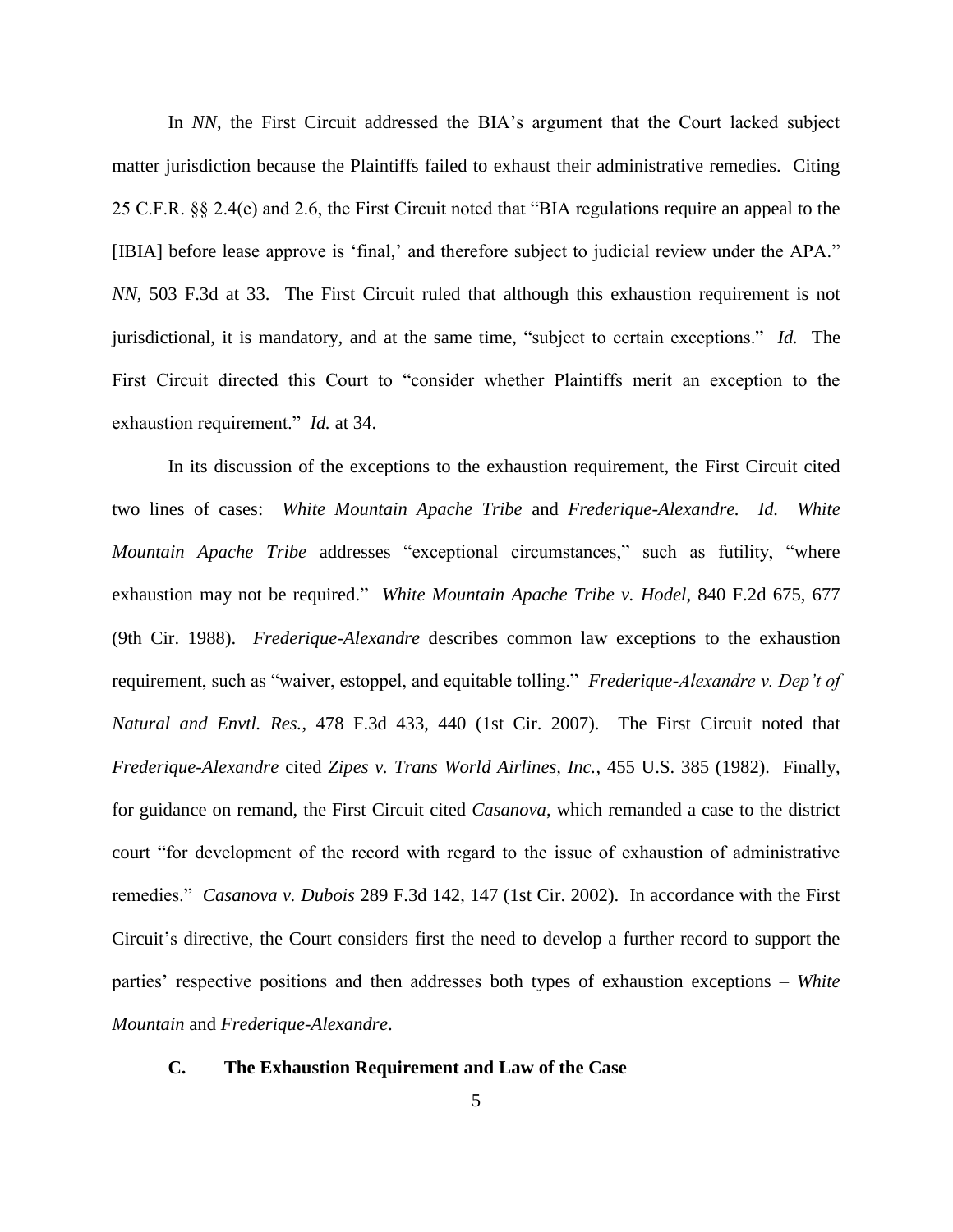Before reaching those issues, however, the Court will address what remains for it to decide on the exhaustion issue. On remand, the Plaintiffs engaged in a futile attempt to convince the Court that the First Circuit erred when it issued *NN* and that this Court is free to decide under Supreme Court authority that exhaustion does not apply. To set the stage, the Plaintiffs point out that under, *Darby*, where the APA applies, "an appeal to "superior agency authority" is a prerequisite to judicial review *only* when expressly required by statute or when an agency rule requires appeal before review and the administrative action is made inoperative pending that review." <sup>4</sup> *Darby v. Cisneros*, 509 U.S. 137, 154 (1993) (emphasis in original).

They focus on the second *Darby* requirement – that the administrative action must be made inoperative pending the administrative review. Pointing specifically to 25 C.F.R. § 2.6(a), the BIA regulation that requires exhaustion of administrative remedies, the Plaintiffs say the BIA regulation is defective in that it "fails to satisfy the second prerequisite for exhaustion because it does not ensure that a challenged agency action will be "inoperative while administrative appeal is pending."" *Pls.' Opp'n* at 7 (citing 5 U.S.C. § 704). In effect, the Plaintiffs urge the Court to hold that under *Darby*, the First Circuit was wrong when it concluded that the BIA regulations mandate exhaustion under the APA.

As advocates, the Plaintiffs have the freedom of argument; as an inferior court, this Court has the obligation of obedience. The Court concludes that the First Circuit has already addressed in *Darby* when it wrote that "BIA regulations require an appeal to the [IBIA] before lease approval is "final," and therefore subject to judicial review." *NN*, 503 F.3d at 33. The First Circuit's statement was not mere dicta. Exhaustion of remedies was clearly joined as an issue on

 $\overline{a}$ 

<sup>&</sup>lt;sup>4</sup> The Plaintiffs first argue that that there is no exhaustion requirement under NEPA, the NHPA, and the Leasing Act and for those statutes, the exhaustion provisions of § 704 of the APA control. *Pls.' Opp'n* at 6. This much of their argument is consistent with the First Circuit decision, which stated that "BIA regulations require an appeal to the [IBIA] before lease approval is "final," and therefore subject to judicial review under the APA." *NN*, 503 F.3d at 33.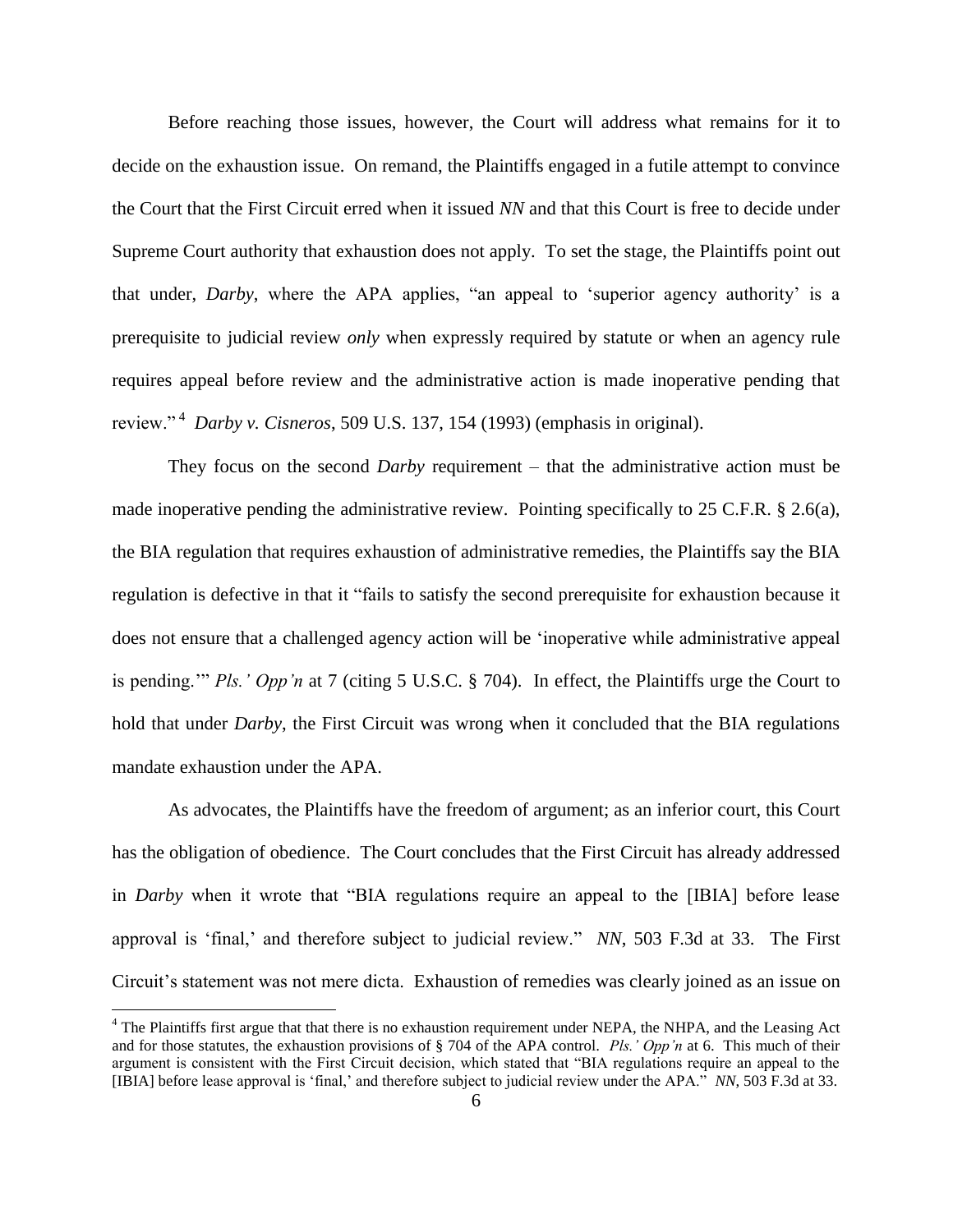appeal. *NN*, 503 F.3d at 33-34. Although the First Circuit agreed with the Plaintiffs that exhaustion is not a jurisdictional bar, the court went on to state that "it is mandatory," and on remand, the First Circuit ordered this Court to consider not whether the exhaustion requirement applies, but "whether Plaintiffs merit an exception to the exhaustion requirement." *Id.* at 33.

If the Plaintiffs wished to argue that the BIA regulation is defective under *Darby* and provides a basis for skipping the exhaustion requirement, they could and should have raised the issue on appeal. Whether the BIA regulation fails under *Darby* is purely a question of law and if raised, one the First Circuit could have readily resolved without remanding to this Court to further develop a record. Instead, the First Circuit, in plain language, concluded that the exhaustion requirement for this case was "mandatory." *Id.* The Plaintiffs cannot be heard to argue an issue on remand that they lost before the circuit court nor can they make new arguments here that they could have made there.

A trial court is not an appellate court of second resort, where disgruntled parties are free on remand to try out or refloat arguments on the matters before the appellate court that the higher court never considered or expressly rejected. In memorable and oft-quoted language, the First Circuit stated in a different context that "[p]arties must take before the magistrate, not only their best shot but all their shots." *Borden v. Sec'y of Health & Human Servs.*, 836 F.2d 4, 6 (1st Cir. 1987) (quotation marks omitted). The same principle applies all the more so when the parties appear before the circuit court itself.

The same rule also applies to the Plaintiffs' ESA argument. They now assert that, unlike the other causes of action, the ESA claim is not being brought pursuant to the APA and instead is grounded on 16 U.S.C.  $\S$  1540(g), a specific statutory provision in the ESA that they say authorizes judicial review of citizen suits without administrative appeal. *Id.* at 18. But, the First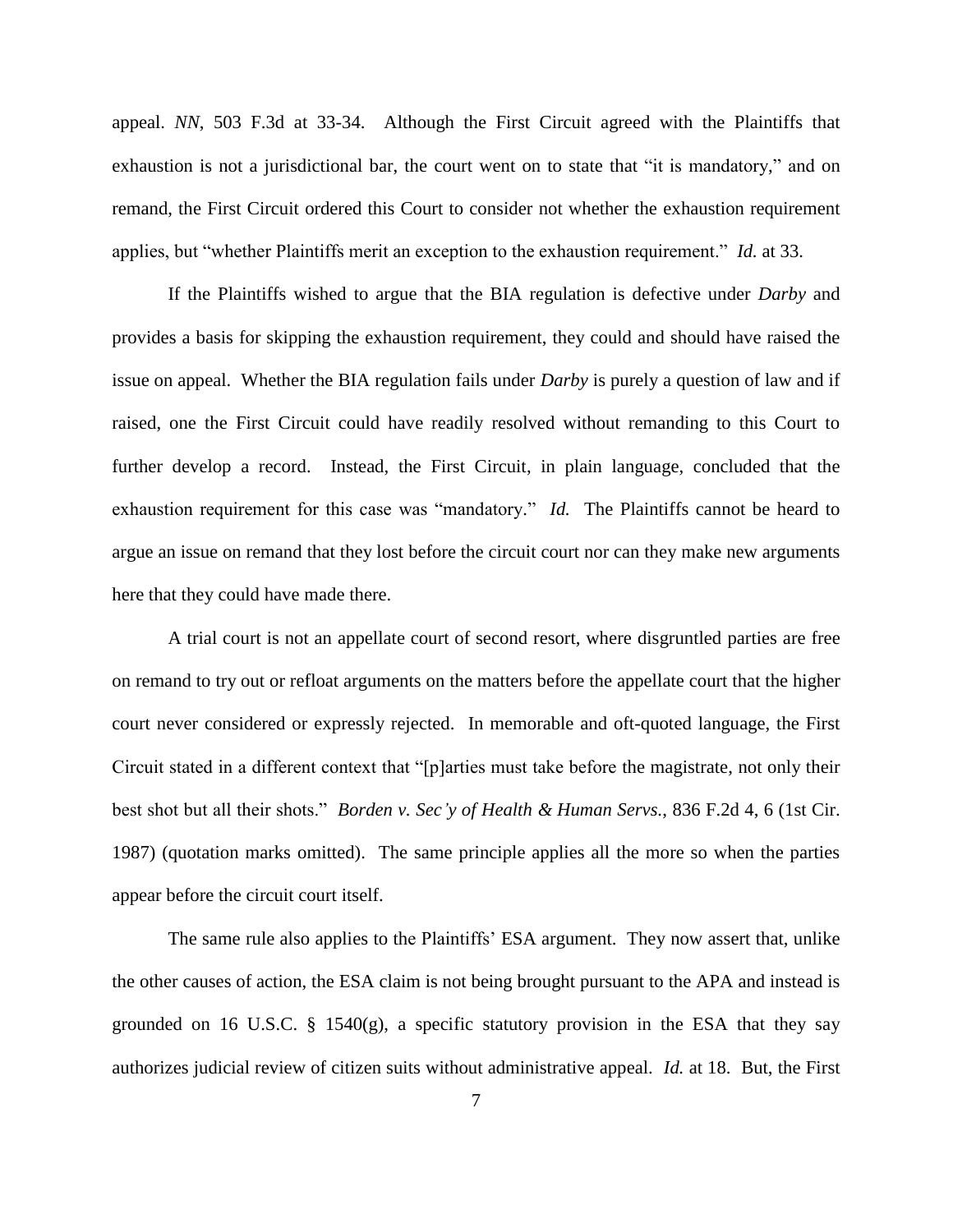Circuit decision did not mention an ESA exception to the exhaustion requirement; it stated without restriction that exhaustion "is mandatory."<sup>5</sup> NN, 503 F.3d at 33. If the Plaintiffs had good reason to believe that the exhaustion requirement did not apply to their ESA claim, they had an obligation to raise that issue before the First Circuit, so that the appellate court could duly address and resolve it. Instead, the First Circuit remanded the entire case, including the ESA claim, to this Court to determine whether any exceptions are warranted to the exhaustion requirement.

The First Circuit decision is the law of the case and this Court is obligated to follow its mandate. "[W]hen a case is decided by an appellate court and remanded . . . any questions that were before the appellate court and disposed of by its decree become the law of the case and bind the district court on remand." *United States v. Rivera-Martinez*, 931 F.2d 148, 150 (1st Cir. 1991) (quoting *United States v. Belculfine*, 527 F.2d 941, 943 (1st Cir. 1975)).

#### **D. The Record on Remand**

 $\overline{a}$ 

On November 8, 2007, the Court received the First Circuit Mandate in this case; on December 13, 2007, the BIA gave notice of its filing of the administrative record. *Notice of Filing Administrative R.* (Docket # 72). Apart from the filing of the administrative record, neither party sought to develop a record on the exhaustion question. In accordance with the First Circuit mandate and *Casanova*, the Court inquired at oral argument whether the parties wished to present further evidence to supplement the record on this issue. *Casanova*, 289 F.3d at 147 (stating that on remand the court should "elicit[] from the parties whatever information [the court] deems necessary to making this determination . . ."). The parties affirmed they were

<sup>5</sup> The First Circuit panel was aware that the Plaintiffs were pursuing an ESA cause of action. *See NN*, 503 F.3d at 28 ("Plaintiffs have therefore alleged a sufficient injury in fact to establish standing to pursue their procedural claims under NEPA, NHPA, and ESA.").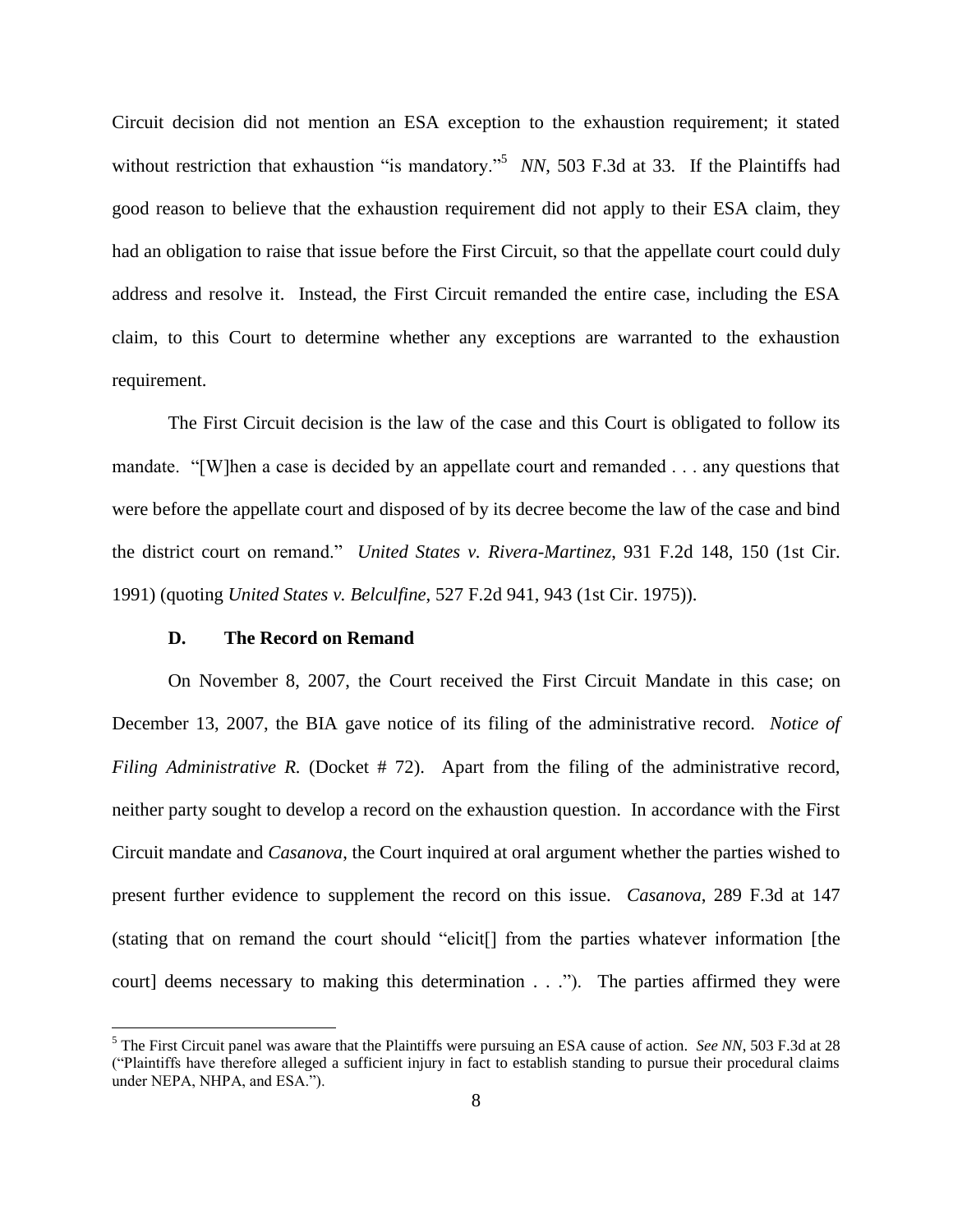satisfied with the record and thus waived the right to further develop the evidence in support of their positions on exhaustion.

In their response to the BIA"s motion to dismiss, the Plaintiffs attached copies of numerous documents. As this is a motion to dismiss, there is some question whether the Court should consider these documents under *Watterson v. Page*, 987 F.2d 1, 3 (1st Cir. 1993) and whether they have been properly placed before the Court. *Clark v. Inhabitants of Palermo*, Civ. No. 07-134-B-W, 2007 U.S. Dist. LEXIS 95152, at \*6-8 (D. Me. Dec. 28, 2007). Nevertheless, the Court will consider the Plaintiffs" attachments on one or more of a number of bases: the BIA has not objected; the parties do not contest the authenticity of the documents; some exhibits are in the BIA administrative record; most fit within the public record exception; and, many are sufficiently referred to in the Complaint and are central to the Plaintiffs" claim. *Watterson*, 987 F.2d at 3-4; *Greenier v. Pace, Local No. 1188*, 201 F. Supp. 2d 172, 177 (D. Me. 2002).

#### **E.** *White Mountain* **Exceptional Circumstances**

The Court turns to the *White Mountain*-type exception to the exhaustion requirement.

#### **1.** *White Mountain*

In *White Mountain*, a 1988 Ninth Circuit case, the White Mountain Apache Tribe attempted to litigate claims against the United States Department of the Interior, alleging the Department performed poorly as trustee of the natural resources on its reservation. *White Mountain*, 840 F.2d at 676. The district court dismissed the Tribe"s claims for failure to exhaust administrative remedies. *Id.* The Tribe conceded that it had not pursued any administrative appeals, however, the Tribe attempted to justify its failure to do so, claiming the agency was proceeding "fraudulently" and it could obtain no relief within the agency. *Id.* at 676-77. After noting that BIA regulations require the exhaustion of administrative remedies, the Ninth Circuit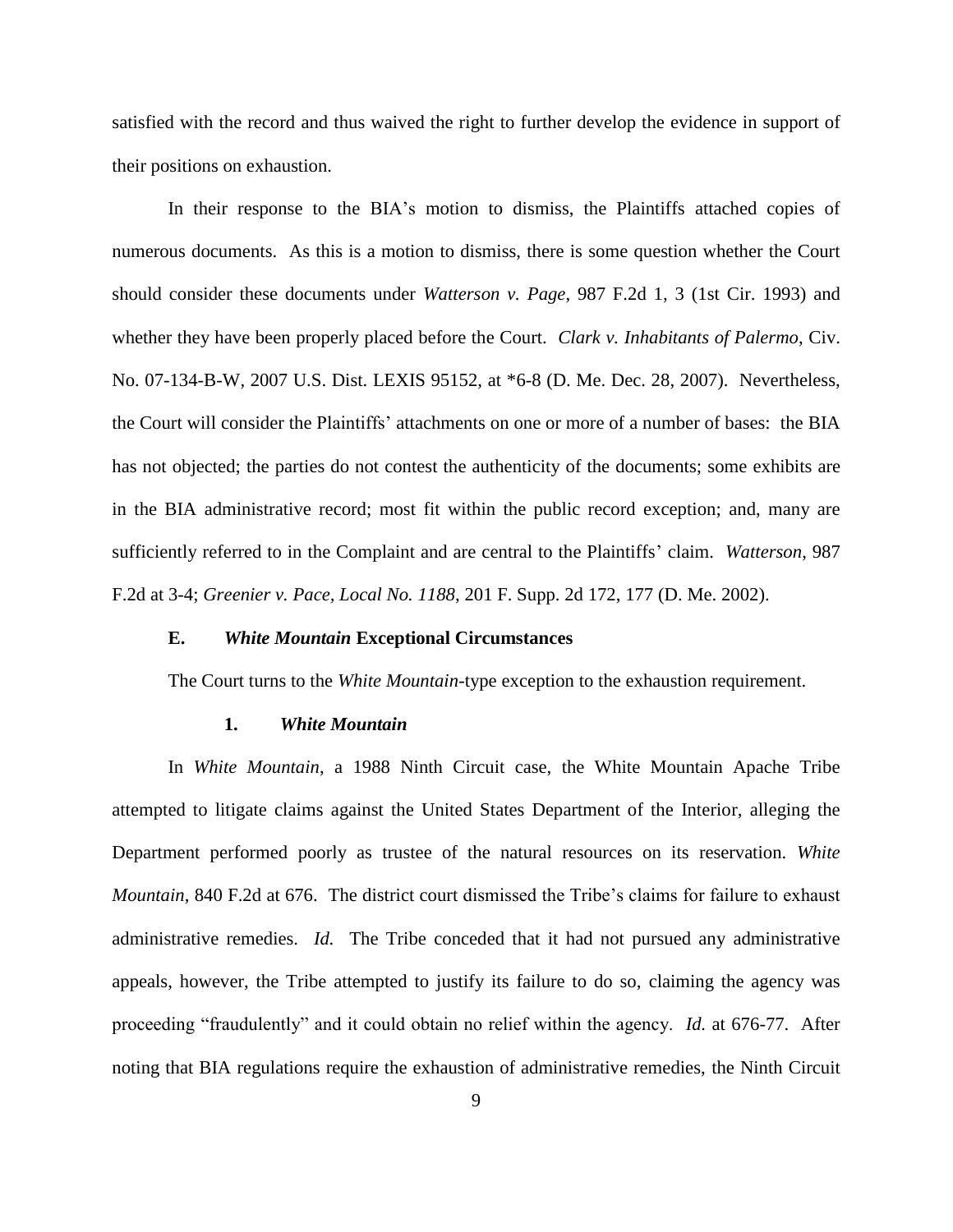said that there are "exceptional circumstances where exhaustion may not be required." *Id.* at 677. *White Mountain* listed two examples: (1) where "administrative review would be futile by virtue of a preannounced decision by the final administrative decisionmaker," or (2) where there is "objective and undisputed evidence of administrative bias which would render pursuit of an administrative remedy futile." *Id.* at 677-78. Having announced these exceptions, *White Mountain* concluded that the Tribe's "bald assertion" that the agency is acting fraudulently was insufficient to allow the exception and to permit the Tribe to litigate the issue would "be in flat contravention of the principles of exhaustion of administrative remedies." *Id.* at 677.

#### **2.** *White Mountain* **and First Circuit Authority**

The First Circuit has analyzed *White Mountain*-type exceptions in several cases that both pre- and post-date *White Mountain*. *See Swirsky v. Nat'l Assoc. of Sec. Dealers*, 124 F.3d 59, 63 (1st Cir. 1997); *Portela-Gonzalez v. Sec'y of the Navy*, 109 F.3d 74, 79 (1st Cir. 1997); *Gilbert v. City of Cambridge*, 932 F.2d 51, 60-61 (1st Cir. 1991); *Ezratty v. Com. of Puerto Rico*, 648 F.2d 770, 774 (1st Cir. 1981). The First Circuit has generally reaffirmed that before granting an exception to the exhaustion requirement, the court must recognize exhaustion"s important purposes: "[i]nsisting on exhaustion forces parties to take administrative proceedings seriously, allows administrative agencies an opportunity to correct their own errors, and potentially avoids the need for judicial involvement altogether." *Portela-Gonzalez*, 109 F.3d at 79. Thus, the purposes of exhaustion include the "interests of accuracy, efficiency, agency autonomy and judicial economy." *Ezratty*, 648 F.2d at 774.

"Although exhaustion of administrative remedies is absolutely required if explicitly mandated by Congress, courts have more latitude in dealing with exhaustion questions when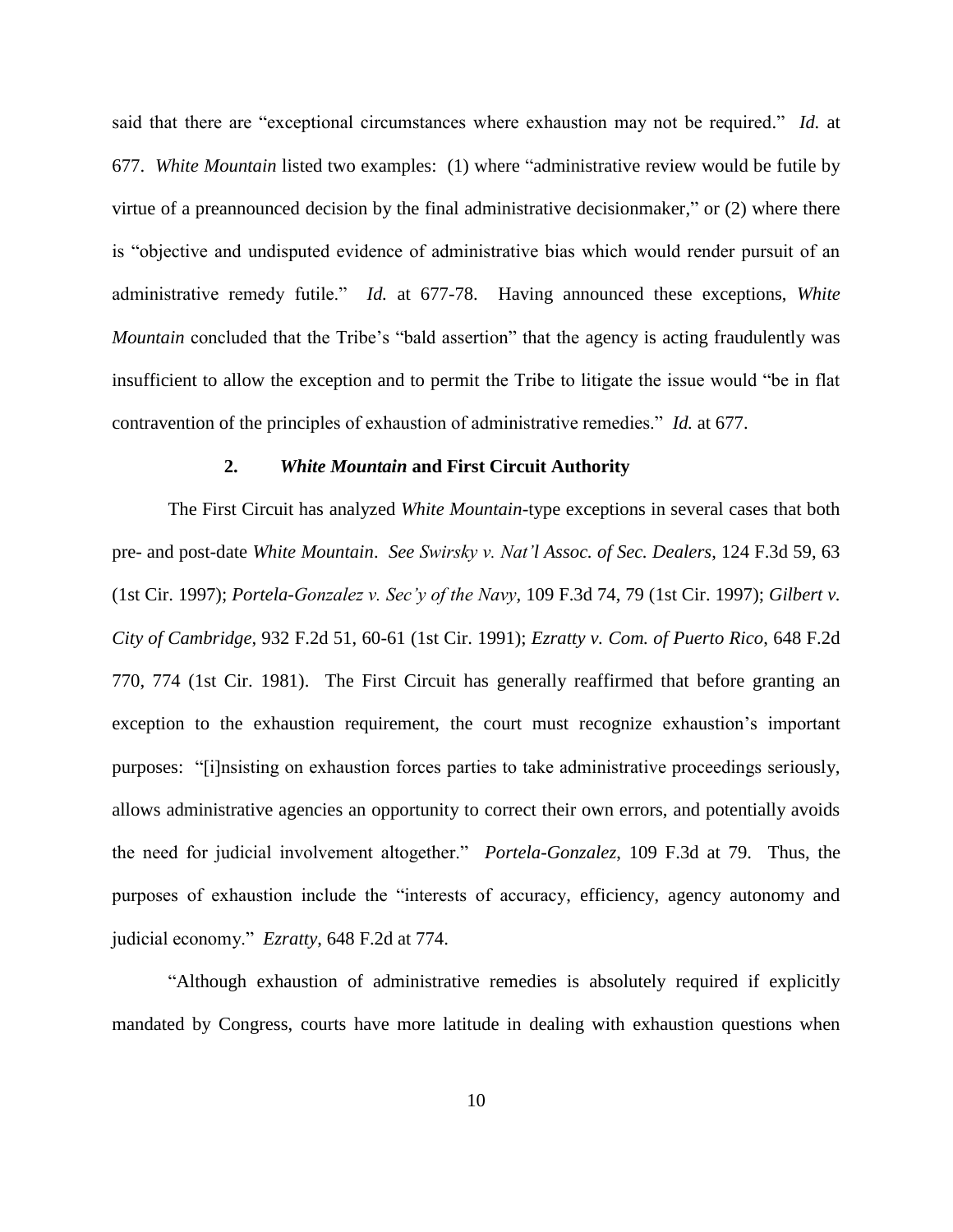Congress has remained silent." *Portela-Gonzalez*, 109 F.3d at 77 (quotation marks omitted). To decide whether to exercise this latitude, the court must consider:

"[T]hree broad sets of circumstances in which the interests of the individual weigh heavily against requiring administrative exhaustion." These exceptions are when the requirement occasions undue prejudice to subsequent assertion of a court action; where the agency is not empowered to grant effective relief; and when there are clear indicia of agency bias or taint.

*Swirsky*, 124 F.3d at 63 (quoting *McCarthy v. Madigan*, 503 U.S. 140, 146 (1992)); *see also* Portela-Gonzalez, 109 F.3d at 77 (describing the *McCarthy* exceptions).<sup>6</sup> The Court examines each *Swirsky-White Mountain* consideration, including three subcategories of the futility exception – preannounced decisions, denial of access to administrative remedies, and bias or taint – as well as the undue prejudice/irreparable harm and agency empowerment exceptions.

#### **3.** *White Mountain* **Futility Exception Applied**

*White Mountain* describes a futility exception to the general rule of administrative exhaustion. *White Mountain*, 840 F.2d at 677. Addressing this exception in an analogous context, the First Circuit described it as "narrow," "stringently cabined," and available only "on rare occasion[s]." *Gilbert*, 932 F.2d at 61 (contemplating a similar rule to the futility exception in exhaustion cases when a state law required an application for a permit before removing a controlled rent unit from the housing market, and when the would-be applicants failed to apply for the permit). This exception is available only "where the hierarchs have made it quite plain that the relief in question will be denied, or where a party has been denied access to administrative remedies, or where there is objective and undisputed evidence of administrative bias." *Id.* (citations and quotation marks omitted). To squeeze within this narrow exception, the

 $\overline{a}$ 

<sup>&</sup>lt;sup>6</sup> Plaintiffs make several arguments that do not fit squarely within the traditional exceptions to the exhaustion requirement. Instead, these arguments are tailored to fit the circumstances of the case, and the Plaintiffs" view of fairness. In addressing these arguments, the Court has considered the Plaintiffs" assertions in the context of First Circuit law and the First Circuit's decision in this case.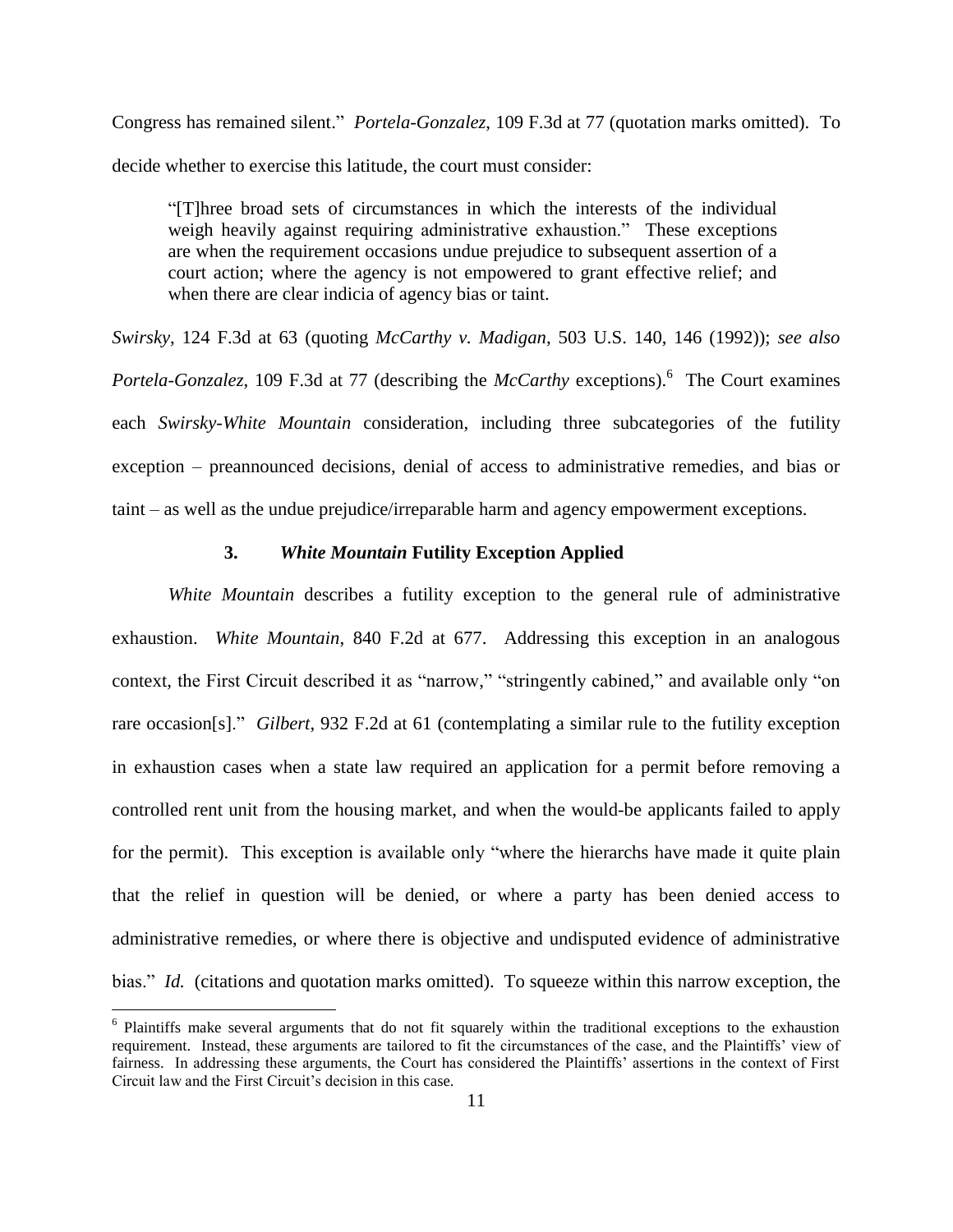burden lies with the party seeking to bypass the administrative procedure and "any reasonable doubt ought to be resolved against that party." *Id.* 

#### **a. Preannounced Decision**

On remand, the Plaintiffs have not claimed that "the hierarchs" have made a preannounced decision on the merits of administrative review and, therefore, this aspect of the futility exception has not been pressed. *Id.*

#### **b. Denial of Access to Administrative Remedies**

The Plaintiffs have also not asserted that the BIA denied them access to administrative review. This subcategory of the futility exception is available, for example, where the administrative agency refused to hear an administrative appeal or, even worse, engaged in forgery and deliberately interfered with its own procedural safeguards. *See Christopher W. v. Portsmouth Sch. Comm.*, 877 F.2d 1089, 1095-96 (1st Cir. 1989).<sup>7</sup> The Plaintiffs raise no such allegation of deliberate misconduct here.

Instead, the Plaintiffs have claimed that the BIA"s failure to provide the interested parties with a notice of their right to administrative appeal fits within this exception. For authority they quote *Ezratty*: "Exhaustion will not be required where . . . 'it was the agency not the plaintiffs that prevented administrative remedies from being exhausted."" *Pls.' Opp'n* at 10 (quoting *Ezratty*, 648 F.2d at 775). They then say that this exception applies, because the BIA failed to comply with its regulations and give the interested parties notice of their right to appeal.

The Court is not convinced that the BIA's failure to give notice of the right to appeal in this situation amounts to the type of denial of access the exception contemplates. *Ezratty* 

 $\overline{a}$ 

<sup>7</sup> *Christopher W.* and *Ezratty* involved exhaustion under the Education for All Handicapped Children Act, under which the court has deemed the exhaustion requirement jurisdictional. Nevertheless, the discussions of futility seem more broadly applicable. If an agency has improperly refused to hear an appeal or has actively thwarted the right of appeal, it follows that an appeal to that agency would be futile.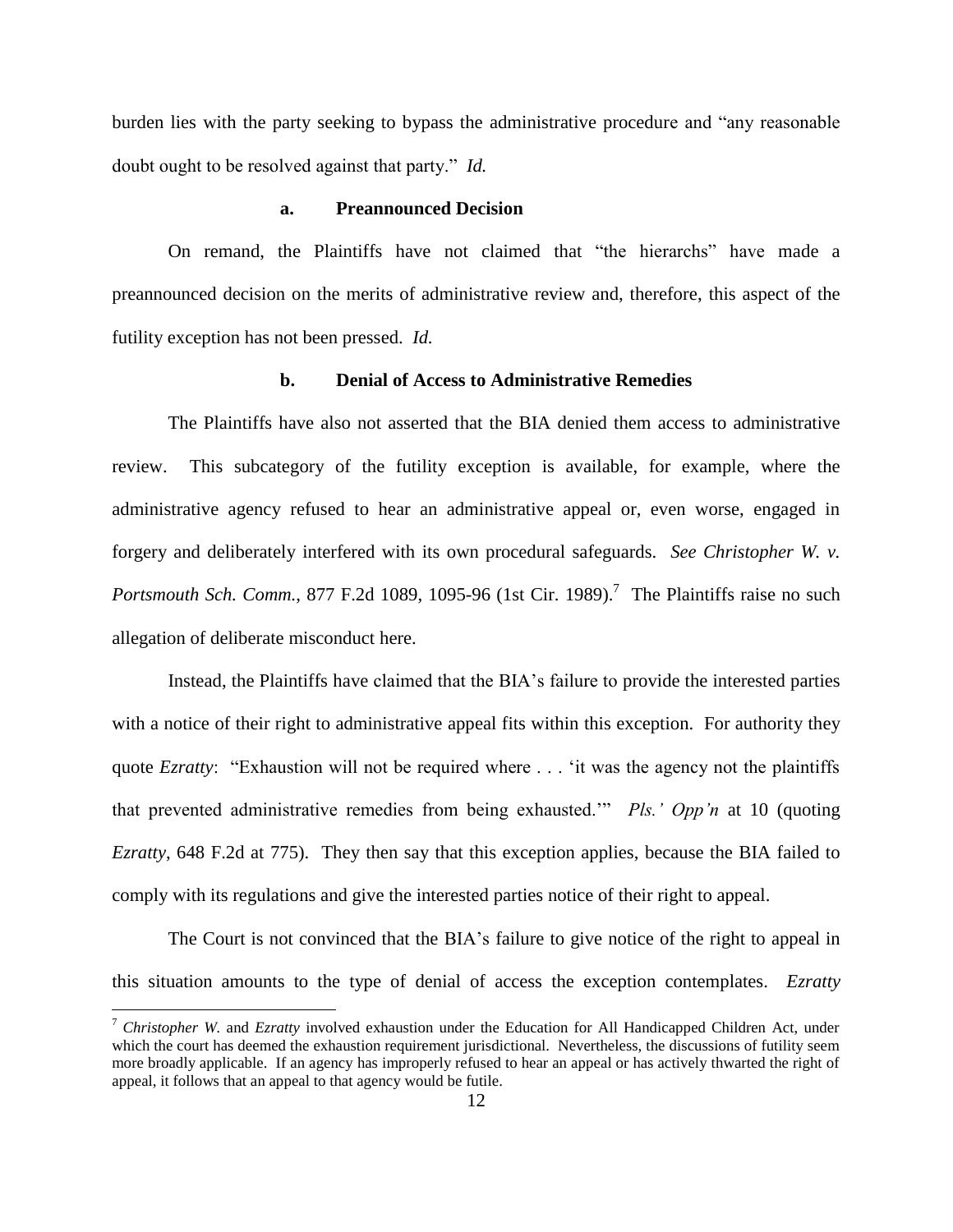involved a claim against the Puerto Rico Department of Education, alleging a violation of the Education for All Handicapped Children Act. *Ezratty*, 648 F.2d at 772. A student and her mother initiated suit and shortly thereafter requested agency review. The agency refused the Plaintiffs' request for departmental action on the improper ground that the parents' lawsuit barred further agency proceedings. Similar to the instant case, the agency changed its position on appeal and "now suggests in [its] brief on appeal that the agency is willing to proceed with the . . . case." *Id.* at 775. In *Ezratty*, the First Circuit said that "[n]ormally, in such circumstances, we would refuse to return the case to the agency," because "[t]o send the case back would seem unfair to the plaintiffs and might seem to condone the agency"s violations of the law"s procedural requirements." *Id.* However, for reasons not present here, the Court remanded the case to the agency. *Id.* at 775-78. Both *Ezratty* and *Christopher W.* addressed situations of agency commission, where the agency actively sought to bar access to administrative review, not omission, where the agency failed to inform the parties of their right to agency review.

The Plaintiffs, however, buttress their claim by asserting that the BIA failed to comply with its own regulations. *Pls.' Opp'n* at 12. The first regulation cited by the Plaintiffs reads:

(a) The official making a decision shall give all interested parties known to the decisionmaker written notice of the decision by personal delivery or mail. (b) Failure to give such notice shall not affect the validity of the decision or action but the time to file a notice of appeal regarding such a decision shall not begin to run until notice has been given in accordance with paragraph (c) of this section. (c) All written decisions, except decisions which are final for the Department pursuant to § 2.6(c), shall include a statement that the decision may be appealed pursuant to this part, identify the official to whom it may be appealed and indicate the appeal procedures, including the 30-day time limit for filing a notice of appeal.

25 C.F.R. § 2.7. Plaintiffs state that "BIA has violated its own regulation by failing to provide Plaintiffs with any written notice of the Lease approval, much less a notice containing the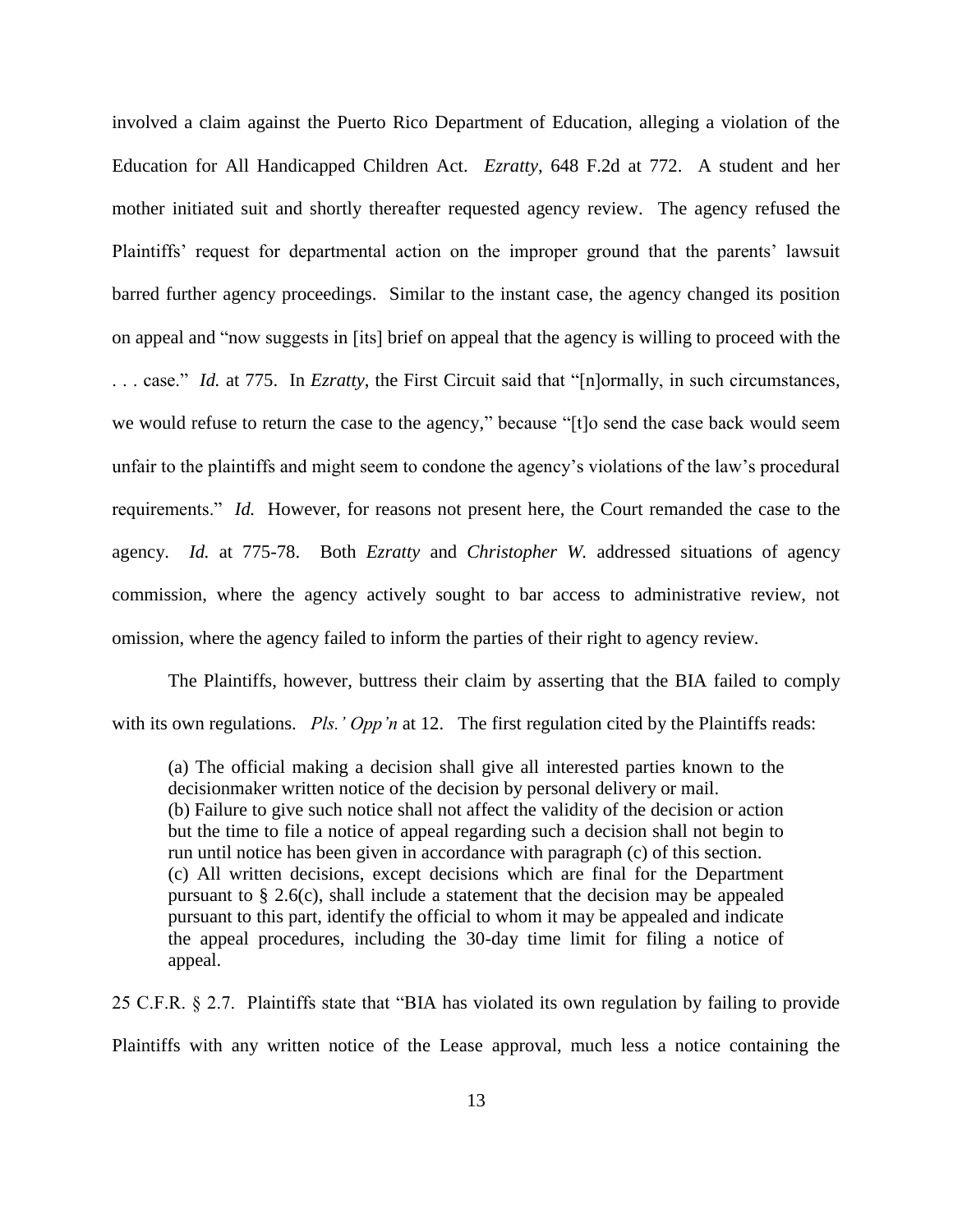information specified in the regulations.<sup>38</sup> Pls.' Opp'n at 12. The BIA responds that "[t]he Department's regulations expressly provide" for situations in which notice is not provided. *Defs.' Reply* at 4. Citing subsection (b), the Defendants continue, "Plaintiffs' notice of appeal to the IBIA would be timely and considerations such as agency expertise, accuracy and judicial economy indicate that such an appeal is appropriate." *Id.* (quotation marks omitted).

The application of this regulation to these facts is confounding. The BIA initially took the position that its approval of the ground lease was contingent only. The BIA regulations broadly allow an appeal "of an action or inaction of an official of the [BIA] that is claimed to adversely affect the interested party making the request.<sup>"9</sup> 25 C.F.R.  $\S$  2.2. The regulation further defines "interested party" in the broadest possible terms: "any person whose interests could be adversely affected by a decision." *Id.* Under these definitions it seems that even the BIA's contingent approval of the ground lease would trigger the BIA's obligation to give notice of the right to appeal.<sup>10</sup> During oral argument, the BIA conceded that if the Plaintiffs had elected to appeal the contingent approval, they could have done so, and under its regulations, the BIA should have given them notice of their right to appeal.

The question then is what is the effect the BIA"s failure to give notice of the right to appeal. The quick answer is found in § 2.7(b), which provides that the failure to give notice of

 $\overline{a}$ 

<sup>&</sup>lt;sup>8</sup> It is highly questionable whether the BIA violated this regulation by failing to provide a notice of the right to appeal to the Plaintiffs. The regulation anticipates that the BIA might fail to give notice; it provides that the appeal period does not begin to run until notice is given.

Part of the confusion is that, as used in the regulations, finality has different meanings in administrative and judicial contexts. The regulations provide that until a decision is made by the Assistant Secretary - - Indian Affairs, a decision is not "final so as to constitute Departmental action subject to judicial review." 25 C.F.R. § 2.6(a), (c). For actions that are not appealed, the decision is not effective until "the time for filing a notice of appeal has expired and no notice of appeal has been filed." *Id.* § 2.6(b). Under the regulatory definition of finality, no agency decision is a final decision until made by the Assistant Secretary, but a decision may be made effective without the Assistant Secretary's approval if notice is given and an appeal is not made.

 $10$  Exactly how the BIA is supposed to know all the persons whose interests its action or inaction could affect is not an issue here, since the BIA was aware that the Plaintiffs here claimed an interest in the approval of the ground lease.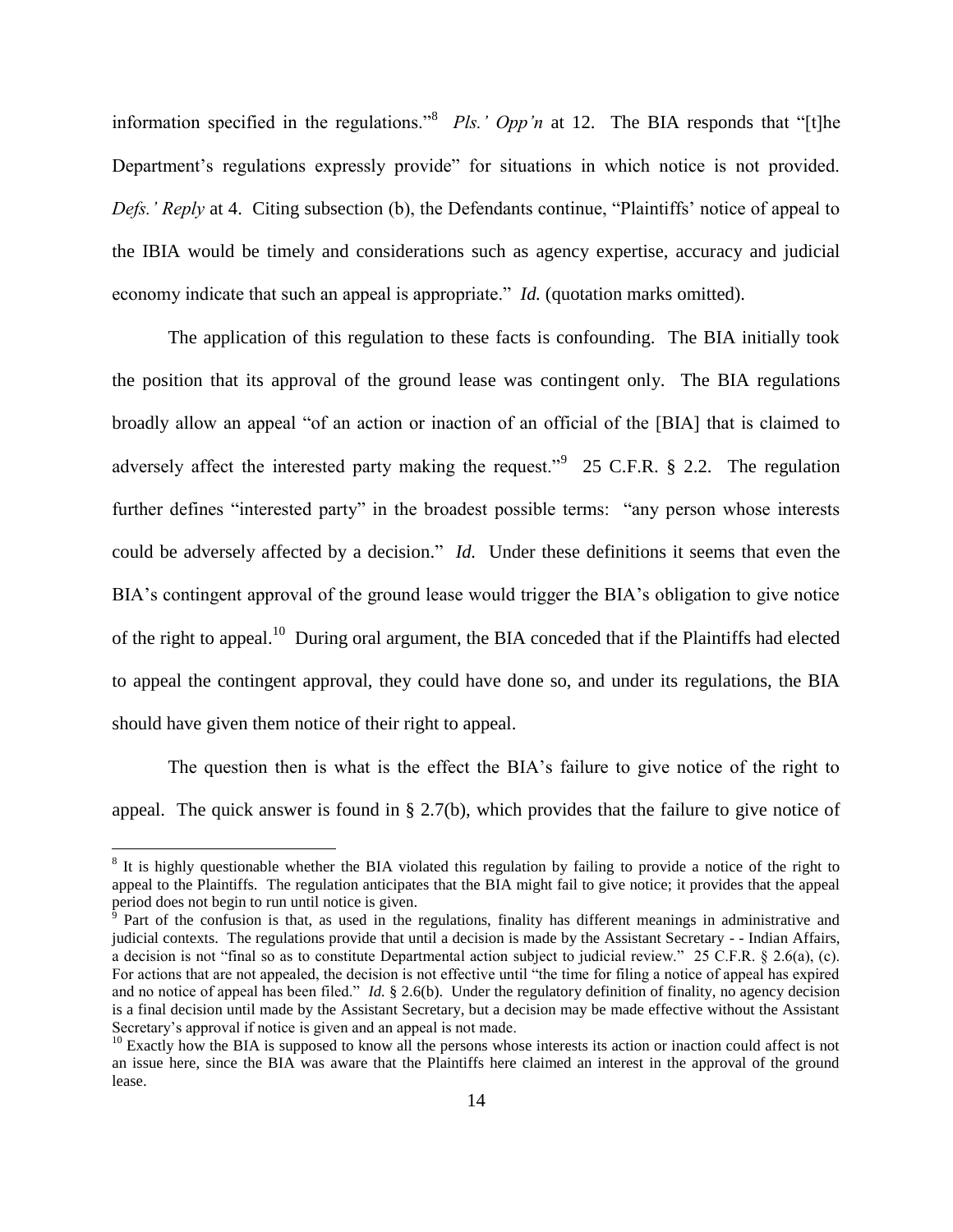appeal "shall not affect the validity of the decision or action but the time to file a notice of appeal regarding such a decision shall not begin to run until notice has been given in accordance with paragraph (c) of this section." 25 C.F.R. § 2.7(b). In the context of this case, the regulation provides that the time period for filing a notice of appeal of the BIA"s approval of the ground lease has not yet run, a proposition the BIA conceded at oral argument. *See Hopi Tribe v. Navajo Tribe*, 46 F.3d 908, 920-21 (9th Cir. 1999) (regarding filing of appeals under 25 C.F.R. § 2.10).

Taken literally, the language "the time to file a notice of appeal . . . shall not begin to run" could mean that the Plaintiffs cannot exercise even now the right of appeal because they have not even yet received formal notice and the time for filing an appeal has not commenced. But, in the context of this case, such an interpretation is so impractical, it cannot stand. The BIA is in no position to make such an argument: it moved to dismiss the case so that the Plaintiffs can exhaust their administrative remedies.

The Plaintiffs, however, seek to parlay this odd situation – where under the regulation the time period for filing an administrative appeal has not begun to run over three years after the decision was made – into an argument about whether they should be required to exhaust administrative remedies. The Court views this proposition as a non-sequitur. Section 2.7 is not about exhaustion of administrative remedies; it is about the time limits within which those remedies may be sought. Section 2.7 requires the BIA to give notice of a decision to interested parties to reinforce the need to file an appeal within thirty days. The regulation protects the right of appeal by extending the time within which the notice of appeal must be filed, and absent notice of the decision, the appeal period is extended until the notice is filed. Although § 2.7 can extend the time limits for filing a notice of appeal, it does not eliminate the obligation to exhaust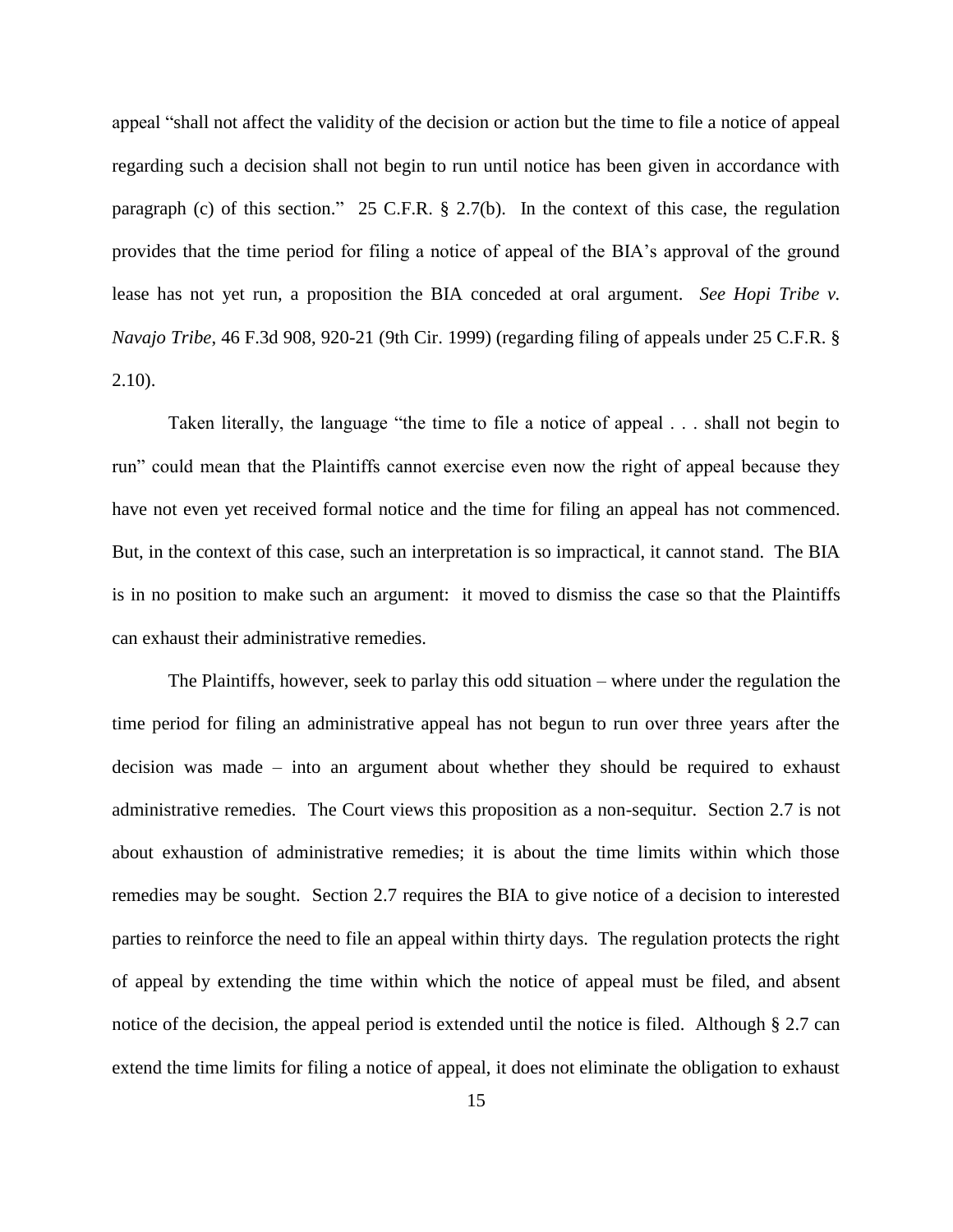administrative remedies by proceeding with an appeal once notice is given. The BIA"s regulations could easily have provided that its failure to give notice of the decision in accordance with the regulation would allow the interested party to proceed directly to district court. It says no such thing.

The Court rejects the Plaintiffs' attempt to make  $\S 2.7$  into something it is not. Far from preventing "administrative remedies from being exhausted," by failing to comply with the notice requirements of § 2.7, the BIA has extended the time period within which the Plaintiffs may exercise their right of administrative appeal. *Ezratty*, 648 F.2d at 774. To grant the interested party an extended time within which to file an administrative appeal does not begin to constitute the kind of agency action discussed in *Ezratty* and *Christopher W.* 

Nevertheless, there is the problem of the combined impact of the appeal notice provision of § 2.7 and the stay provision of § 2.6(b). Section 2.6(b) states that "[d]ecisions made by officials of the [BIA] shall be effective when the time for filing a notice of appeal has expired and no notice of appeal has been filed." 25 C.F.R. § 2.6(b). The Plaintiffs note that the BIA made this lease effective and binding the date it was signed.<sup>11</sup> Pls.' Opp'n at 13. If the BIA had followed its own regulations, under § 2.7, it would have given notice of the right to appeal to the Plaintiffs and under § 2.6(b), the lease would not have become effective until "the time for filing a notice of appeal has expired and no notice of appeal has been filed." 25 C.F.R. § 2.6(b). By skirting its own regulations, the Plaintiffs argue, the BIA managed to avoid triggering an administrative appeal of the lease by the dissidents and made the lease instantaneously effective.

 $\overline{a}$ 

<sup>&</sup>lt;sup>11</sup> The Lease says that it is "made and entered into as of May<sub>\_\_</sub>, 2005 (later signed on June 1, 2005 by the Director of the Eastern Region), which it defines as the "Effective Date." The BIA"s appellate brief stated that it considered the ground lease effective and binding the date it was signed. *Federal Appellees' Answering Br.*at 31.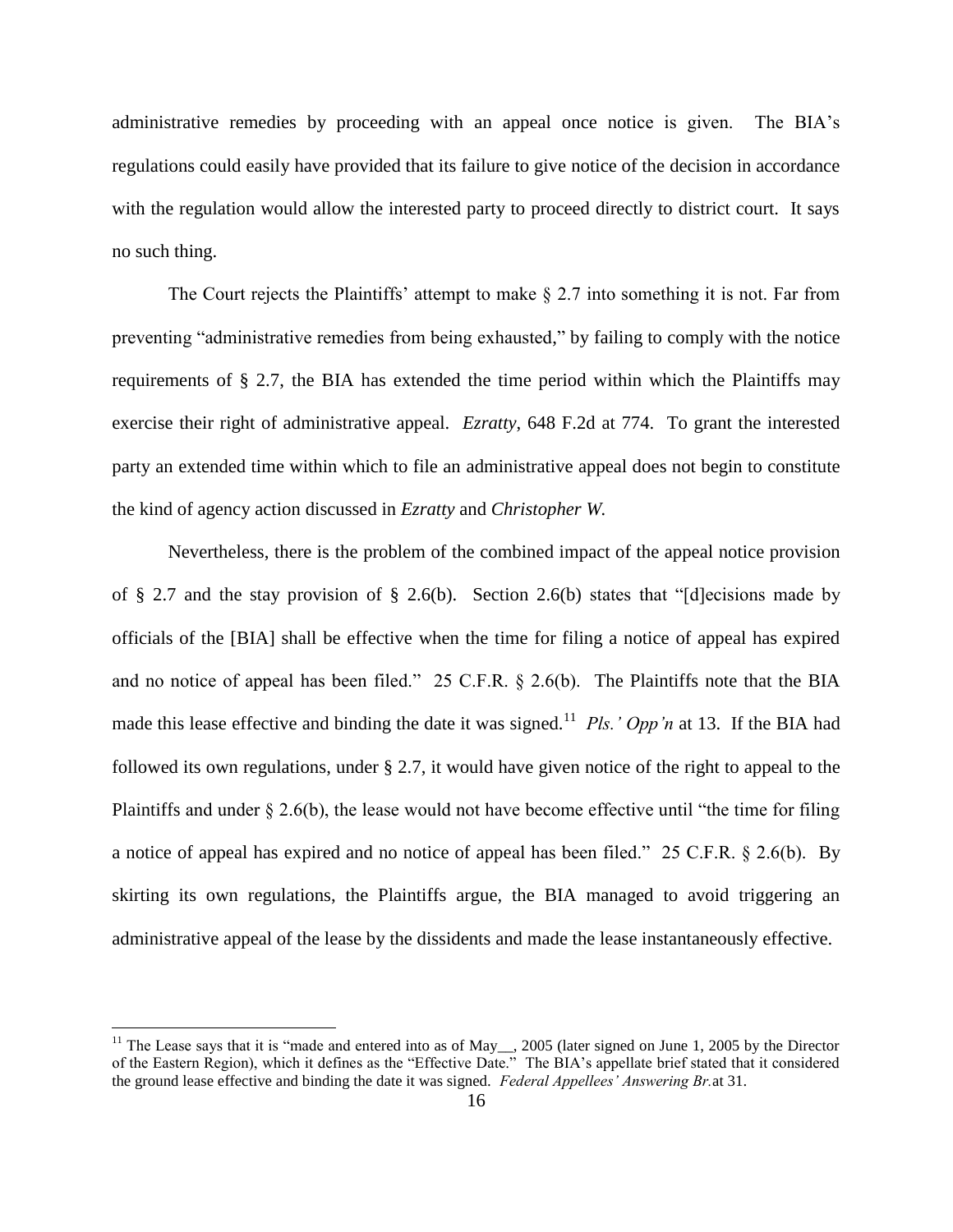The Plaintiffs" argument on this point fits more comfortably under *Frederique-Alexandre*  equitable considerations and the Court addresses those concerns later. The Plaintiffs" contention does not, however, shoehorn easily into a *White Mountain* analysis – whether considered under denial of access to administrative remedies or under a bias or taint argument. If  $\S$  2.6(b) stays the effective date of the lease, the regulation necessarily trumps the terms of the lease, regardless of what the lease says. Further, merely by its approval of the lease and its position that the lease is effective immediately, the BIA has not demonstrated the type of agency bias or taint that *White Mountain* contemplates.

In sum, the Court concludes that denial of access to administrative remedies does not apply here.

#### **c. Bias or Taint**

The third criterion under *White Mountain-Swirsky* is whether the administrative body has been shown to be biased or tainted. *White Mountain*, 840 F.2d at 677-78 (setting forth a requirement of "objective and undisputed evidence of administrative bias"); *Gilbert*, 932 F.2d at 61 (same); *Swirsky*, 124 F.3d at 63 (stating that this criterion is met "when there are clear indicia of agency bias or taint"); *see also McCarthy*, 503 U.S. at 148. To the extent the Plaintiffs have raised administrative bias or taint, their contentions are subsumed under the denial of access arguments the Court has addressed. Although the BIA"s handling of this process is problematic for other reasons, the Plaintiffs failed to produce objective and undisputed evidence of administrative bias or taint. *See Shows v. Wayne County Sch. Dist.*, No. 95-60073, 1995 WL 725765, at \*2 (5th Cir. Nov. 8, 1995) ("[To] prove predetermination, the complaining party must prove that the decisionmaker has an irrevocably closed mind prior to the hearing."); *Joint Bd. of*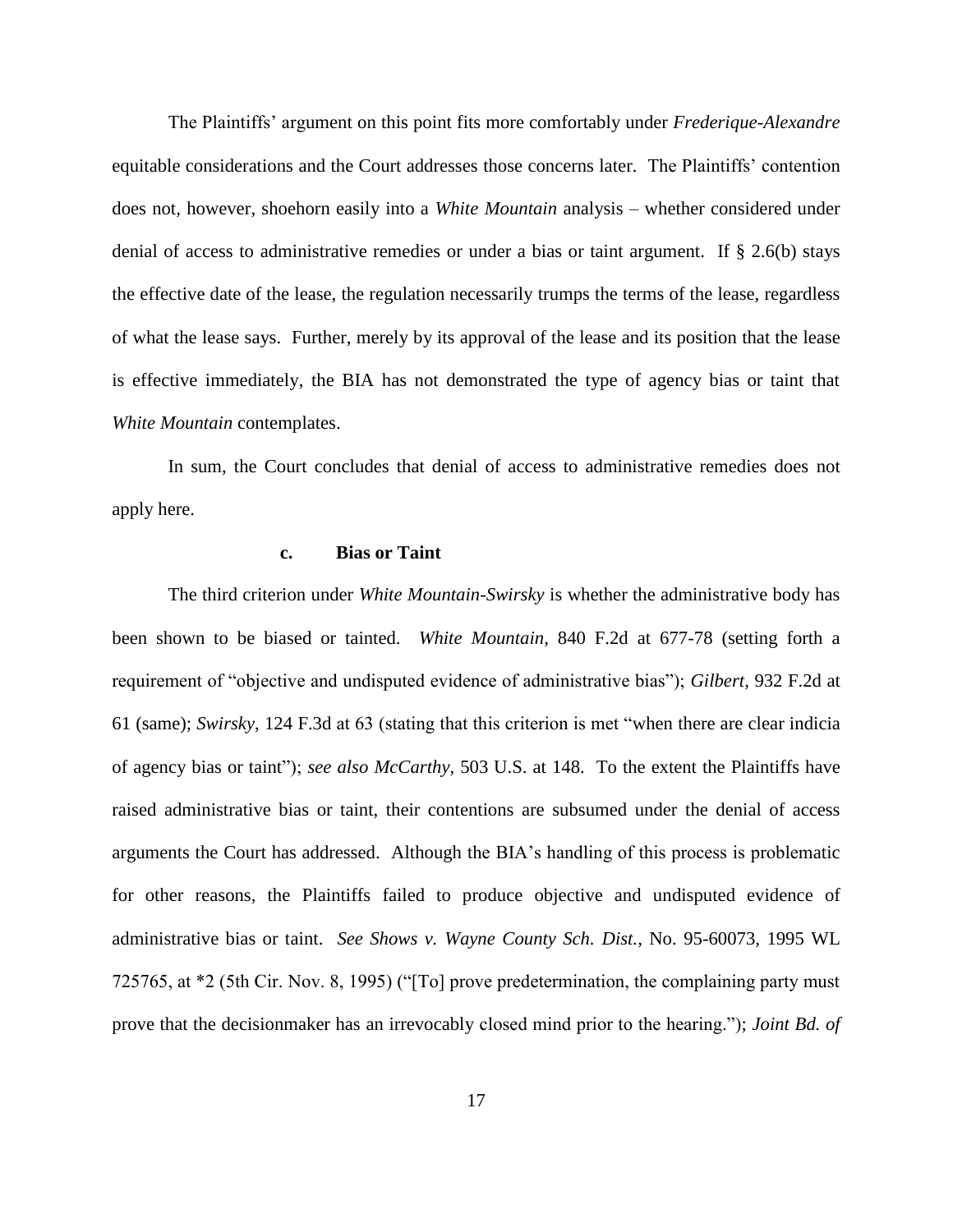*Control v. United States*, 862 F.2d 195, 200 (9th Cir. 1988) (stating that "[a]dministrative review is not futile if the plaintiff"s allegations of bias are purely speculative").

## **4. Undue Prejudice/Irreparable Harm**

Irreparable harm and undue prejudice are offshoots of *White Mountain.* In this context, irreparable harm occurs most frequently when there is "an unreasonable or indefinite timeframe for administrative action," or when "a particular plaintiff may suffer irreparable harm if unable to secure immediate judicial consideration of his claim." *McCarthy*, 503 U.S. at 146-47; *Rose v. Yeaw*, 214 F.3d 206, 211 (1st Cir. 2000) (stating that "[i]n addition to the exception for futility, courts may also exercise discretion if exhaustion will not only waste resources but also work severe harm upon a litigant").

Plaintiffs first argue that, if remanded for exhaustion of administrative remedies, they would be prejudiced because "there is a substantial risk that an administrative appeal at this late date would be considered time-barred." *Pls.' Opp'n* at 14. The BIA, however, clearly stated in its court filings and repeated at oral argument that the Plaintiffs will be allowed to bring their claim before the IBIA, because, according to the BIA"s regulations, Plaintiffs have not yet received notice of the final decision, and therefore the time for such an appeal has not run. *Defs.' Reply* at 4 (stating that "Plaintiffs' notice of appeal to the IBIA would be timely . . . .").<sup>12</sup> The Plaintiffs will not be prejudiced because, as BIA has conceded, their appeal would be timely.

 $\overline{a}$ 

 $12$  The BIA's position is consistent with its regulations and with prior case law. The regulations state that "the time" to file a notice of appeal regarding such a decision shall not begin to run until notice has been given." 25 C.F.R. § 2.7(b); *see LeCompte v. Superintendent, Cheyenne River Agency*, 38 I.B.I.A. 62, 62 (2002) (stating that if a Superintendent"s decision did not include appeal instructions and if Superintendent did not provide appellant with such instructions, the Superintendant's decision "remains appealable to the Regional Director in accordance with 25 C.F.R. § 2.7(b)"); *Johnson v. Acting Minneapolis Area Dir.*, 28 I.B.I.A. 104, at \*5-6 (1995) (finding an appeal timely filed where it was outside the thirty day limit but no proper notice regarding appeal was given pursuant to 25 C.F.R. § 2.7 and refusing to apply a "personal knowledge" exception to the rule); *Alan-Wilson v. Sacramento Area Dir.*, 30 I.B.I.A. 241, 253 (1997) ("Because there is no evidence in the record that Santana was ever given written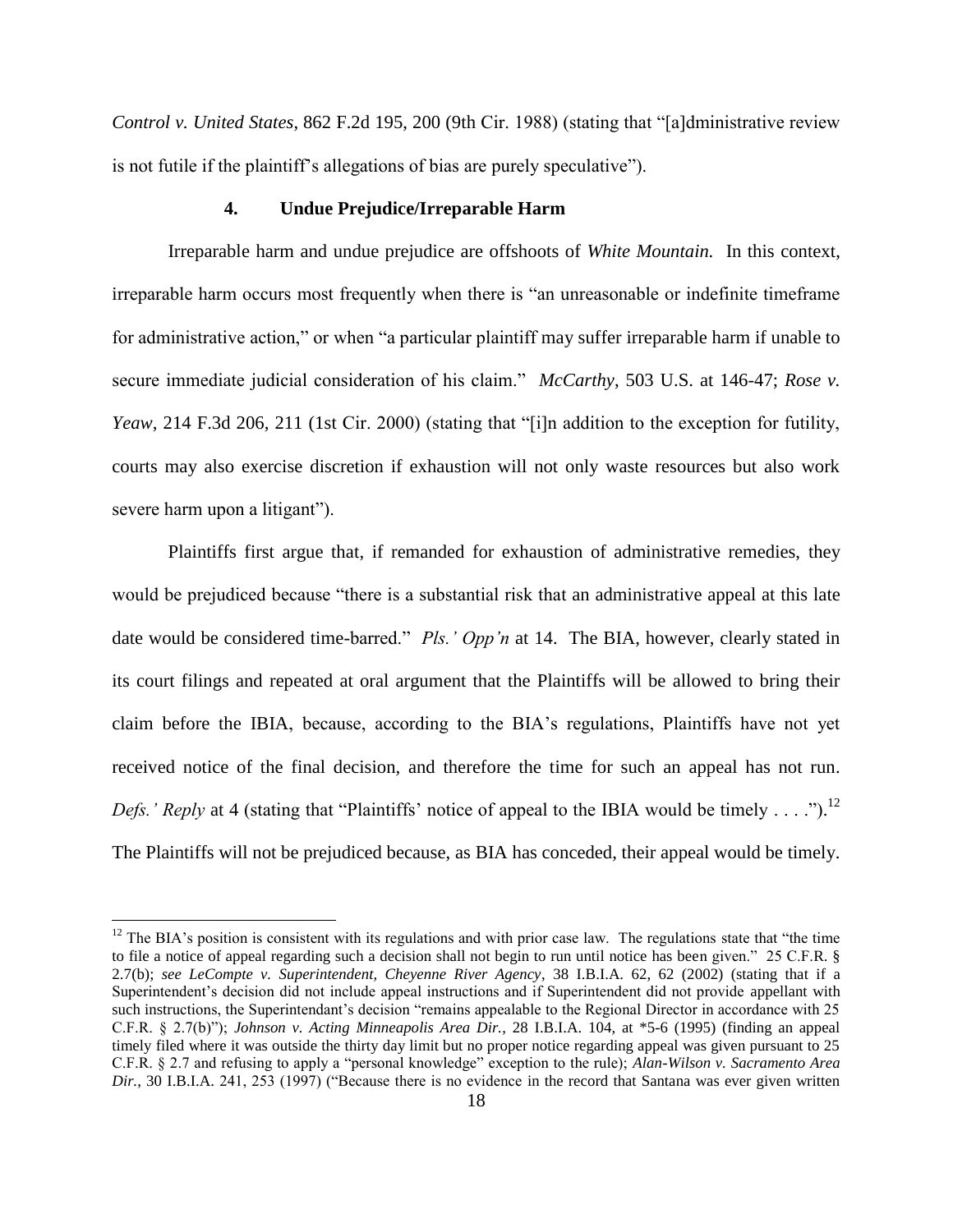Second, Plaintiffs question whether since "[t]he Lease granted Quoddy Bay fully vested property rights . . . . [T]he time required for an administrative appeal would allow these processes to move so far along that the LNG facility would be a *fait accompli* before the legality of BIA"s Lease approval is ever considered by a court." *Id.* The BIA responds that because Plaintiffs "have ample opportunity to participate in the NEPA process in relation to the LNG facility and then challenge any future decision made by FERC," this "assertion is simply inaccurate." *Defs.' Reply* at 5. It is true that requiring an agency appeal could result in drawing out the time required to resolve this conflict; however, it is also true, consistent with *Portela-Gonzalez*, that exhaustion allows the BIA to correct errors and to avoid unnecessarily interjecting the federal court into the dispute. *Portela-Gonzalez*, 109 F.3d at 79. The parties offer differing views about the future of the FERC process. $13$  But, the First Circuit has directed courts to narrowly construe the exceptions to the exhaustion requirement and that "any reasonable doubt ought to be resolved against [the party seeking to bypass the administrative procedure]" and based on this record, the Court has no grounds to resolve the parties' contrasting predictions.<sup>14</sup> *Gilbert*, 932 F.2d at 61. Finally, as the parties have demonstrated, they each have the capacity to appeal this Court's decision to the First Circuit, and as the Court has demonstrated, it is fallible. If this Court does not require administrative exhaustion and the circuit court later concluded that

 $\overline{a}$ 

notice of the decision and his right to appeal from it, his time for filing an appeal from that decision never began to run.").

 $13$  At oral argument, the BIA represented that the FERC process is on hold and that an IBIA decision could well be rendered before a FERC decision. The Plaintiffs were not reassured, noting that there is nothing preventing FERC from reinstituting its review. The Court is not in a position to resolve this disagreement, except to note that both the Plaintiffs and the BIA may be correct – the FERC process may resume, and the IBIA may issue a decision before FERC review has been completed.

<sup>&</sup>lt;sup>14</sup> The Plaintiffs' strongest contention lies in the maladroit way the BIA has handled this case to date, but this argument runs to issues of fairness and equity, which the Court addresses separately. The Plaintiffs have made no showing that undue prejudice or irreparable harm would result from an administrative review.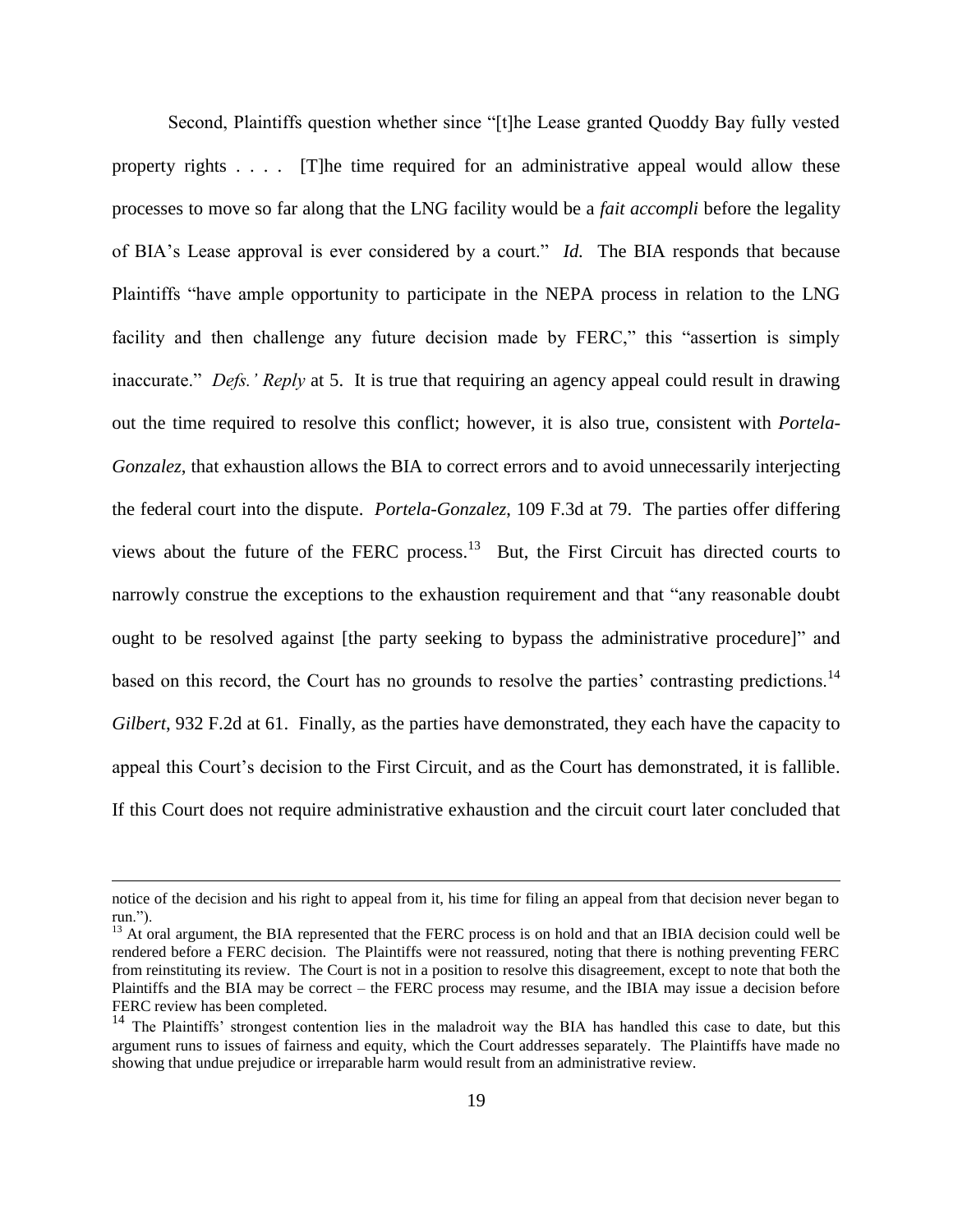this Court erred, the delay from failing to require exhaustion could be much longer than the delay from requiring it.

#### **5. Agency Empowerment**

In *McCarthy*, the United States Supreme Court discussed a final criterion that could fit under the *White Mountain* rubric: "[A]n administrative remedy may be inadequate because of some doubt as to whether the agency was empowered to grant effective relief." *McCarthy*, 503 U.S. at 147; *see Swirsky*, 124 F.3d at 63. Here, there is no assertion, nor is there a basis for one, that the BIA does not have the power to grant the relief requested by the Plaintiffs.

#### **F.** *Frederique-Alexandre***: Common Law Exceptions**

In *NN*, the First Circuit directed the Court to consider a second broad category of exceptions to the exhaustion requirement: Common law exceptions. *NN*, 503 F.3d at 33. *NN*  quoted *Frederique-Alexandre*: "[T]he exhaustion requirement is not a jurisdictional prerequisite, but rather is subject to waiver, estoppel, and equitable tolling . . . ." *Id.* (quoting *Frederique-Alexandre*, 478 F.3d at 440). The Court begins its analysis with a discussion of *Frederique-Alexandre.* 

#### **1.** *Frederique-Alexandre*

*Frederique-Alexandre* addressed an employment discrimination claim under Title VII. 478 F.3d at 436. The plaintiff"s employer asserted that the plaintiff had failed to timely file an administrative charge with the Equal Employment Opportunity Commission within the required period from the date the alleged unlawful employment practice occurred. *Id.* at 437. The First Circuit agreed, finding "no recognized equitable basis for tolling the 300-day period in this case . . . ." *Id.* It cited two cases, *Zipes v. Trans World Airlines*, 455 U.S. 385, 393 (1982) and *Jones v.*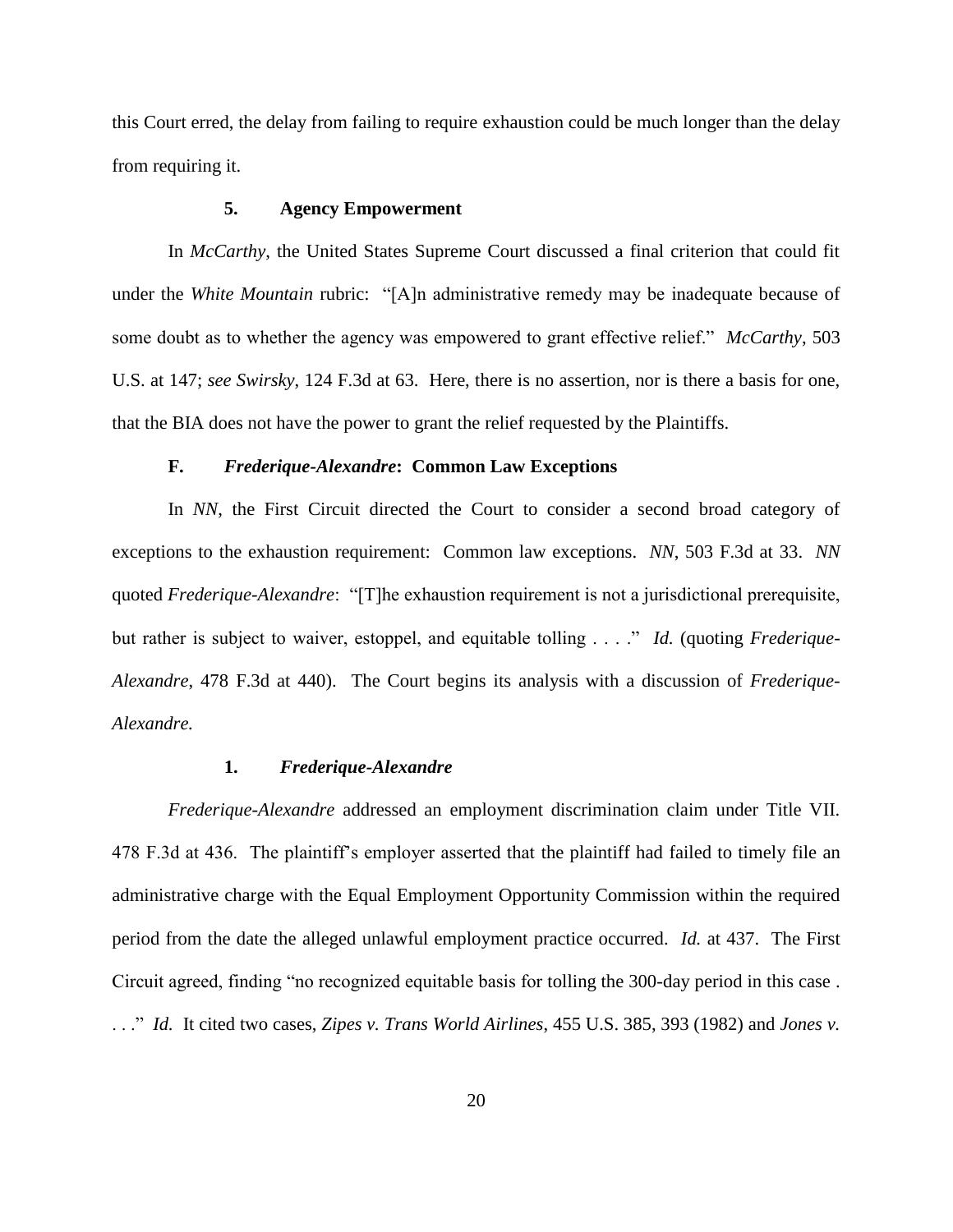*City of Somerville*, 735 F.2d 5, 8 (1st Cir. 1984), for the proposition that equitable considerations might toll the running of a statute of limitations.

In *Zipes*, a sex discrimination case, the Supreme Court concluded that "filing a timely charge of discrimination with the EEOC is not a jurisdictional prerequisite to suit in federal court, but a requirement that, like a statute of limitations, is subject to waiver, estoppel, and equitable tolling." *Zipes*, 455 U.S. at 393. *Jones* also concerned an employment discrimination claim, which addressed the plaintiff"s failure to timely file an administrative complaint. *Jones*, 735 F.2d at 7. In *Jones*, the First Circuit observed that the requirement of timely filing "may be waived or tolled for equitable considerations." *Id.* at 8. At the same time, *Jones* affirmed the dismissal of the claim, since the plaintiff had failed to set forth any equitable grounds for tolling and the Court could find none. *Id.* 

## **2. Equitable Considerations – General Principles**

As *Zipes* and *Jones* suggest, equitable exceptions most often appear in the context of statute of limitation defenses, and the Court looks first to those cases for guidance.

Most statutes of limitations seek primarily to protect defendants against stale or unduly delayed claims. Thus, the law typically treats a limitations defense as an affirmative defense that the defendant must raise at the pleadings stage and that is subject to rules of forfeiture and waiver. Such statutes also typically permit courts to toll the limitations period in light of special equitable considerations."

*John R. Sand & Gravel Co. v. United States*, 522 U.S. \_\_\_, 128 S. Ct. 750, 753 (2008) (citations omitted). However, use of equitable considerations to toll a statute of limitations is "the exception, not the rule." *Rotella v. Wood*, 528 U.S. 549, 560 (2000). In *NN*, the First Circuit listed three possible bases for finding an equitable exception to the exhaustion requirement: waiver, estoppel or equitable tolling. The Court addresses each in turn, and then considers the equities of this case more generally.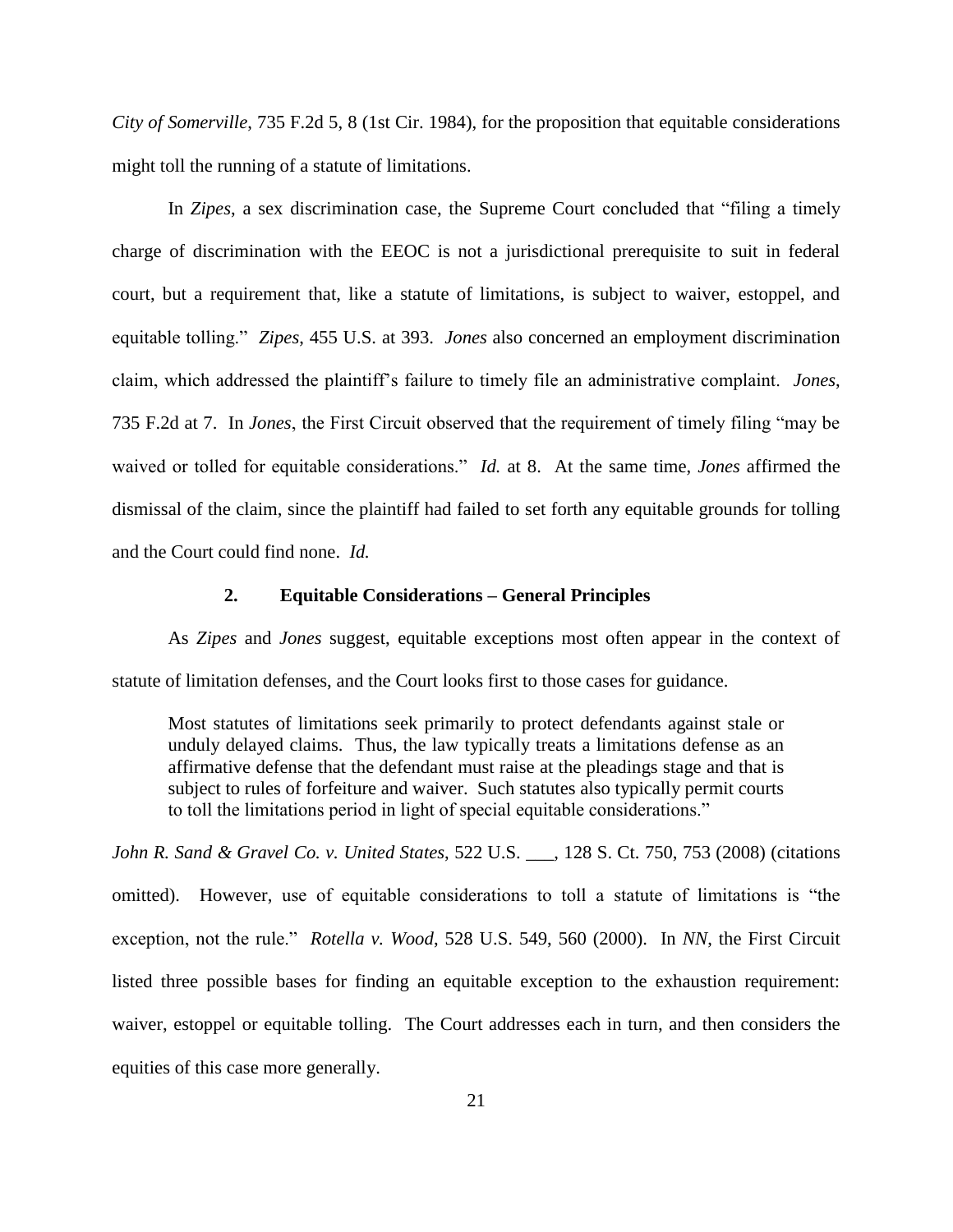#### **3. Waiver**

Plaintiffs assert that "BIA has allowed Plaintiffs to expend time and resources on this litigation for more than two years before raising exhaustion as a defense. Granting a dismissal at this late state would improperly reward BIA for its untimeliness." *Pls.' Opp'n* at 15. Here, the BIA first asserted failure to exhaust in their answer to the second amended complaint on December 7, 2007. *Defs.' Answer To Pls.' Second Am. Compl.* (Docket # 70). Thus, they did not raise the issue while the case was initially before this Court; instead they waited to raise it until the case was on appeal to the First Circuit.

It is true that certain exhaustion claims may be waived. *See, e.g.*, *Casanova*, 304 F.3d at 78 n.3 (adopting the majority rule that Prison Litigation Reform Act exhaustion is an affirmative defense); *MacDougall v. Potter*, 431 F. Supp. 2d 124, 128-29 (D. Mass. 2006) (concluding in a Title VII case that the agency waived the issue of the untimeliness of the employee"s administrative exhaustion by failing to raise the issue prior to the issuance of the final agency decision). In fact, the First Circuit held that non-jurisdictional exhaustion applied in this case, and that the Court should consider whether an exception to exhaustion applies, including waiver. *NN*, 503 F.3d at 33-34.

However, in the facts of this case, waiver does not apply. The federal rules allow a party to file a motion to dismiss before answering the complaint. Fed. R. Civ. P. 12(a)(4); 5B Charles Alan Wright & Arthur R. Miller, Fed. Practice & Proc. § 1346 (updated 2008) ("Service of a motion permitted by Rule 12 also may enlarge the applicable period of time for serving an answer or other responsive pleading, as is now prescribed by Rule  $12(a)(4)$ ."). Despite the two year lag, Defendants timely filed their Answer on December 7, 2007, and included the affirmative defense of failure to exhaust administrative remedies. *Defs.' Answer To Pls.' Second*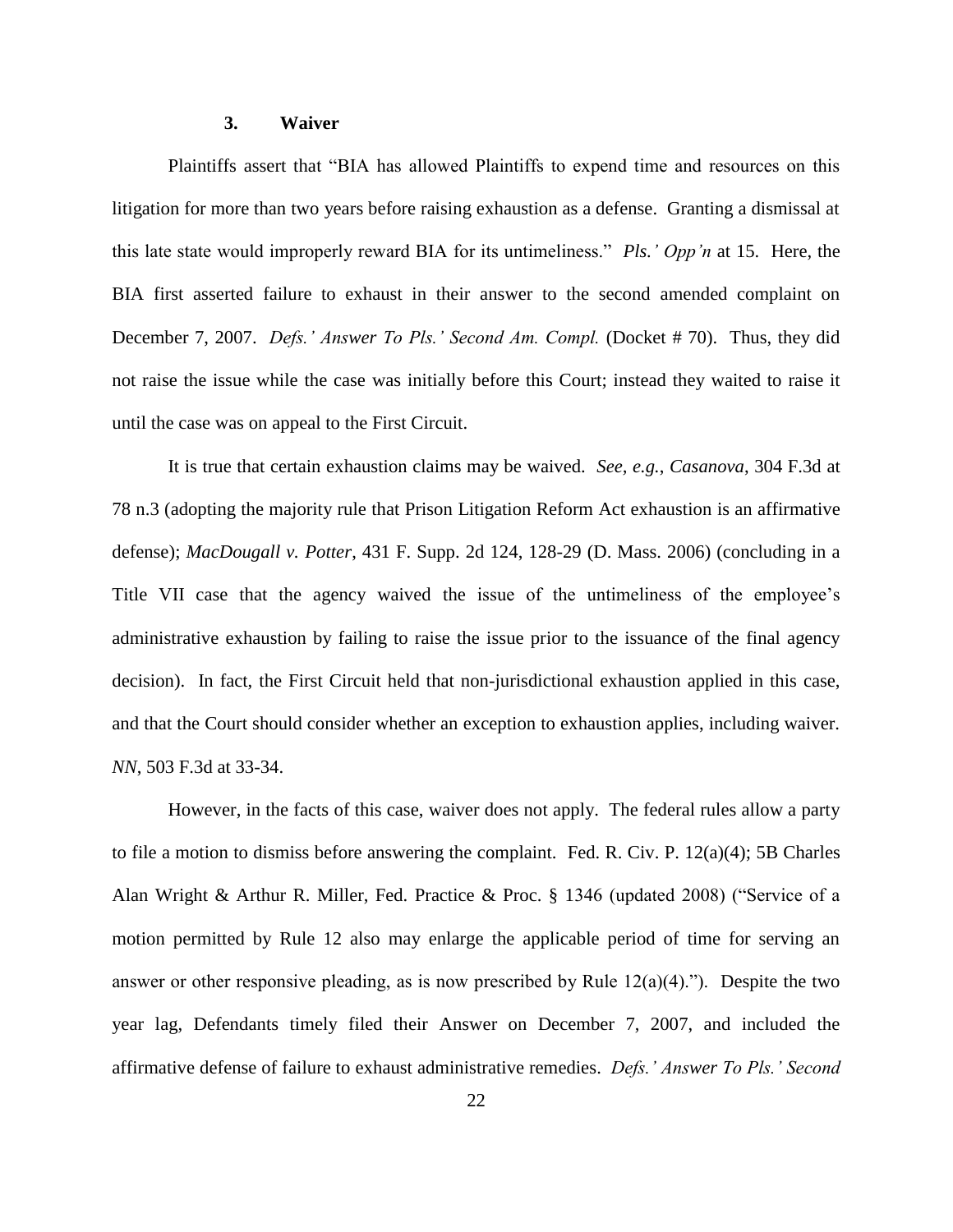*Am. Compl.* at 19; *See* Fed. R. Civ. P. 8(c) ("In responding to a pleading, a party must affirmatively state any avoidance or affirmative defense . . . ."). Under Rule 12(h), only certain threshold defenses, such as "lack of personal jurisdiction, improper venue, insufficiency of process, and insufficiency of service of process . . . are waived if they are not included in a preliminary motion under Rule 12 as required by Rule  $12(g)$  or, if no such motion is made, they are not included in the responsive pleading . . . ." 5C Charles Alan Wright & Arthur R. Miller, Fed. Practice & Proc. § 1391 (updated 2008). The affirmative defense of failure to exhaust administrative remedies is not among these defenses. Thus, failure to exhaust falls within the general rule, which provides that "the failure to raise an affirmative defense by motion will not result in a waiver as long as it is interposed in the answer." 5 Charles Alan Wright & Arthur R. Miller, Fed. Practice & Proc. § 1277 (updated 2008); *see also Perry v. Sullivan*, 207 F.3d 379 (7th Cir. 2000).

In *Guzman-Rivera*, the First Circuit addressed an analogous question: When must the affirmative defense of qualified immunity be raised or waived. *Guzman-Rivera v. Rivera-Cruz*, 98 F.3d 664 (1st Cir. 1996). *Guzman-Rivera* reviewed the points at which qualified immunity might be raised: first, in a motion to dismiss; second, at summary judgment; and third, at trial. *Id.* at 667. The Court decided that "to reduce the potential for abuse by defendants, we believe that the defense of qualified immunity may be deemed waived if it is not raised in a diligent manner during the post-discovery, pre-trial phase." *Id.* According to the First Circuit, a defendant "may raise the defense of qualified immunity at summary judgment, regardless of whether it was raised prior to discovery." *Id.* (holding, however, that because the defendants in *Guzman-Rivera* waited until "very late in the pre-trial, post-discovery phase, despite the fact they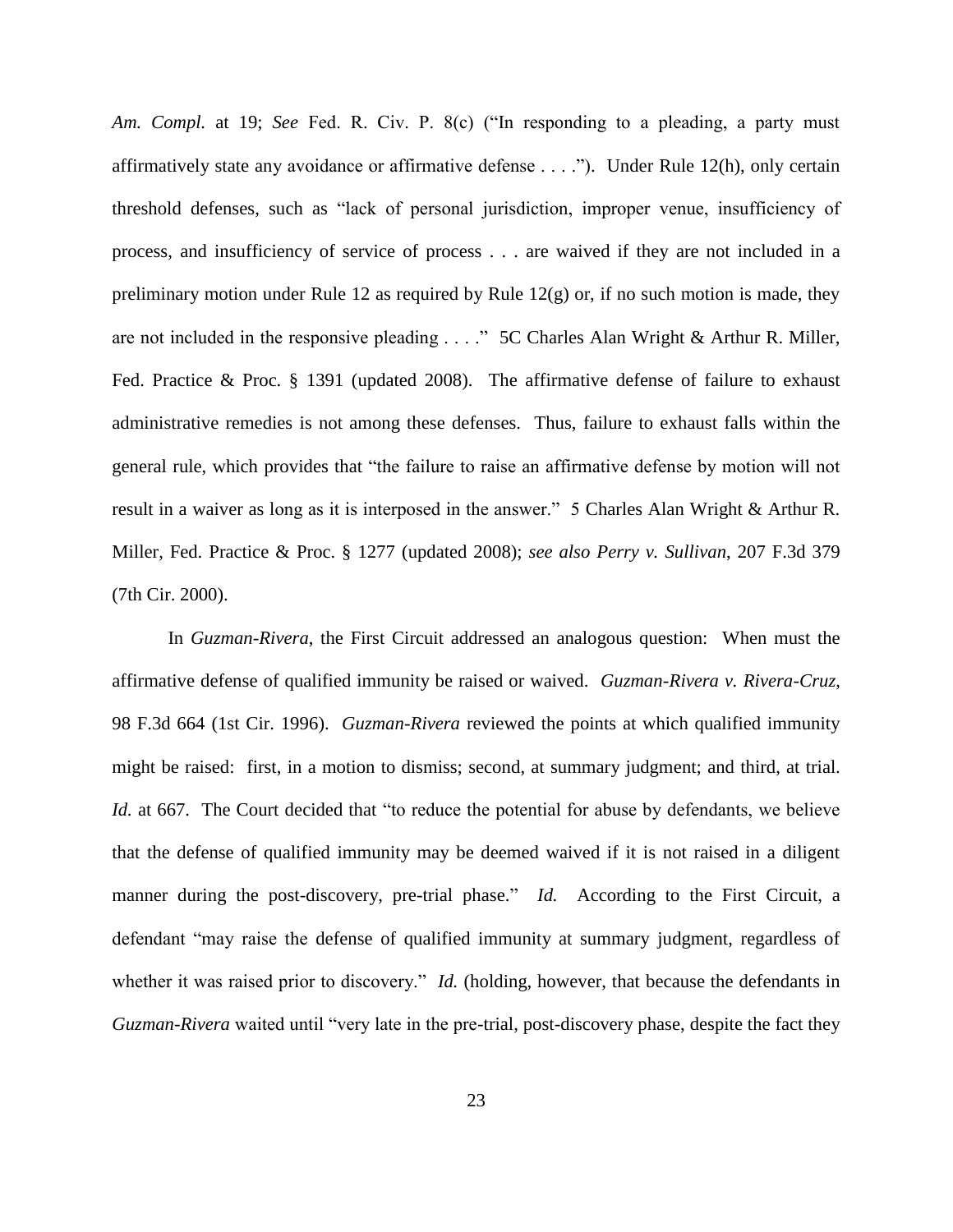had ample opportunity to have the issue resolved expeditiously earlier in the proceedings," that the defense was waived). Here, the Defendants did not waive their affirmative defense.

## **4. Equitable Estoppel**

Equitable estoppel "is not employed unless the plaintiff relies on his or her adversary"s conduct and changes his or her position for the worse." *Kelley v. NLRB*, 79 F.3d 1238, 1247-48 (1st Cir. 1996).

The Supreme Court has explained that a party seeking to assert equitable estoppel must demonstrate that (1) the party to be estopped made a definite misrepresentation of fact to another person having reason to believe that the other [would] rely upon it; (2) the party seeking estoppel relied on the misrepresentations to its detriment; and (3) the reliance [was] reasonable in that the party claiming the estoppel did not know nor should it have known that its adversary's conduct was misleading.

*Ramirez-Carlo v. United States*, 496 F.3d 41, 49 (1st Cir. 2007) (quoting *Heckler v. Cmty.*

*Health Serv.* 467 U.S. 51 (1984)) (internal quotation marks omitted). Because Plaintiffs would seek to apply equitable estoppel to a governmental entity, affirmative misconduct is a prerequisite; such conduct "require[s] an affirmative misrepresentation or affirmative concealment of a material fact by the government, although it does not require that the government intend to mislead a party." *Id.* (quoting *Watkins v. United States Army*, 875 F.2d 699, 707 (9th Cir. 1989) (en banc)).

*Watkins* itself involved affirmative misrepresentations about the plaintiff's qualifications for military reenlistment, and the Ninth Circuit determined that "the Army affirmatively acted in violation of its own regulations when it repeatedly represented that Watkins was eligible to reenlist, as well as when it reenlisted him time after time." *Watkins*, 875 F.2d at 707-08. Distinguishing another Ninth Circuit opinion, the court stated that "mere failure to inform or assist does not justify application of equitable estoppel." *Id.* at 708 (quoting *Lavin v. Marsh*, 644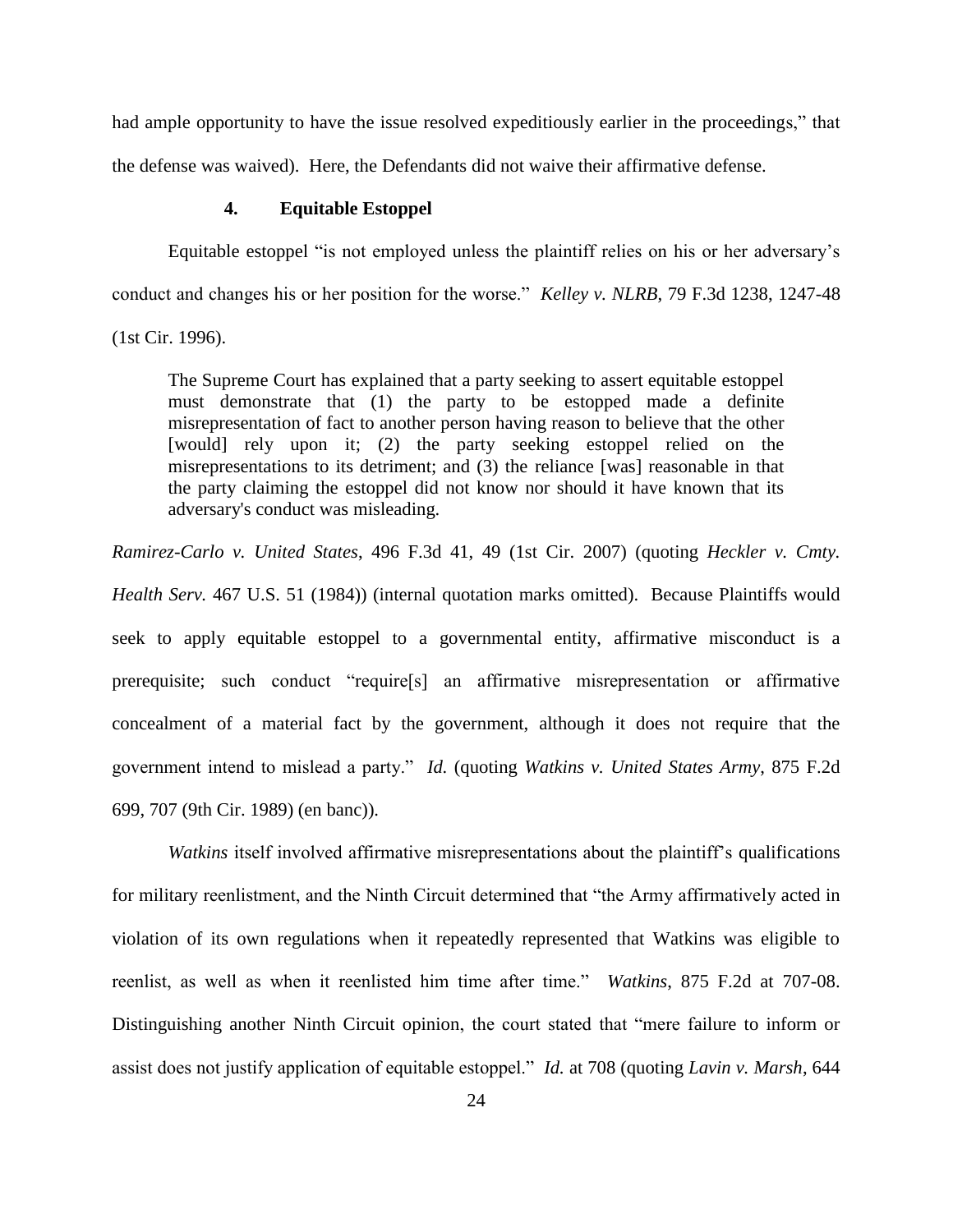F.2d 1378, 1384 (9th Cir. 1981)). Further, "[p]ersons dealing with the government are charged with knowing government statutes and regulations, and they assume the risk that government agents may exceed their authority and provide misinformation." *Mukherjee v. INS*, 793 F.2d 1006, 1009 (9th Cir. 1986). Because there is no affirmative misconduct in this case, the Court need not reach the other elements of equitable estoppel.

It is true that BIA officials failed to notify the Plaintiffs of their decision and of the available administrative remedy, but the BIA"s passive behavior does not amount to "affirmative misconduct." *See Sturla v. Dir., FEMA*, 1997 U.S. Dist. LEXIS 14463, at \*11-12 (N.D. Cal. Apr. 24, 1997) ("Although defendants failed to inform the Sturlas of the need to file a proof of loss, they did not affirmatively misrepresent that the Sturlas did not need to do so."). The BIA"s inaction does not meet the stringent standards for applying equitable estoppel to a governmental entity, especially since its inaction extends the time period for the Plaintiffs to administratively challenge its decision. *United States v. Ven-Fuel, Inc.*, 758 F.2d 741, 761 (1st Cir. 1985) (highlighting the interests protected by narrowly construing equitable estoppel against the government).

#### **5. Equitable Tolling**

"Equitable tolling applies when the plaintiff is unaware of the facts underlying his cause of action, while equitable estoppel applies when a plaintiff who knows of his cause of action reasonably relies on the defendant's conduct or statements in failing to bring suit." *Ramirez*-*Carlo*, 496 F.3d at 48 (citing *González v. United States,* 284 F.3d 281, 291 (1st Cir. 2002) and *Vistamar, Inc. v. Fagundo-Fagundo,* 430 F.3d 66, 73 (1st Cir.2005)).

Courts weigh five factors in assessing claims of equitable tolling: (1) the lack of actual notice of the filing requirement; (2) the lack of constructive notice of the filing requirement; (3) the diligence in pursuing one's rights; (4) the absence of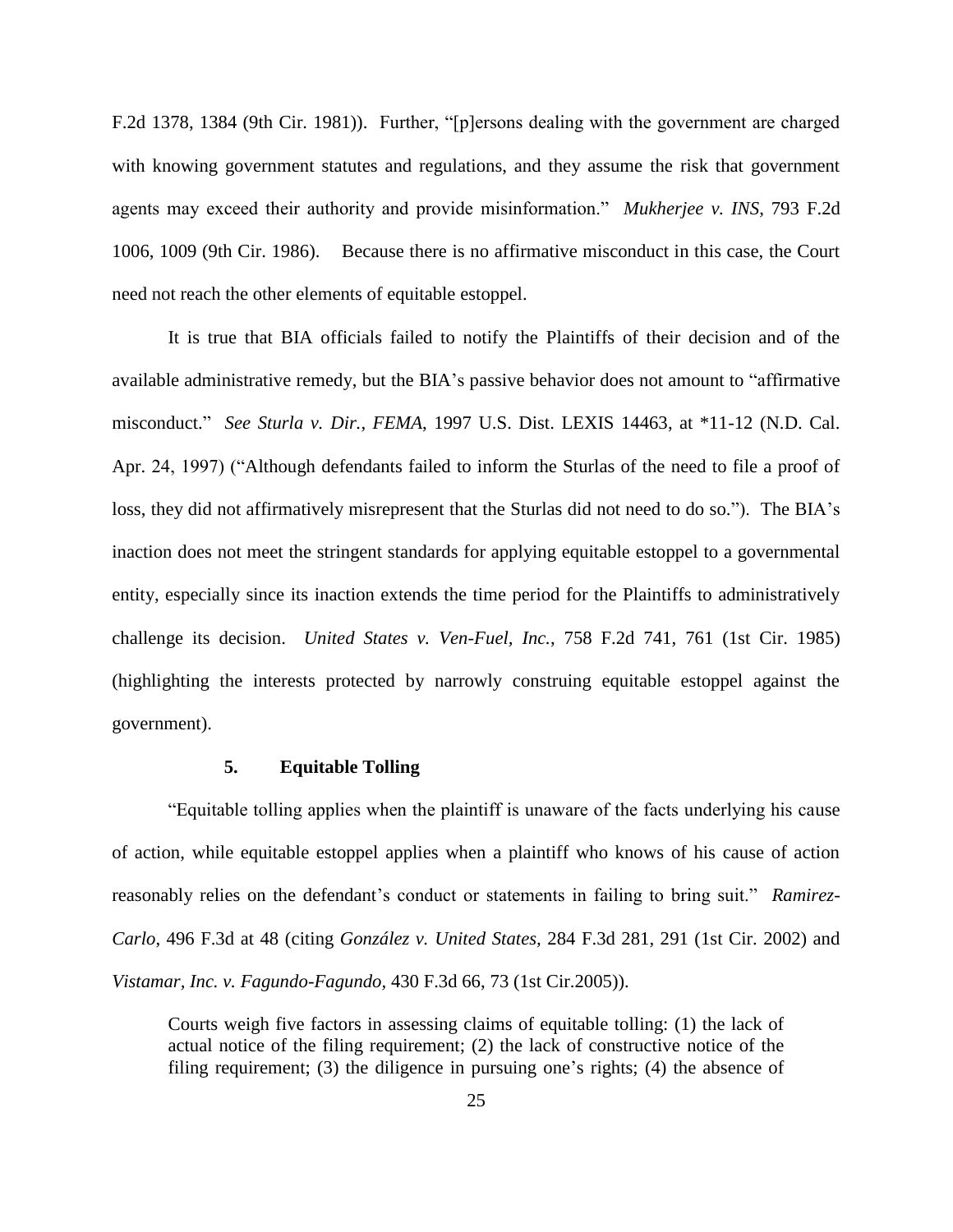prejudice to the defendant; and (5) the plaintiff"s reasonableness in remaining ignorant of the filing requirement."

*Benitez-Pons v. Puerto Rico*, 136 F.3d 54, 61 (1st Cir. 1998).

This is not a typical circumstance under which equitable tolling should be applied; more commonly, equitable tolling is considered when a statute of limitations has run and the plaintiff asserts that such running should be suspended. *Gonzalez*, 284 F.3d at 291. For example, tolling is "appropriate only when the circumstances that cause a plaintiff to miss a filing deadline are out of his hands." *Salois v. Dime Sav. Bank, FSB*, 128 F.3d 20, 25 (1st Cir. 1997). Here, the BIA makes no assertion that a filing deadline has been missed.

Even if equitable tolling applied, the federal standard requires that "plaintiffs exercised due diligence in attempting to uncover the factual basis underlying" the claim. *Id.* at 25-26. Here, the Plaintiffs are represented by able attorneys who are affiliated with a law school. At some point, no later than November 2, 2005, when they filed the Complaint, the Plaintiffs possessed actual knowledge of the lease approval decision and knew enough about the law to initiate a sophisticated multi-count cause of action in this Court. In these circumstances, it is difficult to assume they were wholly unaware of administrative exhaustion requirements.

Even assuming they did not have actual knowledge of this requirement, the question is whether they had constructive knowledge. According to First Circuit precedent, they did. "The general rule is that "those who deal with the Government are expected to know the law and may not rely on the conduct of Government agents contrary to law."" *Kelley*, 79 F.3d at 1249 (quoting *Heckler*, 467 U.S. 51, 63 (1984)); *see also Benitez-Pons*, 136 F.3d at 62-63. "Courts generally impute constructive knowledge of filing and service requirements to plaintiffs who, like [Plaintiffs], consult with an attorney." *Kelley*, 79 F.3d at 1249. Even if equitable tolling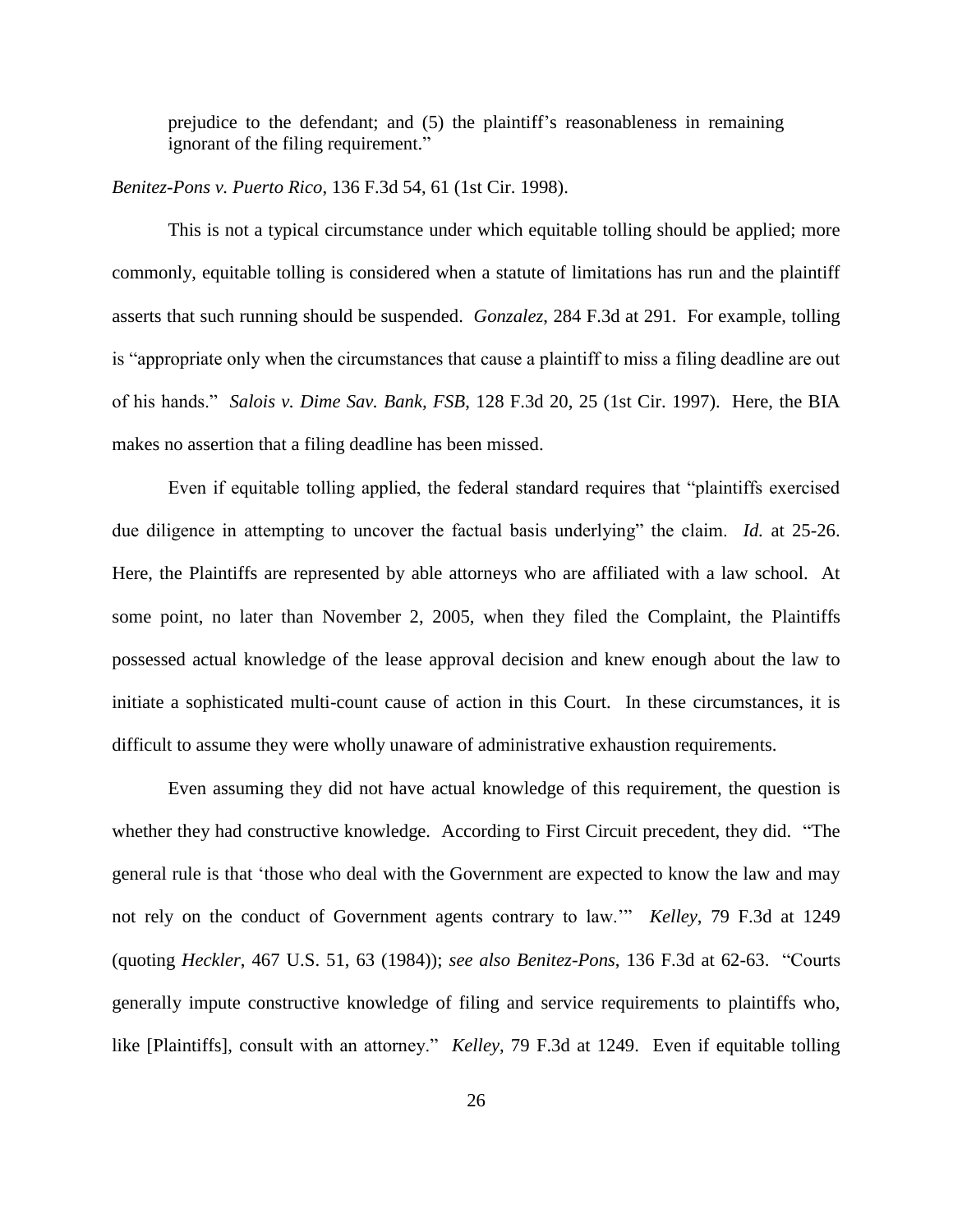were applicable, the Plaintiffs had constructive knowledge as early as the fall of 2005 of the BIA's regulations and the exhaustion requirement.

#### **6. General Equitable Considerations**

#### **a. The BIA, its Regulations, and its Noncompliance**

The Plaintiffs" most compelling claim is that the way the BIA has handled this entire case makes it simply unfair to remand it back to the agency. This point, though compelling, does not fit cleanly into any of the subcategories in *White Mountain* or *Frederique-Alexandre*; nevertheless, the Court will address what is most troubling about the BIA"s motion.

To begin, the BIA promulgated  $\S$  2.7 to make certain that persons affected by its decisionmaking are aware of the decision and can act to protect their interests. The need for § 2.7-style notice is present in an administrative context because an administrative agency would not necessarily in the ordinary course notify an interested party not directly involved in the decision. This situation is an example. On June 1, 2005, the BIA approved the ground lease, and the parties to the lease, the Tribe and Quoddy Bay, were aware of the approval. Absent § 2.7 notice, however, the BIA would not have been required to give notice of its action to other interested parties, like the Plaintiffs, and the BIA could make the decision, the appeal period could lapse, and the consequences of the decision could be put into effect, and all the while, the interested persons would remain in the dark until too late.

Section 2.7 acts with § 2.6 to make certain that an agency decision does not become effective until the time for administrative appeal is over and no notice of appeal has been filed. If the interested parties have been given notice of their right to appeal under § 2.7 and fail to appeal, the decision becomes effective. 25 C.F.R. § 2.6(b). If, after notice, the interested parties appeal, the decision becomes effective only if "the official to whom the appeal is made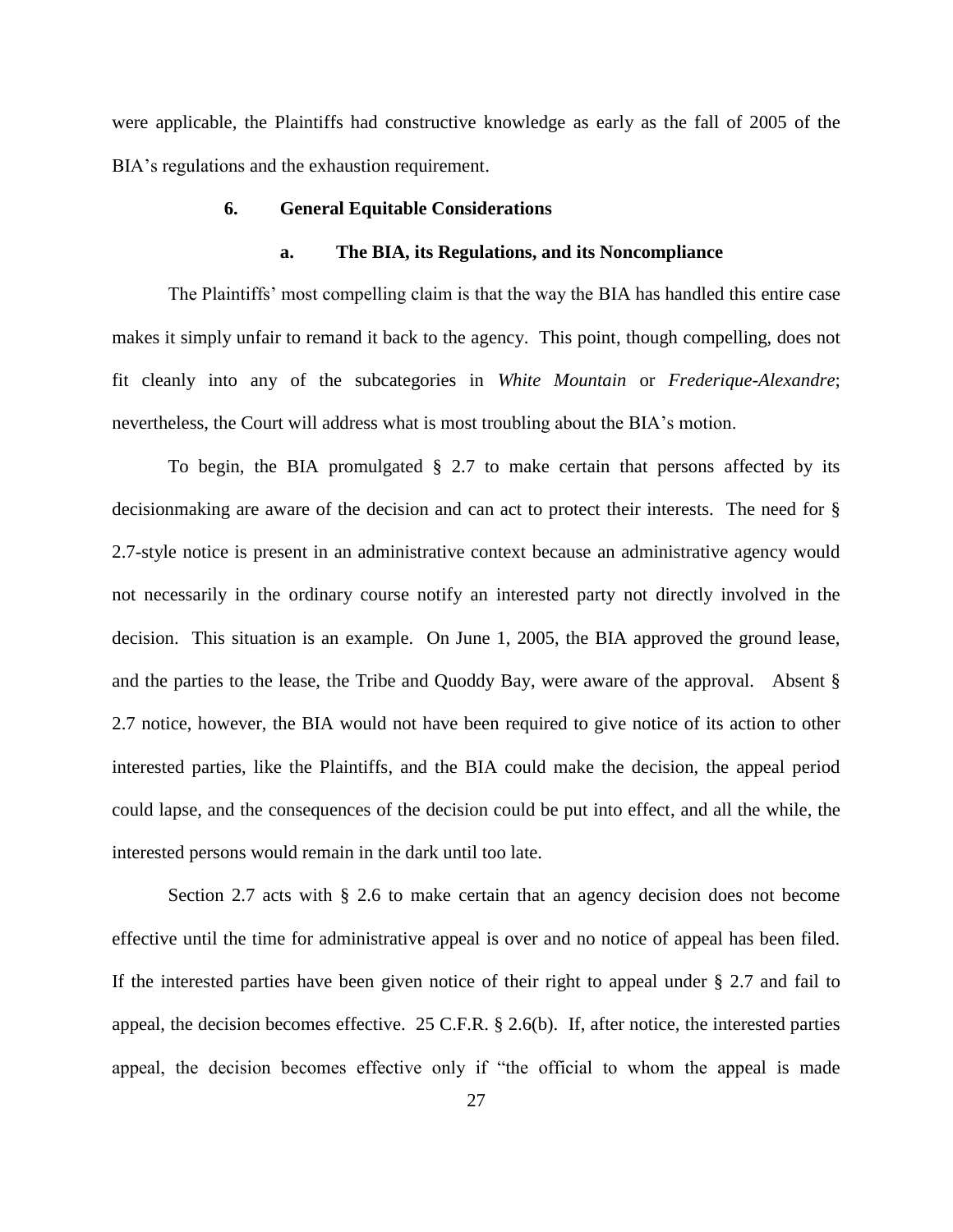determines that public safety, protection of trust resources, or other public exigency requires that the decision be made effective immediately." 25 C.F.R.  $\S$  2.6(a). This regulatory process – notice, automatic delay upon appeal, and a public interest determination – is designed to avoid presenting the objecting parties with a *fait accompli*. Consequently, "a BIA official may not make his/her own decision effective immediately. Only the BIA official at the next appeal level, or the Board in the case of an Area Director"s decision, may do so." *Stuart v. Acting Billings Area Dir.*, 25 I.B.I.A. 282, 290 (1994).

Here, the BIA simply ignored its own regulations. When the BIA approved the ground lease between the Tribe and Quoddy Bay on June 1, 2005, it was aware that dissident tribal members objected to the lease and were determined to prevent the construction of the LNG terminal, but the BIA failed to notify the dissident members of their right to administratively appeal the lease approval.<sup>15</sup> The regulations provide for this eventuality and effectively extend the time within which an appeal can be brought until notice is given. 25 C.F.R. § 2.7(b). Thus, as the BIA conceded, the appeal period for the Plaintiffs in this case is still running over three years after the lease approval.

If this were all the BIA failed to do, it would be self-sanctioning – extending the time period within which the interested parties can exercise their appellate rights. But, here, it seems that the BIA compounded its error by making its approval of the ground lease effective immediately, thereby circumventing the stay provisions of its regulations. At least, this is what

 $\overline{a}$ 

<sup>&</sup>lt;sup>15</sup> In this case, the BIA had multiple contacts with some Plaintiffs, and was made aware of their interest in the BIA's determination. First, Plaintiff Hilda Lewis and Mr. Robert Impson had a phone conversation on the day the decision issued regarding the lease. Second, an attorney for the Plaintiffs, unaware that the lease had been approved, sent a letter to the BIA on July 6 explaining her clients" objections to the lease. *Letter from L. Williams to R. Empson* [sic] (Docket # 80-7). Third, Ms. Lewis wrote Mr. Impson a letter dated ten days after the approval documenting concerns about the lease. *Second Am. Compl. for Declaratory and Injunctive Relief ¶*¶ 12, 99 (Docket # 39) (*Compl*). Mr. Keel responded to Ms. Lewis" letter on Mr. Impson"s behalf without any reference to the lease approval or appeal rights.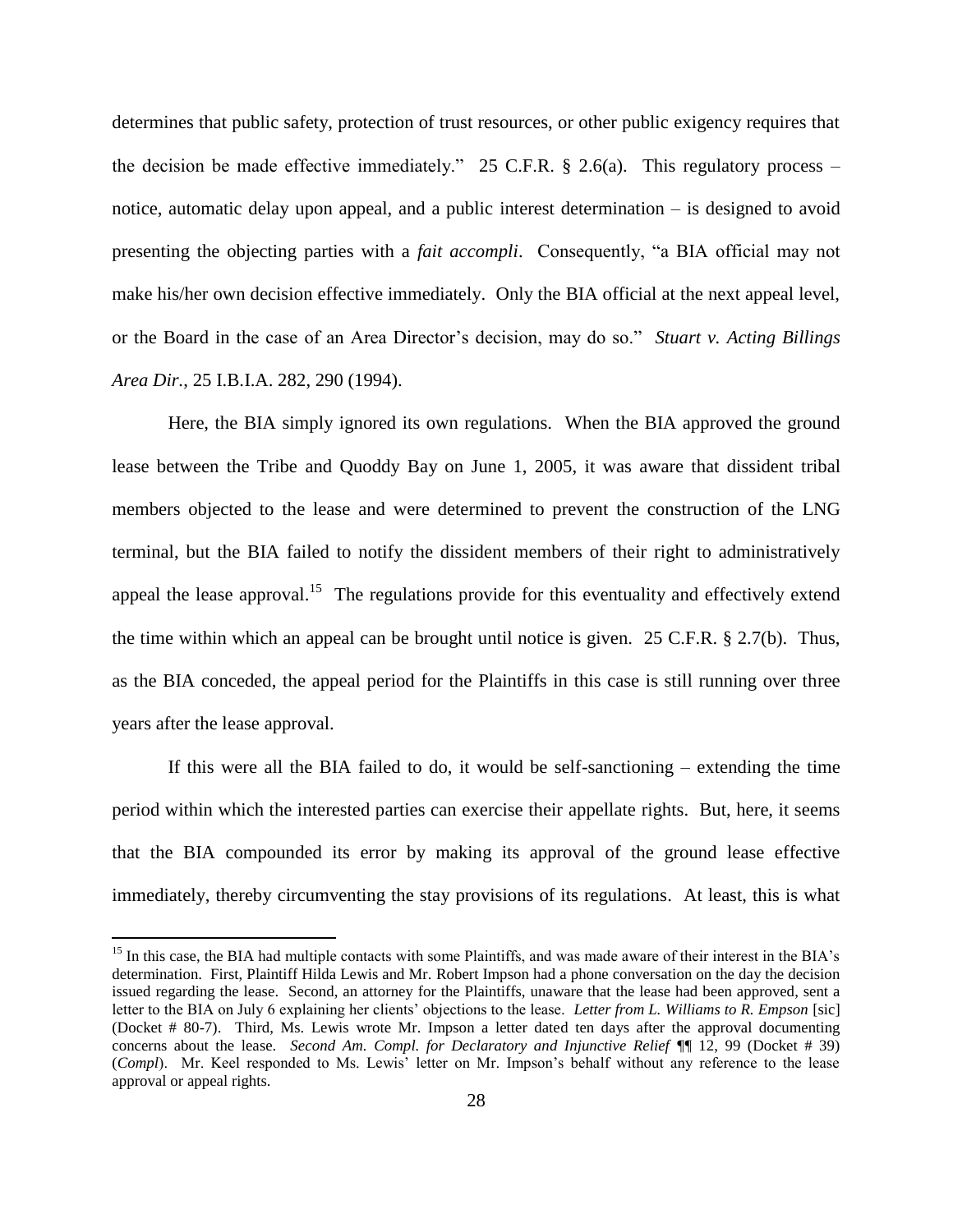the BIA represented to the Court of Appeals for the First Circuit: "NN places undue reliance upon the fact that the lease became effective and binding on the date it was signed." *Federal Appellees' Answering Br.* at 31. By failing to give the Plaintiffs notice as required by § 2.7 and failing to stay the effective date of its approval as required by § 2.6, the BIA did precisely what its regulations were promulgated to avoid – making critical agency decisions, failing to notify the interested parties, and allowing the consequences of the decision to become immediately effective without measuring the public interest.

The BIA has not offered a reason it failed to comply with its own regulations. A facially plausible basis would have been that the approval was contingent and the BIA"s failure to notify the parties would seem consistent with its initial position in this case. But, the BIA has since not only disavowed its initial position, it has since admitted that even a contingent approval would have required administrative exhaustion. The upshot is that the BIA's actions are inexplicable.

The Court has no basis to know whether the BIA's mishandling of this case is symptomatic of a broader agency practice. The irony is that if the BIA routinely fails to give notice of appellate rights, fails to stay the project, and fails to make a public interest determination, no one – except the BIA, the directly affected parties, and unusually canny opponents – will know that the BIA has violated its regulations and that opponents had a right to administrative review. The Court must deal only with the case before it and the best it can do on this broader question is to document and highlight its concern, and if this agency practice reappears in other cases, courts can take appropriate action.

#### **b. The BIA's Volte Face**

An additional factor is the BIA"s dramatic change of position on appeal regarding whether its approval of the ground lease was contingent or final. Having argued to this Court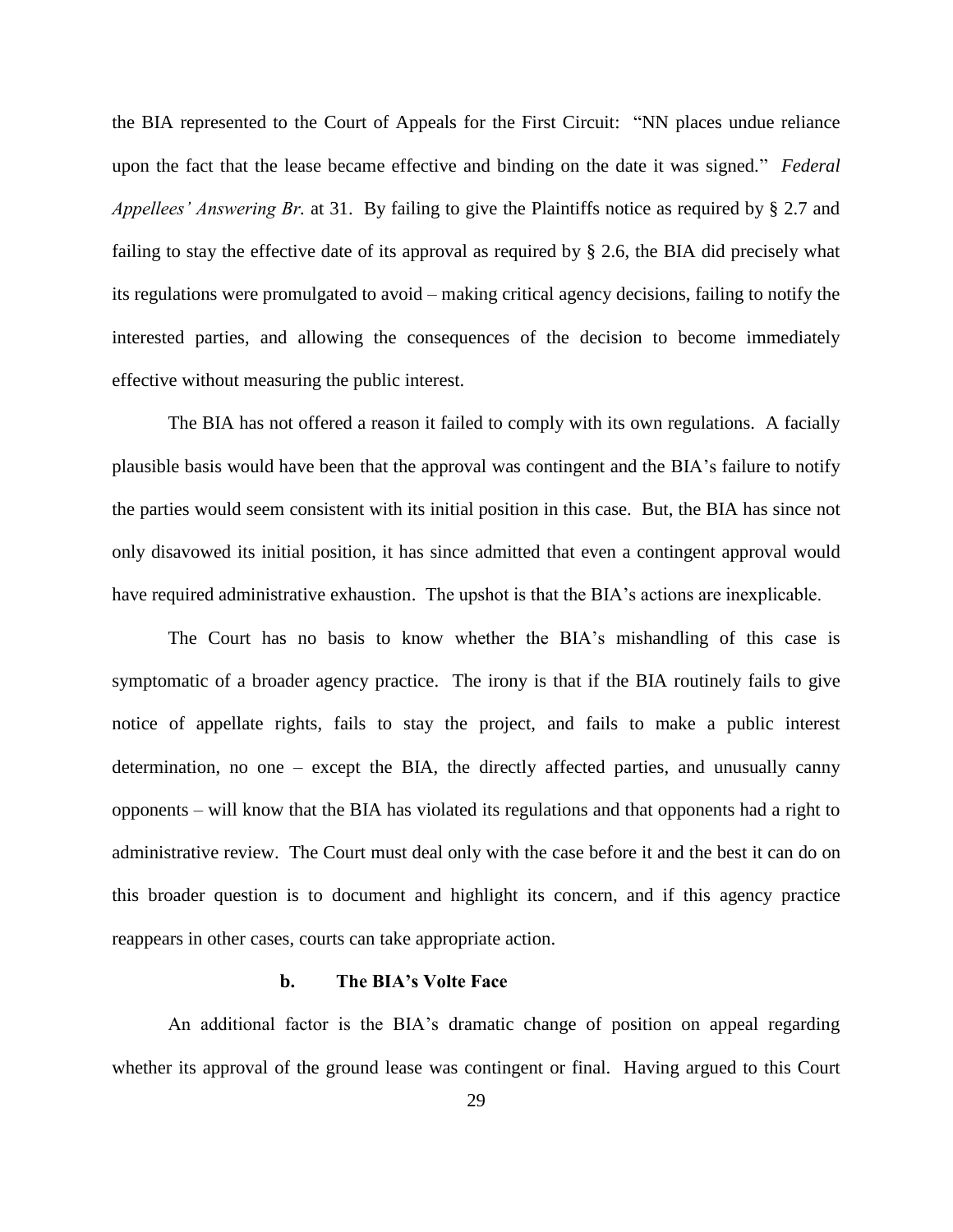that the lease approval was contingent, on appeal, the BIA fundamentally changed its position "regarding the finality of its lease approval" and its change of position formed a "large part" of the reason the First Circuit reversed the dismissal of the law suit. *NN*, 503 F.3d at 23. On appeal, for the first time, the BIA admitted that its approval of the lease was not contingent, but final.

The primary consequence of the BIA"s inconsistency on this central fact has been inordinate delay and wasted time and expense. If the BIA"s position at the outset had been the same as its current position, the question of exhaustion of administrative remedies would likely have been raised and resolved early on. Now, instead of addressing this threshold issue at the threshold, the BIA is asking the Court to do so nearly three years into the case. Further, if exhaustion had been raised at the outset and the case returned to the agency, there is an excellent chance that by now the IBIA process would be complete. The IBIA decision might have fully satisfied the parties and, if not, the parties would likely be before this Court on a narrower range of contested issues. The BIA"s motion to dismiss in effect requires the Plaintiffs and the Court to go back to square one and begin all over again. In these circumstances, the Court could well determine that the fairer approach is to deny the motion and refuse to allow the BIA to benefit from its inconsistency.

#### **c. The Plaintiffs and Actual Harm**

If the Plaintiffs had been lulled into inaction by the BIA, the equities would weigh substantially in their favor. However, here, the Court's concerns are substantially mitigated, largely because the Plaintiffs are represented by a law school clinic, including a law professor,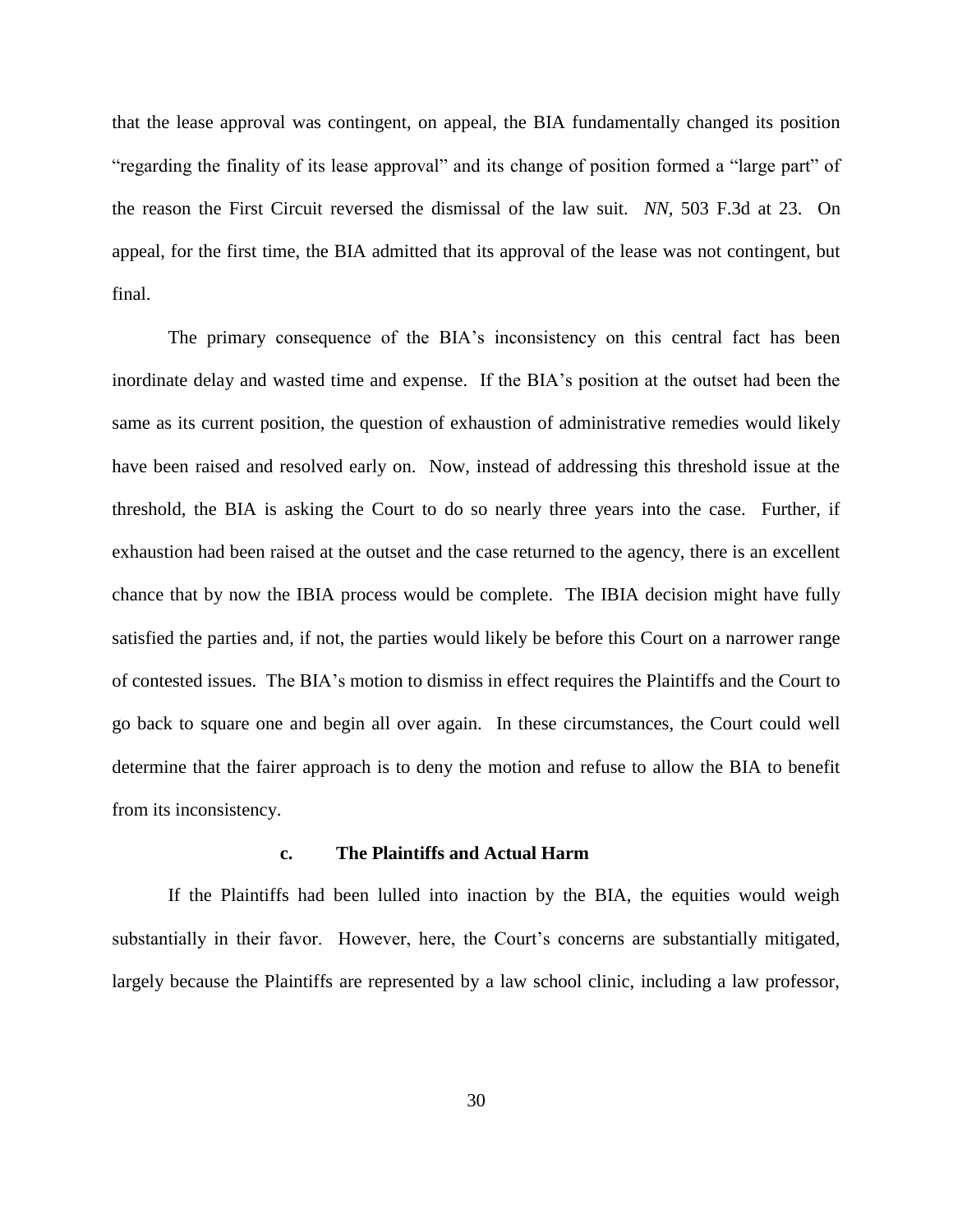and they were smart enough to protect their interests and to come to court.<sup>16</sup> Further, there is no suggestion in this case that the BIA"s approval precipitated any irreversible action on the project. Thus far, the actual impact of the BIA"s failures in this case is more theoretical than real.

Sometimes the passage of time and the march of events justify a refusal to dismiss a claim for failure to exhaust, such as when the plaintiffs can demonstrate that "unreasonable or indefinite delay threatens unduly to prejudice the subsequent bringing of a judicial action" or "irreparable harm if unable to secure immediate judicial consideration" of their claims. *Portela-Gonzalez*, 109 F.3d at 77. But, the Court finds unconvincing the Plaintiffs' claims of actual harm. They have pointed to no actions by the Tribe, by Quoddy Bay, or by federal agencies since the filing of the case that now place the case in a different practical posture than it was in the day it was filed.

#### **d. The Clinching Argument**

 $\overline{a}$ 

A final consideration carries the day. This is not a function of the BIA or of its questionable handling of this case, but rather a cold-eyed assessment of the benefits and risks to the parties of retaining the case without exhausting administrative remedies. In their response, the Plaintiffs urge the Court to conclude that their statutory causes of action raise issues of law only and this Court owes no deference on issues of law to the agency. *Pls.' Opp'n* at 15-17.

Even if true for some causes of action, it is not true for the Leasing Act claim. *See Second Am. Compl.* at  $\P$  35-46. The Plaintiffs attacked the BIA's lease approval on the ground that the agency failed to comply with the Leasing Act, asserting that the BIA failed to obtain a

 $16$  The Court recognizes that this is something of a Catch-22. If the interested parties are not informed and remain silent, they may have suffered harm, but the harm remains unknown; if the plaintiffs, such as those in this case, are not informed by the BIA, but inform themselves and appeal to the BIA, they mitigate their own harm. There is, however, a third alternative – that the Plaintiffs are lulled into late action and can demonstrate harm from the BIA's failure to comply with its regulations.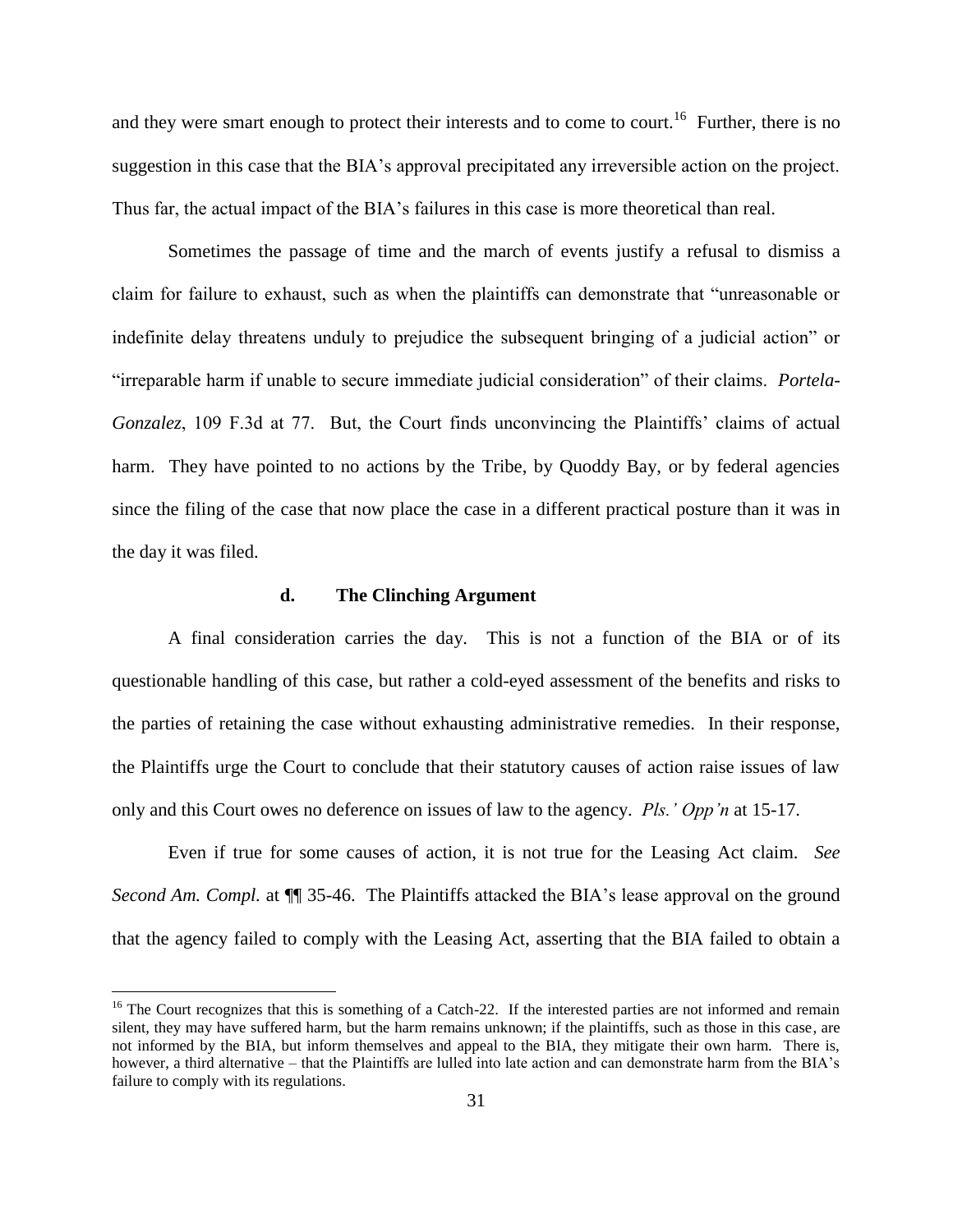fair market value appraisal "to ensure that the negotiated rent amount is at least equal to the fair market value of the leased land." *Id.* at  $\P$  43. Further, the Plaintiffs previously argued that the BIA violated the Leasing Act when it "willfully ignored flaws in the tribal lease approval process, which was marked by attorney conflicts, secret negotiations, withholding of the lease documents, and a flawed referendum." *Pls.' Opp'n to Mot. to Dismiss* at 22 (Docket # 19). They claim the BIA"s actions violate its trust obligations, the BIA Appraisal Handbook, the Trust Management Plan of the Department of the Interior, and a host of BIA regulations. *Second Am. Compl.* at  $\P$  35-46. On appeal, the First Circuit agreed with the Plaintiffs' argument that, even if their Trust Obligation claim was not separately sustainable, the Leasing Act "derives from the general trust obligation assumed by the federal government toward the Indian people." *NN*, 503 F.3d at 32. Whether by approving the lease the BIA acted in accordance with its own regulations, with its general trust obligation, with its administrative directives, and in a manner consistent with its handling of similar cases involving other Tribes are issues that fall within the ambit of agency expertise. These Leasing Act issues are ideally suited for administrative review before judicial review.

Bifurcating the causes of action, sending some back to the agency and retaining others, is one option. Here, the Leasing Act claim could be sent back to the agency for resolution and the Court would retain the NEPA, NHPA, and ESA counts. If the separate causes of action raised purely independent legal issues, such as a constitutional challenge collateral to the substantive issues of the administrative proceeding, the argument to split the causes of action and afford immediate judicial review would be more compelling. *See Blackbear v. Norton*, 93 Fed. Appx. 192, 194 (10th Cir. 2004). However, here, whether the BIA"s approval of the ground lease complied with the Leasing Act could well resolve the remaining causes of action. If the IBIA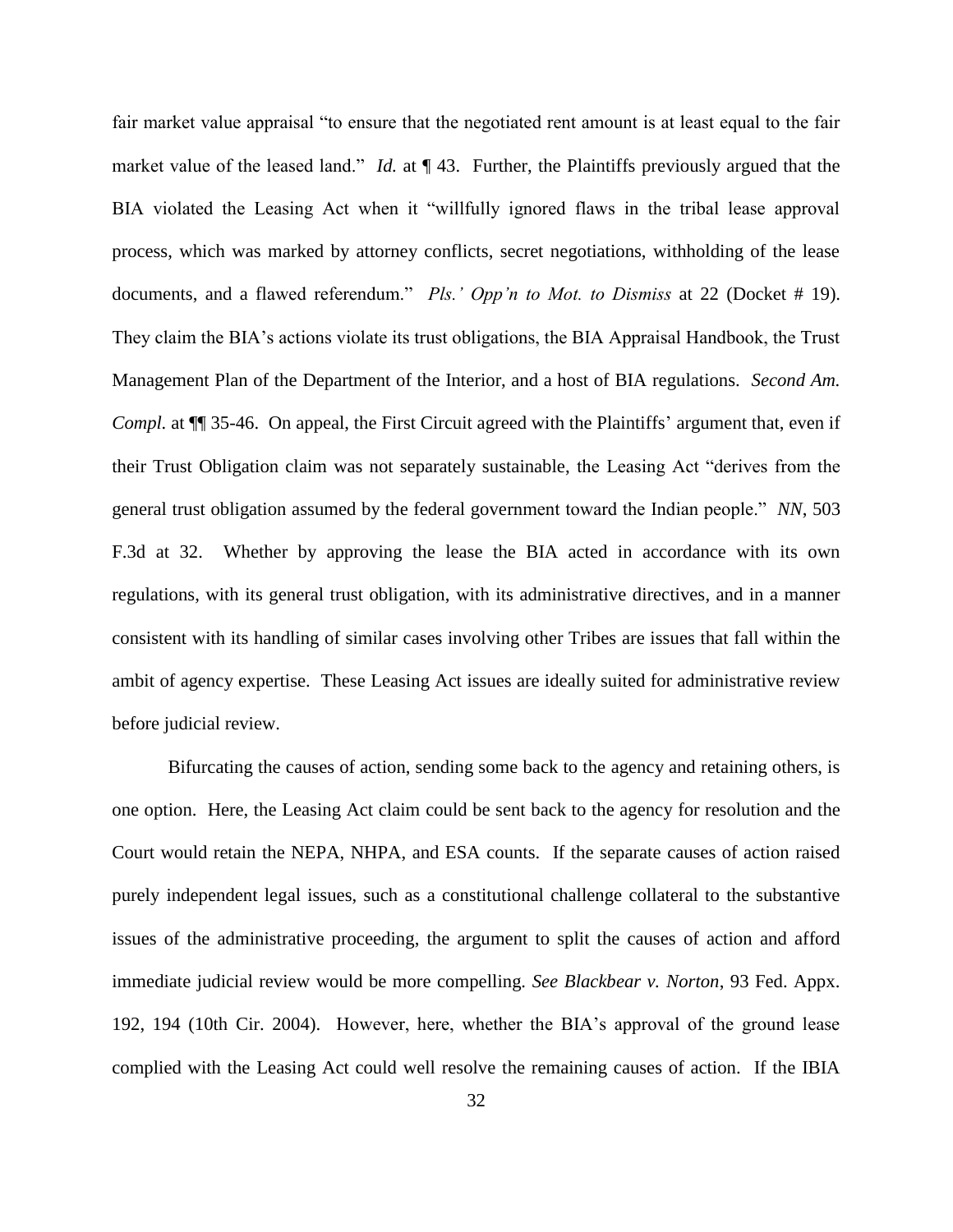determines that the BIA violated the Act in approving the lease, the NEPA, NHPA, and ESA causes of action will be rendered moot unless and until the BIA conforms with the Leasing Act requirements and this Court would have retained the case only to issue an advisory ruling.

Further, the Court's refusal to review BIA decisions where the plaintiffs failed to exhaust administrative remedies is consistent with prior case law. *Blackbear*, 93 Fed. Appx. at 193 ("Neither those plaintiffs whose appeal to the IBIA is pending nor those who chose not to appeal can point to a final agency action upon which to base their [APA] claim."); *Klaudt v. United States Dep't of Interior*, 990 F.2d 409, 411-12 (8th Cir. 1993); *Joint Bd.*, 862 F.2d at 199-200; *Runs After v. United States*, 766 F.2d 347, 352 (8th Cir. 1985); *Crow Creek Sioux Tribe v. Bureau of Indian Affairs*, 463 F. Supp. 2d 964, 968-71 (S.D. 2006). It is consistent with BIA regulation. 25 C.F.R. § 2.3(b). It is consistent with the BIA"s special expertise:

[T]he BIA has special expertise and extensive experience in dealing with Indian affairs. The interest of the BIA and its parent Department of Interior in administrative autonomy also supports requiring exhaustion of administrative remedies. Moreover, . . . the somewhat anomalous and complex relationship between the quasi-sovereign Indian tribes and the federal government also supports, in general, requiring appellants to initially seek an administrative solution through the BIA and the Department of Interior.

*Runs After*, 766 F.2d at 352.

Finally, in the event the IBIA does not resolve the case and it returns to this Court, the administrative review will allow the BIA the opportunity to correct its own errors, will afford the parties and the court the benefit of agency expertise, and will make a complete record for this Court to review. *Avocados Plus Inc. v. Veneman*, 370 F.3d 1243, 1247 (D.C. Cir. 1998); *Joint Bd.*, 862 F.2d at 200.

In sum, the balance of the equities favors dismissal without prejudice to allow the Plaintiffs to exhaust their administrative remedies. In view of the BIA"s unskillful handling of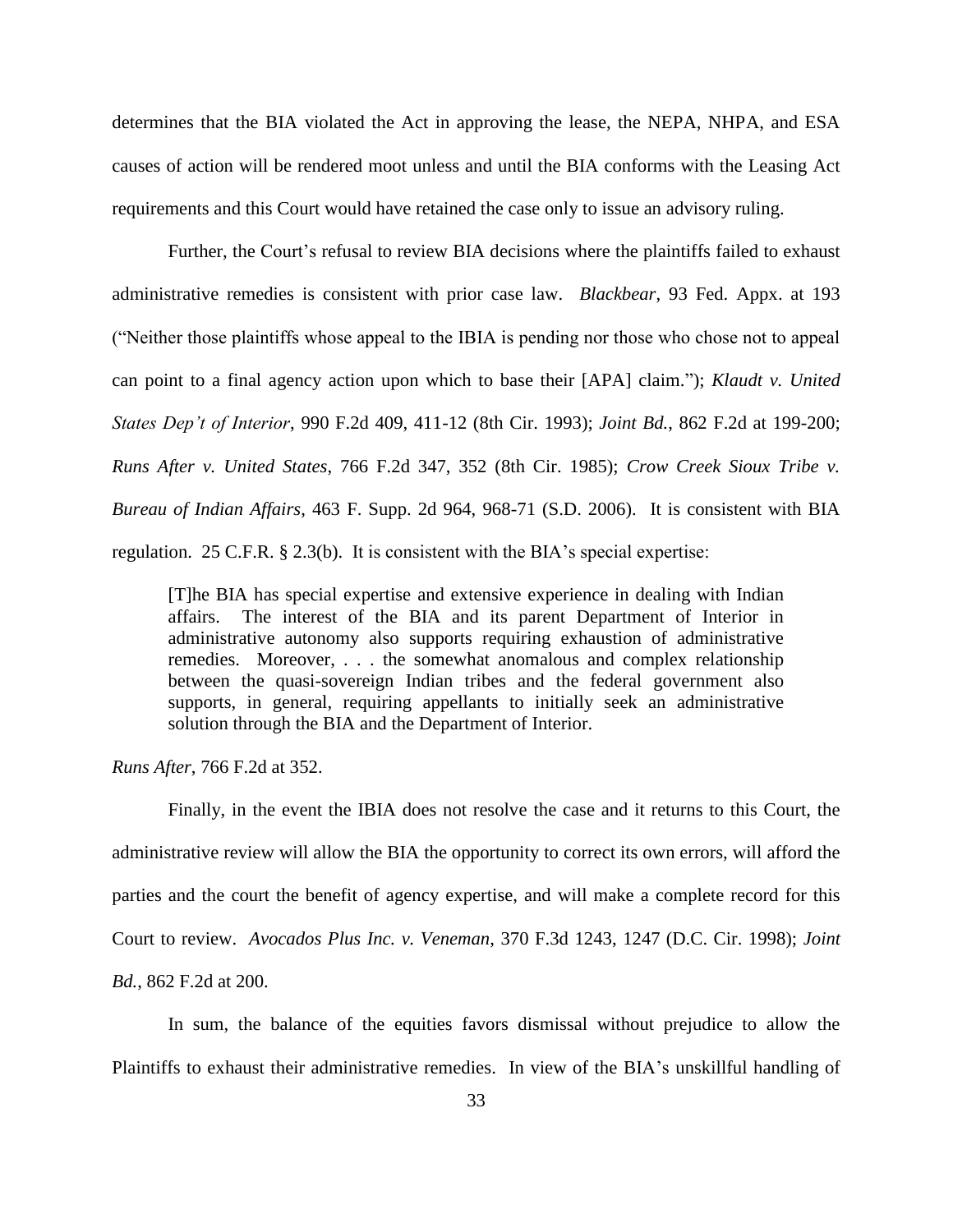this case, the Court"s decision represents the triumph of hope over experience and the Court fully expects the BIA to proceed in a manner consistent with its special expertise and solemn charge.

## **IV. CONCLUSION**

The Court GRANTS the Bureau of Indian Affairs" Renewed Motion to Dismiss without prejudice (Docket # 78). $^{17}$ 

SO ORDERED.

/s/ John A. Woodcock, Jr. JOHN A. WOODCOCK, JR. UNITED STATES DISTRICT JUDGE

Dated this 14th day of August, 2008

### **Consol Plaintiff**

 $\overline{a}$ 

## **NULANKEYUTMONEN NKIHTAHKOMIKUMON**

## represented by **BENJAMIN R. RAJOTTE**

ENVIRONMENTAL AND NATURAL RESOURCES LAW CLINIC VERMONT LAW SCHOOL PO BOX 96 SOUTH ROYALTON, VT 05068 (802) 831-1630 Email: brajotte@vermontlaw.edu *LEAD ATTORNEY ATTORNEY TO BE NOTICED*

**DAVID K. MEARS**

ENVIRONMENTAL AND NATURAL RESOURCES LAW CLINIC VERMONT LAW SCHOOL PO BOX 96 SOUTH ROYALTON, VT 05068 (802) 831-1627

<sup>&</sup>lt;sup>17</sup> Because the Court grants the BIA's motion to dismiss, the Court dismisses as moot the Plaintiffs' Motion for Submission of Extra-Record Evidence and Designation of Expert Witness (Docket # 88).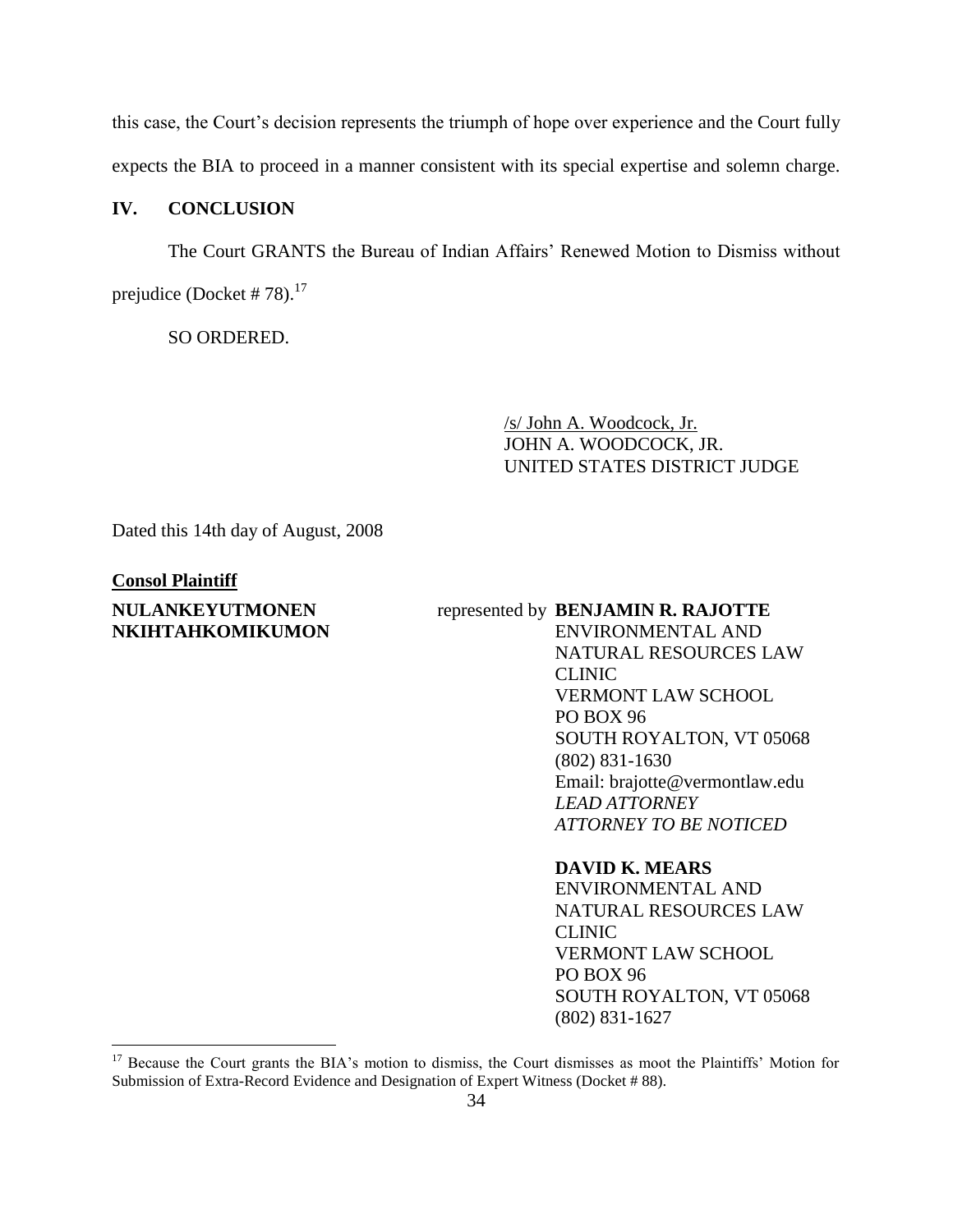Email: dmears@vermontlaw.edu *LEAD ATTORNEY ATTORNEY TO BE NOTICED*

## **JUSTIN E. KOLBER**

ENVIRONMENTAL AND NATURAL RESOURCES LAW CLINIC VERMONT LAW SCHOOL PO BOX 96 SOUTH ROYALTON, VT 05068 (802) 831-1626 Email: jkolber@vermontlaw.edu *LEAD ATTORNEY ATTORNEY TO BE NOTICED*

## **LYNNE A. WILLIAMS**

LAW OFFICE OF LYNNE A. WILLIAMS 13 ALBERT MEADOW BAR HARBOR, ME 04609 207-288-8485 Email: lwilliamslaw@earthlink.net *LEAD ATTORNEY ATTORNEY TO BE NOTICED*

## **PATRICK A. PARENTEAU**

ENVIRONMENTAL AND NATURAL RESOURCES LAW CLINIC VERMONT LAW SCHOOL PO BOX 96 SOUTH ROYALTON, VT 05068 (802) 831-1305 Email: pparenteau@vermontlaw.edu *LEAD ATTORNEY ATTORNEY TO BE NOTICED*

#### **TERESA B. CLEMMER**

ENVIRONMENTAL AND NATURAL RESOURCES LAW CLINIC VERMONT LAW SCHOOL PO BOX 96 SOUTH ROYALTON, VT 05068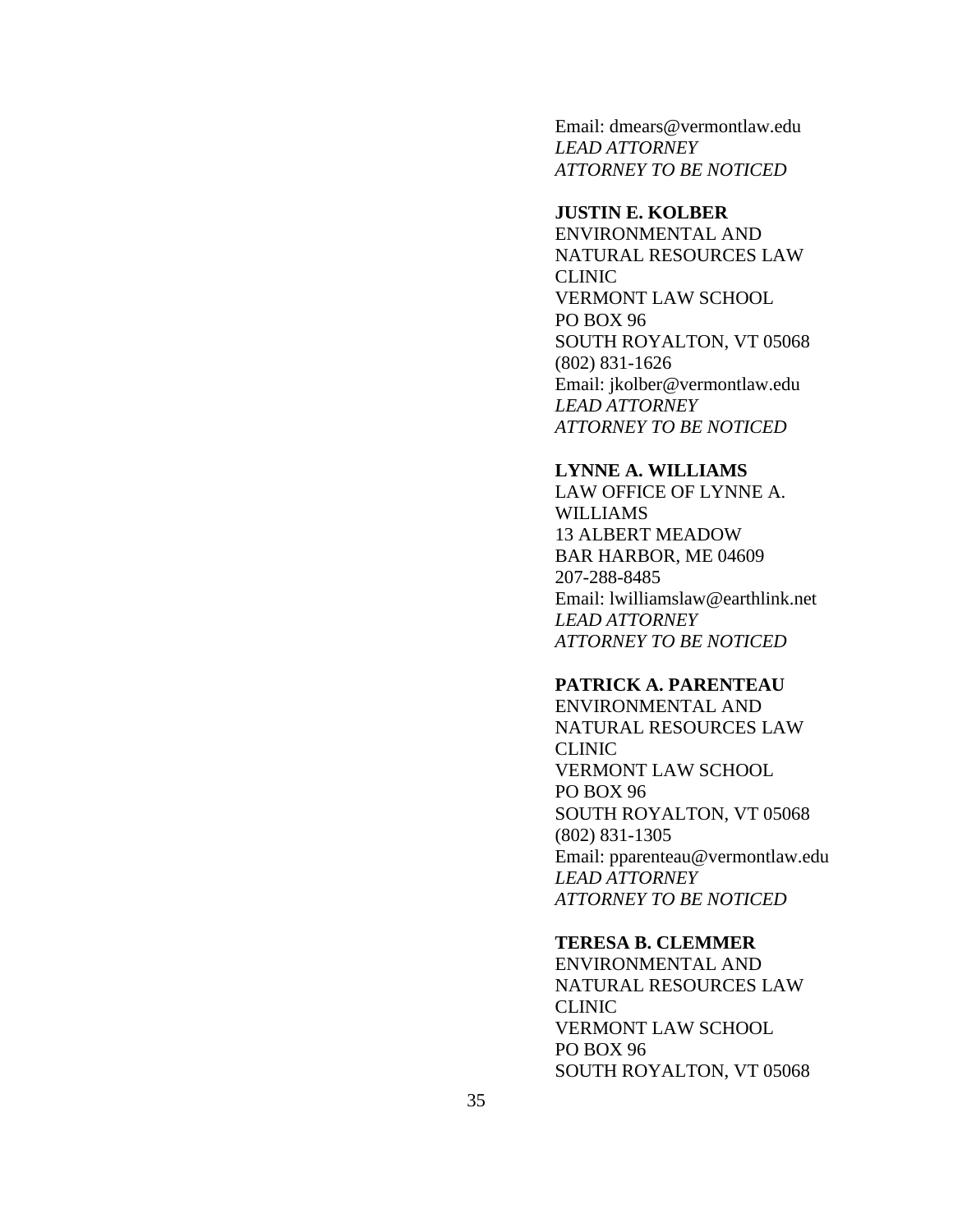(802) 831-1136 Email: tclemmer@vermontlaw.edu *LEAD ATTORNEY ATTORNEY TO BE NOTICED*

#### **Plaintiff**

## **NULANKEYUTMONEN NKIHTAQMIKON**

## represented by **BENJAMIN R. RAJOTTE**

(See above for address) *LEAD ATTORNEY ATTORNEY TO BE NOTICED*

## **DAVID K. MEARS**

(See above for address) *LEAD ATTORNEY ATTORNEY TO BE NOTICED*

## **JUSTIN E. KOLBER**

(See above for address) *LEAD ATTORNEY ATTORNEY TO BE NOTICED*

## **LYNNE A. WILLIAMS**

(See above for address) *LEAD ATTORNEY ATTORNEY TO BE NOTICED*

## **PATRICK A. PARENTEAU**

(See above for address) *LEAD ATTORNEY ATTORNEY TO BE NOTICED*

## **TERESA B. CLEMMER**

(See above for address) *LEAD ATTORNEY ATTORNEY TO BE NOTICED*

### **Plaintiff**

## **DAVID MOSES BRIDGES** represented by **BENJAMIN R. RAJOTTE**

(See above for address) *LEAD ATTORNEY ATTORNEY TO BE NOTICED*

## **DAVID K. MEARS**

(See above for address)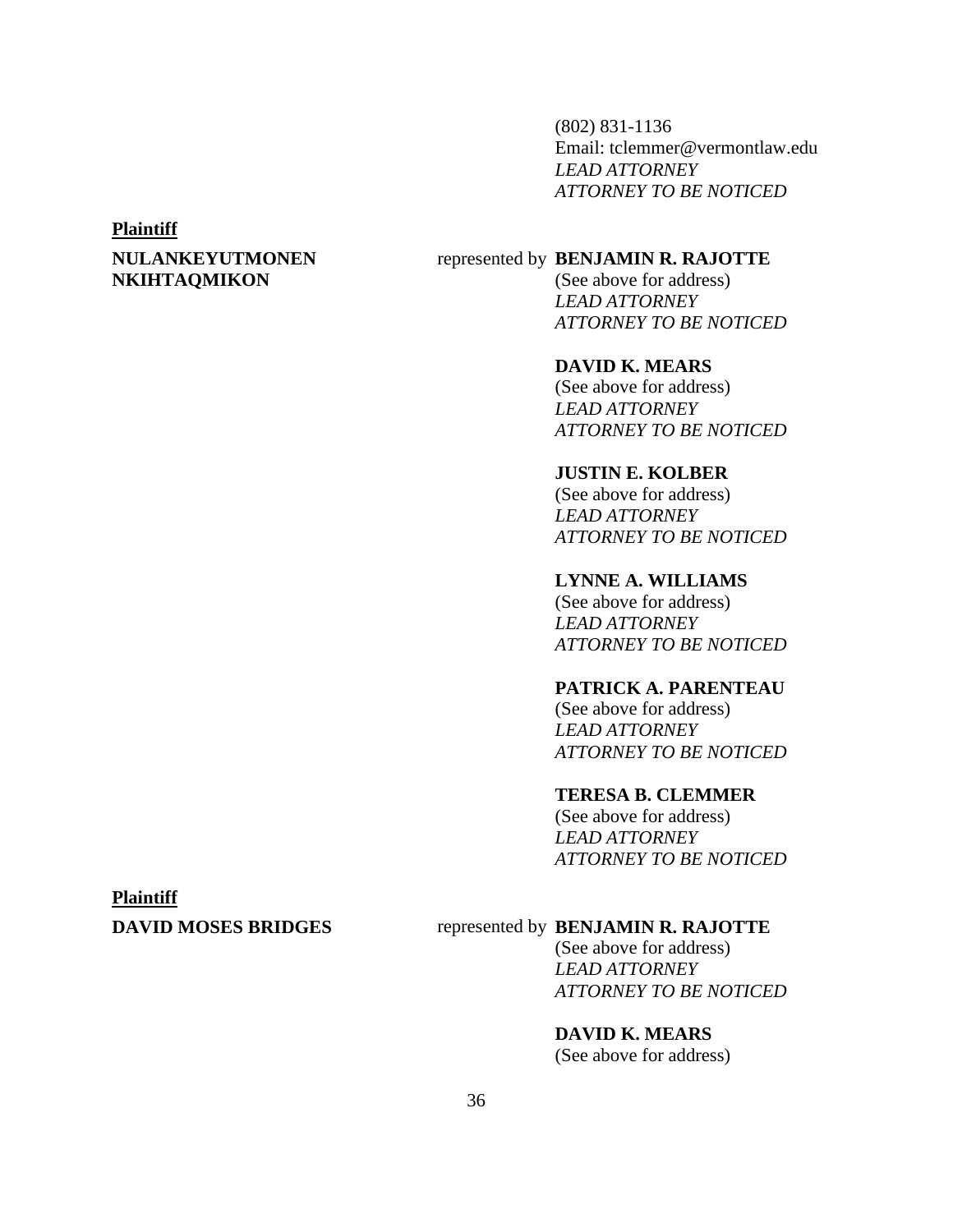*LEAD ATTORNEY ATTORNEY TO BE NOTICED*

## **JUSTIN E. KOLBER**

(See above for address) *LEAD ATTORNEY ATTORNEY TO BE NOTICED*

## **LYNNE A. WILLIAMS**

(See above for address) *LEAD ATTORNEY ATTORNEY TO BE NOTICED*

## **PATRICK A. PARENTEAU**

(See above for address) *LEAD ATTORNEY ATTORNEY TO BE NOTICED*

## **TERESA B. CLEMMER**

(See above for address) *LEAD ATTORNEY ATTORNEY TO BE NOTICED*

## **Plaintiff**

## **VERA J FRANCIS** represented by **BENJAMIN R. RAJOTTE**

(See above for address) *LEAD ATTORNEY ATTORNEY TO BE NOTICED*

#### **DAVID K. MEARS**

(See above for address) *LEAD ATTORNEY ATTORNEY TO BE NOTICED*

#### **JUSTIN E. KOLBER**

(See above for address) *LEAD ATTORNEY ATTORNEY TO BE NOTICED*

## **LYNNE A. WILLIAMS**

(See above for address) *LEAD ATTORNEY ATTORNEY TO BE NOTICED*

## **PATRICK A. PARENTEAU**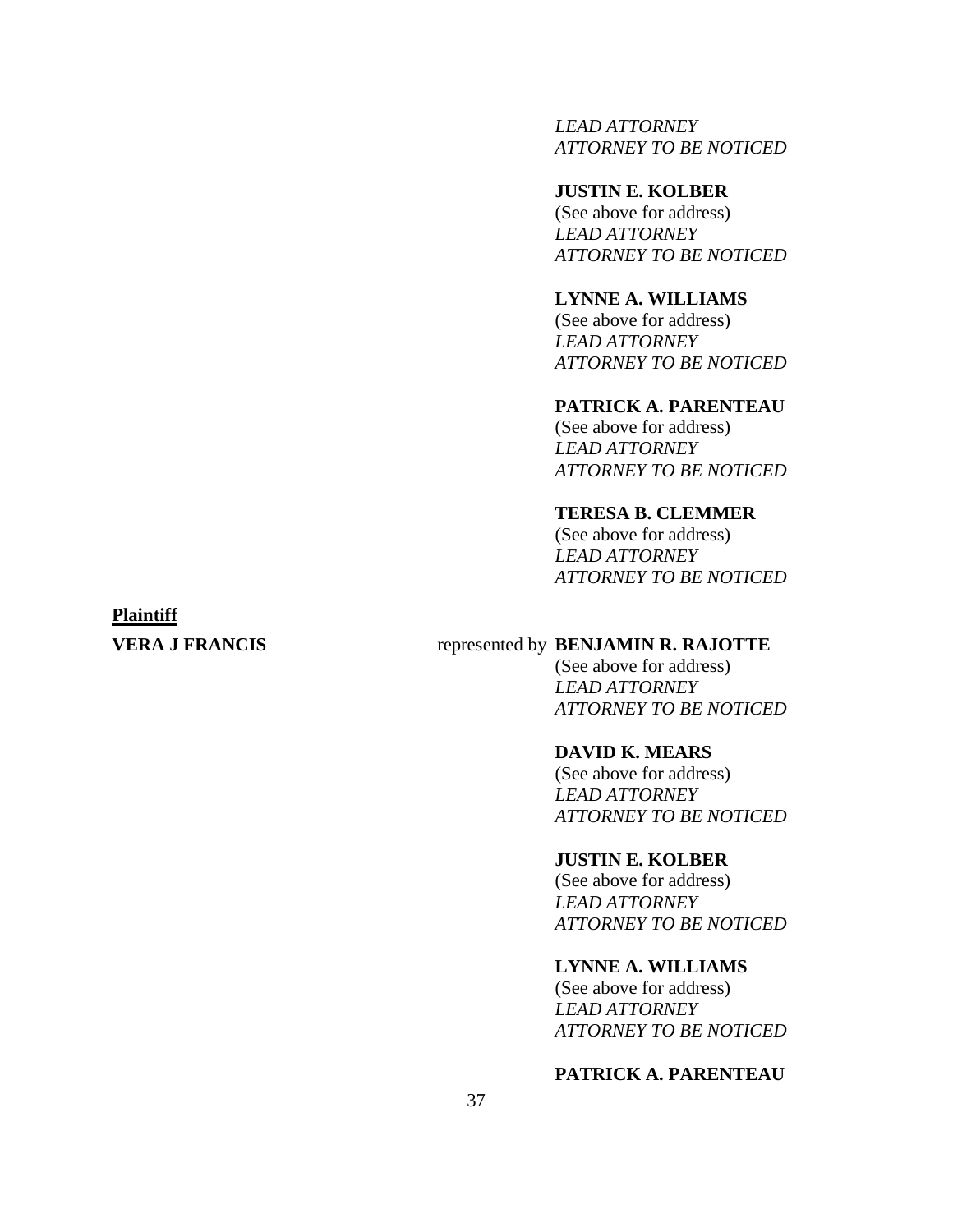(See above for address) *LEAD ATTORNEY ATTORNEY TO BE NOTICED*

#### **TERESA B. CLEMMER**

(See above for address) *LEAD ATTORNEY ATTORNEY TO BE NOTICED*

## **Plaintiff**

## **HILDA LEWIS** represented by **BENJAMIN R. RAJOTTE**

(See above for address) *LEAD ATTORNEY ATTORNEY TO BE NOTICED*

## **DAVID K. MEARS**

(See above for address) *LEAD ATTORNEY ATTORNEY TO BE NOTICED*

## **JUSTIN E. KOLBER**

(See above for address) *LEAD ATTORNEY ATTORNEY TO BE NOTICED*

## **LYNNE A. WILLIAMS**

(See above for address) *LEAD ATTORNEY ATTORNEY TO BE NOTICED*

## **PATRICK A. PARENTEAU**

(See above for address) *LEAD ATTORNEY ATTORNEY TO BE NOTICED*

## **TERESA B. CLEMMER**

(See above for address) *LEAD ATTORNEY ATTORNEY TO BE NOTICED*

### **Plaintiff**

## **DEANNA FRANCIS** represented by **BENJAMIN R. RAJOTTE**

(See above for address) *LEAD ATTORNEY*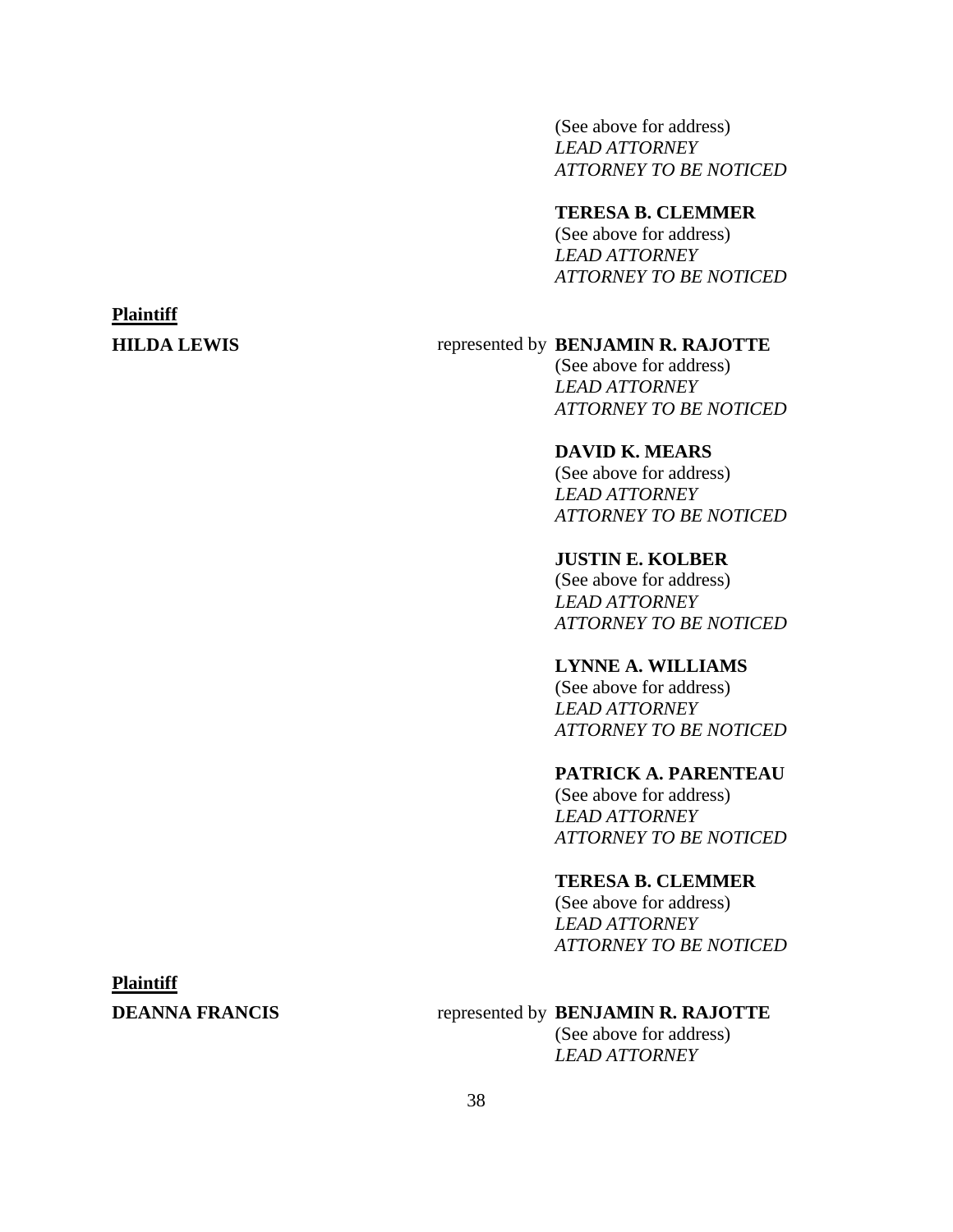## *ATTORNEY TO BE NOTICED*

### **DAVID K. MEARS**

(See above for address) *LEAD ATTORNEY ATTORNEY TO BE NOTICED*

## **JUSTIN E. KOLBER**

(See above for address) *LEAD ATTORNEY ATTORNEY TO BE NOTICED*

## **LYNNE A. WILLIAMS**

(See above for address) *LEAD ATTORNEY ATTORNEY TO BE NOTICED*

## **PATRICK A. PARENTEAU**

(See above for address) *LEAD ATTORNEY ATTORNEY TO BE NOTICED*

## **TERESA B. CLEMMER**

(See above for address) *LEAD ATTORNEY ATTORNEY TO BE NOTICED*

### **Plaintiff**

## **REGINALD JOSEPH STANLEY** represented by **BENJAMIN R. RAJOTTE**

(See above for address) *LEAD ATTORNEY ATTORNEY TO BE NOTICED*

## **DAVID K. MEARS**

(See above for address) *LEAD ATTORNEY ATTORNEY TO BE NOTICED*

#### **JUSTIN E. KOLBER**

(See above for address) *LEAD ATTORNEY ATTORNEY TO BE NOTICED*

## **LYNNE A. WILLIAMS**

(See above for address)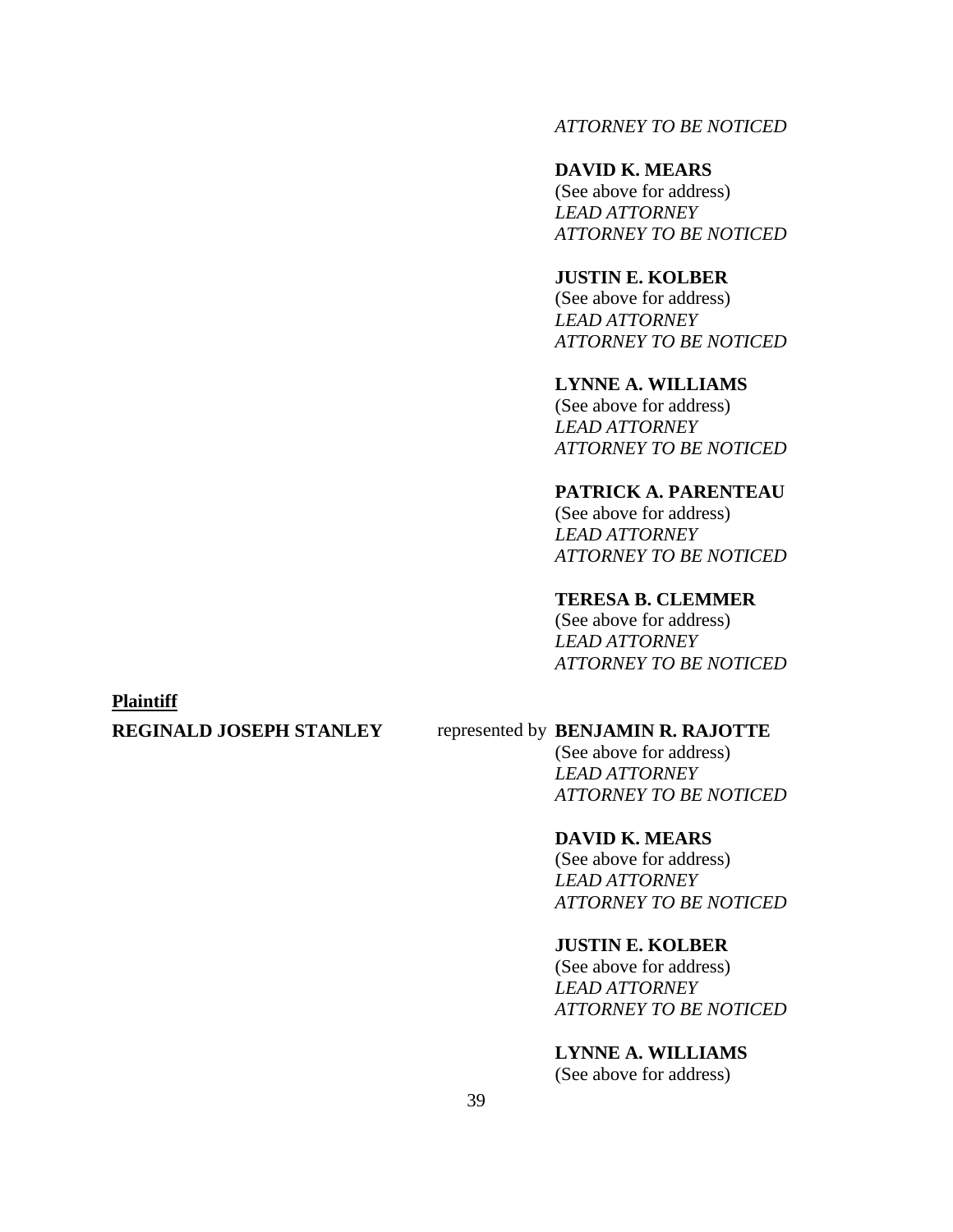*LEAD ATTORNEY ATTORNEY TO BE NOTICED*

## **PATRICK A. PARENTEAU**

(See above for address) *LEAD ATTORNEY ATTORNEY TO BE NOTICED*

### **TERESA B. CLEMMER**

(See above for address) *LEAD ATTORNEY ATTORNEY TO BE NOTICED*

# **Plaintiff**

## **MARY BASSETT** represented by **BENJAMIN R. RAJOTTE**

(See above for address) *LEAD ATTORNEY ATTORNEY TO BE NOTICED*

#### **DAVID K. MEARS**

(See above for address) *LEAD ATTORNEY ATTORNEY TO BE NOTICED*

## **JUSTIN E. KOLBER**

(See above for address) *LEAD ATTORNEY ATTORNEY TO BE NOTICED*

#### **LYNNE A. WILLIAMS**

(See above for address) *LEAD ATTORNEY ATTORNEY TO BE NOTICED*

### **PATRICK A. PARENTEAU**

(See above for address) *LEAD ATTORNEY ATTORNEY TO BE NOTICED*

## **TERESA B. CLEMMER**

(See above for address) *LEAD ATTORNEY ATTORNEY TO BE NOTICED*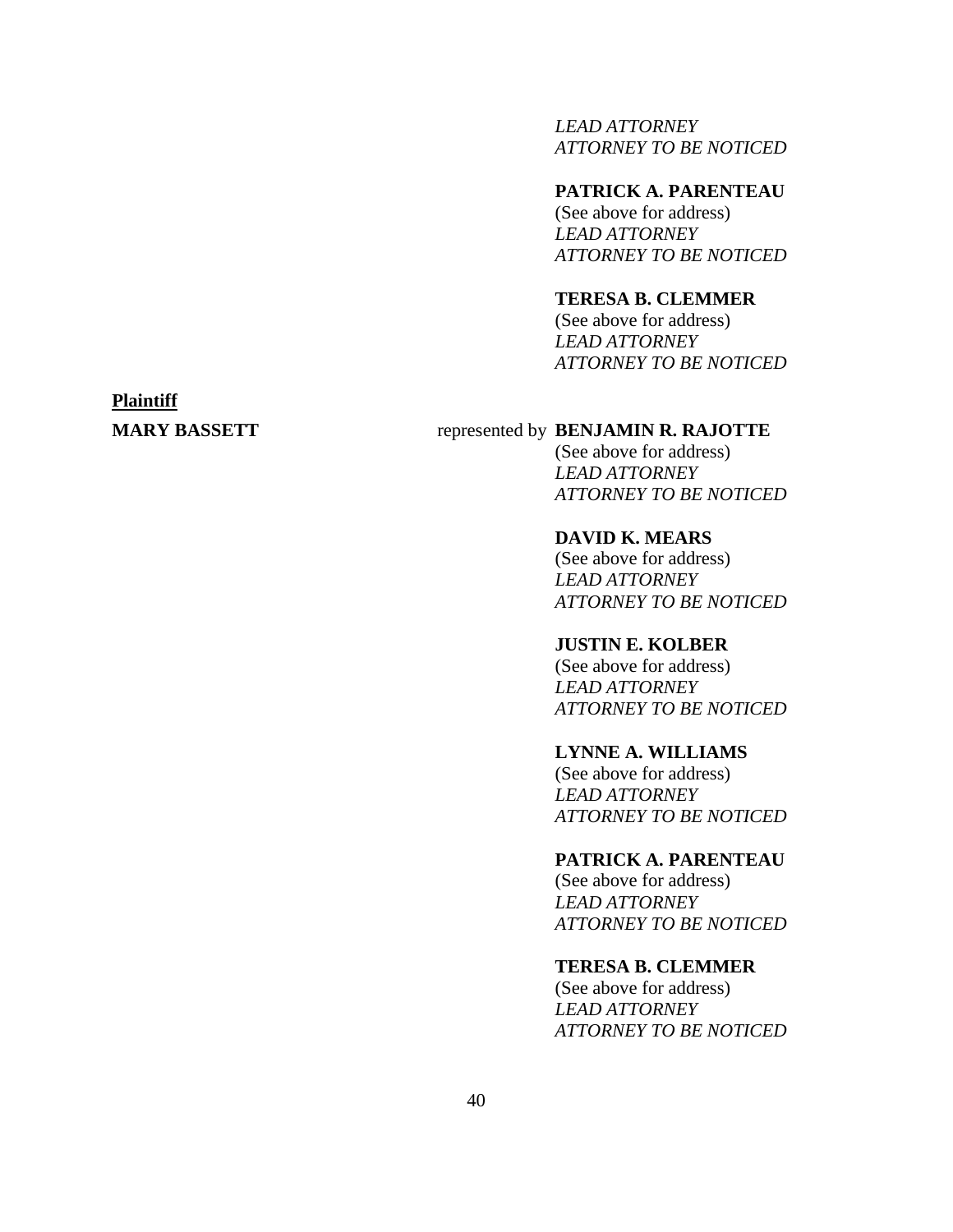V.

## **Defendant**

## **ROBERT K IMPSON**

*Acting Regional Director, Eastern Region, Bureau of Indian Affairs*

#### represented by **REBECCA J. RILEY**

U.S. DEPARTMENT OF JUSTICE ENVIRONMENTAL & NATURAL RESOURCES DIV BENJAMIN FRANKLIN STATION PO BOX 7369 WASHINGTON, DC 20044-7369 (202) 305-0202 Email: rebecca.riley@usdoj.gov *LEAD ATTORNEY ATTORNEY TO BE NOTICED*

#### **SARA E. COSTELLO**

U.S. DEPARTMENT OF JUSTICE ENVIRONMENTAL AND NATURAL RESOURCES DIV ENVIROMENTAL CRIMES **SECTION** 601 PENNSYLVANIA AVE, N.W. ROOM 6103 WASHINGTON, DC 20044 (202) 305-0466 Email: Sara.Costello@usdoj.gov *LEAD ATTORNEY ATTORNEY TO BE NOTICED*

#### **Defendant**

## **US SEC INTERIOR** represented by **REBECCA J. RILEY**

(See above for address) *LEAD ATTORNEY ATTORNEY TO BE NOTICED*

## **SARA E. COSTELLO**

(See above for address) *LEAD ATTORNEY ATTORNEY TO BE NOTICED*

V.

**Consol Defendant**

#### **UNITED STATES BUREAU OF** represented by **REBECCA J. RILEY**